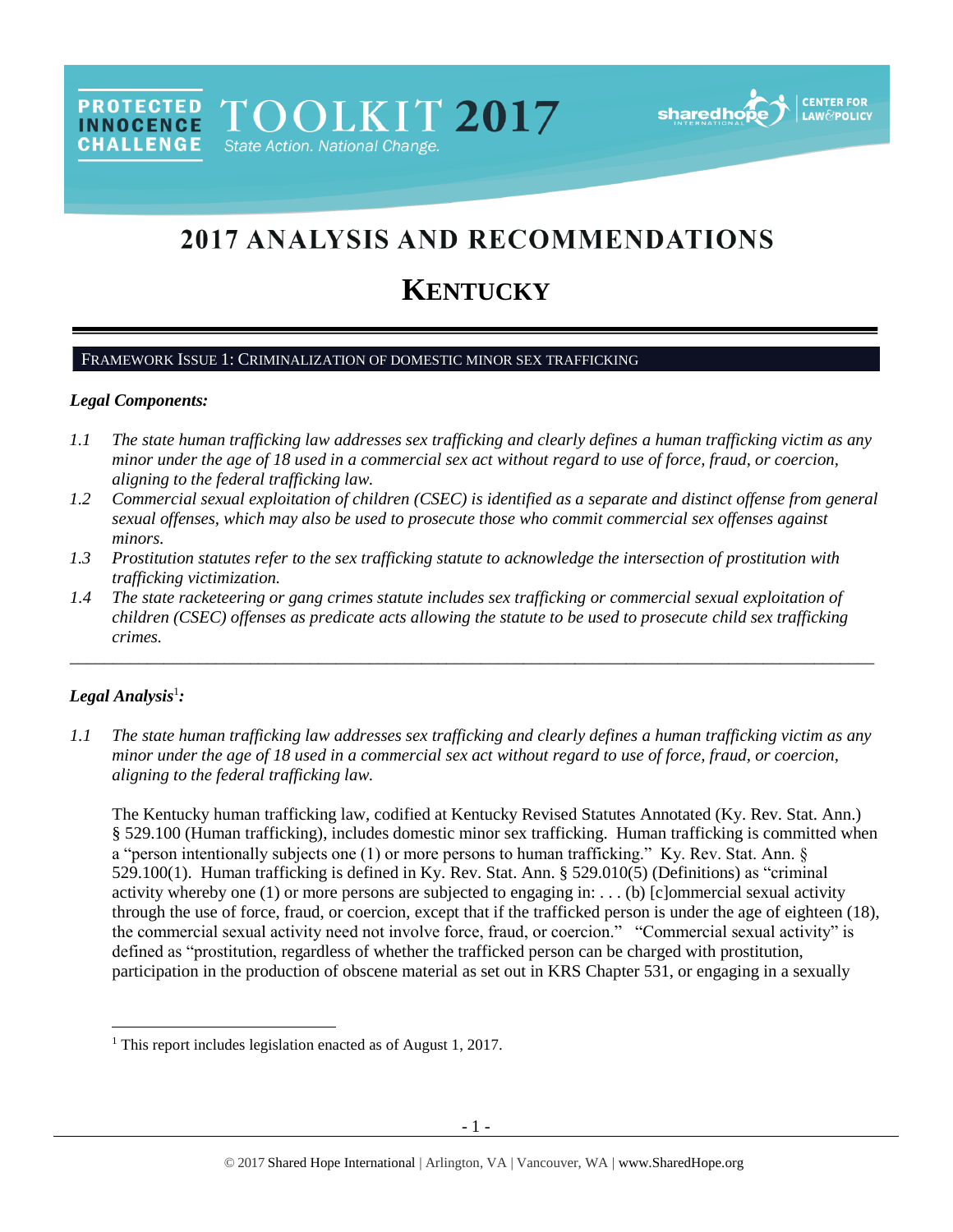explicit performance." Ky. Rev. Stat. Ann. § 529.010(2). Separately codified at Ky. Rev. Stat. Ann. § 529.110(1) (Promoting human trafficking) is the crime of promoting human trafficking, which states in part,

A person is guilty of promoting human trafficking when the person intentionally: (a) Benefits financially or receives anything of value from knowing participation in human trafficking; or

(b) Recruits, entices, harbors, transports, provides, or obtains by any means, or attempts to recruit, entice, harbor, transport, provide, or obtain by any means, another person, knowing that the person will be subject to human trafficking.

Penalties for human trafficking are enhanced to a Class B felony if a child is involved, or a Class A felony if the child was seriously physically injured. Ky. Rev. Stat. Ann. § 529.100(2)(a)–(b). Class B felonies, unless the law provides otherwise, are punishable by an imprisonment term of 10–20 years and a fine of \$1,000–\$10,000 "or double [the] gain from commission of the offense, whichever is the greater." Ky. Rev. Stat. Ann. §§ 532.060(2)(b), 534.030(1). Class A felonies, unless the law provides otherwise, are punishable by an imprisonment term of 20–50 years or life and a fine of \$1,000–\$10,000 "or double [the] gain from commission of the offense, whichever is the greater." Ky. Rev. Stat. Ann. §§ 532.060(2)(a), 534.030(1). The penalty for promoting sex trafficking under Ky. Rev. Stat. Ann. § 529.110 (Promoting human trafficking) is enhanced if the victim is a minor under 18 to a Class C felony with an imprisonment term of 5–10 years and a fine of \$1,000– \$10,000 "or double [the] gain from commission of the offense, whichever is the greater." Ky. Rev. Stat. Ann. §§ 534.030(1), 529.110(2), 532.060(2)(c).

*1.2 Commercial sexual exploitation of children (CSEC) is identified as a separate and distinct offense from general sexual offenses, which may also be used to prosecute those who commit commercial sex offenses against minors.*

In addition to the state human trafficking law pursuant to Ky. Rev. Stat. Ann. § 529.100 (Human Trafficking) and related definitions in Ky. Rev. Stat. Ann. § 529.010 (Definitions), the following laws criminalize CSEC in Kentucky:

- 1. Under Ky. Rev. Stat. Ann. § 531.310(1) (Use of a minor in a sexual performance), "A person is guilty of the use of a minor in a sexual performance if he employs, consents to, authorizes or induces a minor to engage in a sexual performance." If the minor is under 18 years of age, a violation of Ky. Rev. Stat. Ann. § 531.310 is a Class C felony punishable by an imprisonment term of 5–10 years and a fine of \$1,000– \$10,000 "or double [the] gain from commission of the offense, whichever is the greater." Ky. Rev. Stat. Ann. §§ 531.310(2)(a), 532.060(2)(c), 534.030(1). If the minor is under 16, then the crime is a Class B felony punishable by an imprisonment term of 10–20 years and a fine of \$1,000–\$10,000 "or double [the] gain from commission of the offense, whichever is the greater." Ky. Rev. Stat. Ann. §§ 531.310(2)(b), 532.060(2)(b), 534.030(1). If the minor is physically injured during the sexual performance, then the crime is a Class A felony punishable by an imprisonment term of 20–50 years or life imprisonment and a fine of \$1,000–\$10,000 "or double [the] gain from commission of the offense, whichever is the greater." Ky. Rev. Stat. Ann. §§ 531.310(2)(c), 532.060(2)(a), 534.030(1).
- 2. Under Ky. Rev. Stat. Ann. § 531.320(1) (Promoting a sexual performance by a minor), "A person is guilty of promoting a sexual performance by a minor when, knowing the character and content thereof, he produces, directs or promotes any performance which includes sexual conduct by a minor." When the minor involved is under 18, the crime is a Class C felony punishable by an imprisonment term of 5–10 years and a fine of \$1,000–\$10,000 "or double [the] gain from commission of the offense, whichever is the greater." Ky. Rev. Stat. Ann.  $\S$  531.320(2)(a), 532.060(2)(c), 534.030(1). When the minor involved is under 16, the crime is a Class B felony punishable by an imprisonment term of 10–20 years and a fine of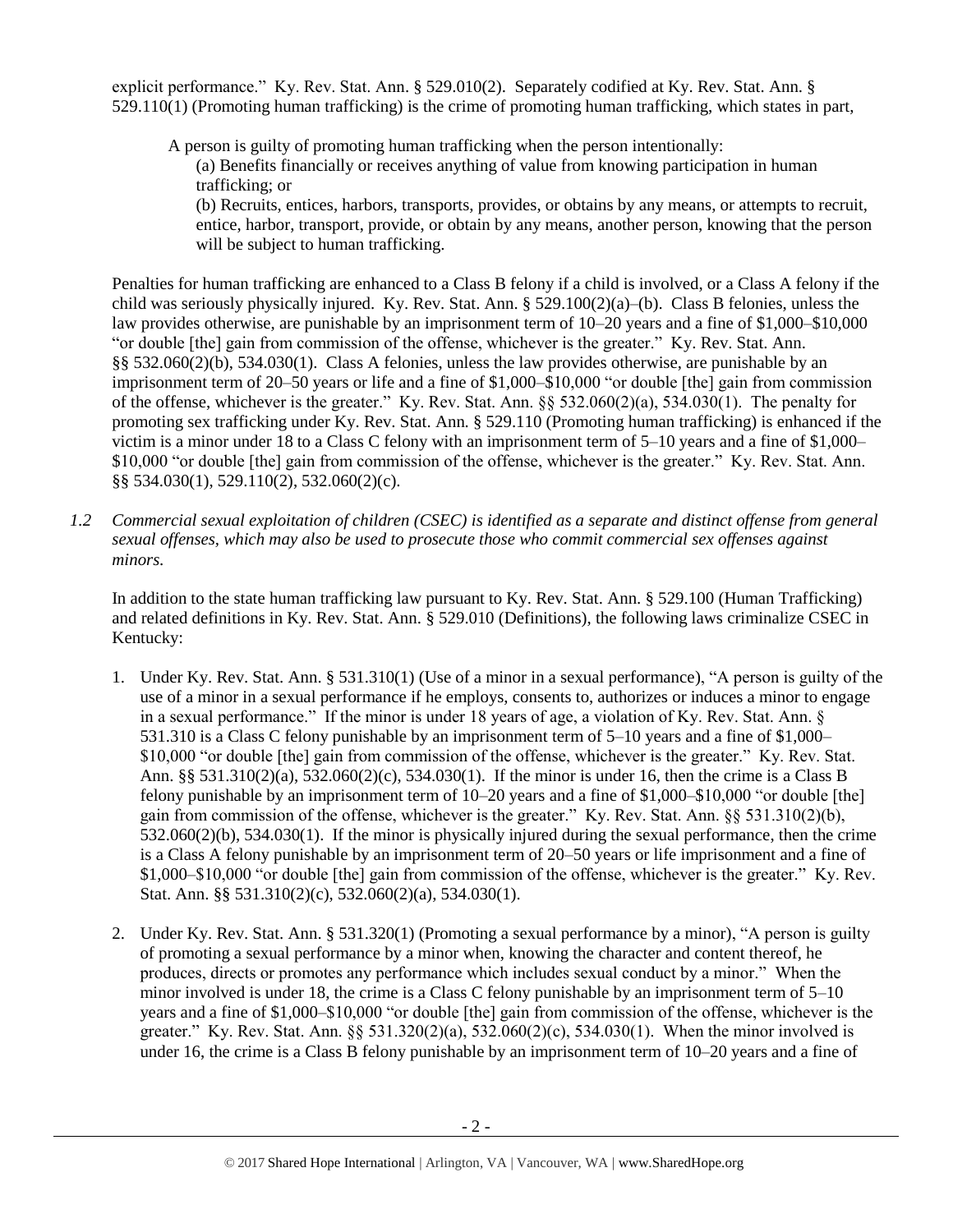\$1,000–\$10,000 "or double [the] gain from commission of the offense, whichever is the greater." Ky. Rev. Stat. Ann. §§ 531.320(2)(b), 532.060(2)(b), 534.030(1). If the minor is physically injured while engaging in the sexual performance, the crime is a Class A felony punishable by an imprisonment term of 20–50 years or life imprisonment and a fine of \$1,000–\$10,000 "or double [the] gain from commission of the offense, whichever is the greater." Ky. Rev. Stat. Ann. §§ 531.320(2)(c), 532.060(2)(a), 534.030(1).

- 3. Under Ky. Rev. Stat. Ann. § 530.070(1)(b) (Using minors to distribute material portraying a sexual performance by a minor), "(1) A person is guilty of unlawful transaction with a minor in the third degree when: . . . (b) He knowingly induces, assists, or causes a minor to engage in any other criminal activity." This crime is a Class A misdemeanor punishable by imprisonment up to 1 year, a fine up to \$500, or both. Ky. Rev. Stat. Ann. §§ 530.070(2), 532.090(1), 534.040(2)(a).
- 4. Ky. Rev. Stat. Ann. § 530.070 (Unlawful transaction with a minor in the third degree) makes it a crime when an individual "knowingly induces, assists, or causes a minor to engage in any other criminal activity," 2 including prostitution offenses. Ky. Rev. Stat. Ann. § 530.070(1)(b). Ky. Rev. Stat. Ann. § 530.070 is a Class A misdemeanor punishable by imprisonment up to 1 year, a fine not to exceed \$500, or both. Ky. Rev. Stat. Ann. §§ 530.070(2), 532.090(1), 534.040(2)(a).
- 5. Ky. Rev. Stat. Ann. § 510.155 (Unlawful use of electronic means originating or received within the Commonwealth to induce a minor to engage in sexual or other prohibited activities – Prohibition of multiple convictions arising from single course of conduct – Solicitation as evidence of intent) states,

(1) It shall be unlawful for any person to knowingly use a communications system, including computers, computer networks, computer bulletin boards, cellular telephones, or any other electronic means, for the purpose of procuring or promoting the use of a minor, or a peace officer posing as a minor if the person believes that the peace officer is a minor or is wanton or reckless in that belief, for any activity in violation of KRS . . . 529.100 [Human trafficking] where that offense involves commercial sexual activity, or . . . KRS Chapter 531 [relating to child pornography].

. . . .

 $\overline{\phantom{a}}$ 

(3) The solicitation of a minor through electronic communication under subsection (1) of this section shall be prima facie evidence of the person's intent to commit the offense, and the offense is complete at that point without regard to whether the person met or attempted to meet the minor. (4) This section shall apply to electronic communications originating within or received within the Commonwealth.

(5) A violation of this section is punishable as a Class D felony.

A Class D felony is punishable by an imprisonment term of 1–5 years and a fine of \$1,000–\$10,000 "or double [the] gain from commission of the offense, whichever is the greater." Ky. Rev. Stat. Ann. §§ 510.155(5), 532.060(2)(d), 534.030(1).

<sup>&</sup>lt;sup>2</sup> Notably, Ky. Rev. Stat. Ann. § 530.064 (Unlawful transaction with a minor in the first degree)—a more serious crime—specifically excludes offenses involving commercial sexual activity from its scope. Under Ky. Rev. Stat. Ann. § 530.064, a person commits an offense "when he or she knowingly induces, assists, or causes a minor to engage in: (a) illegal sexual activity; or . . . . Except those offenses involving minors in KRS Chapter 531 [pornography] and in KRS 529.100 [human trafficking] where that offense involves commercial sexual activity." Ky. Rev. Stat. Ann. § 530.064(1). A violation of § 530.064 is a Class C felony if the minor is under 18, a Class B felony if the minor is under 16, and a Class A felony if the minor is physically injured. Ky. Rev. Stat. Ann. § 530.064(2).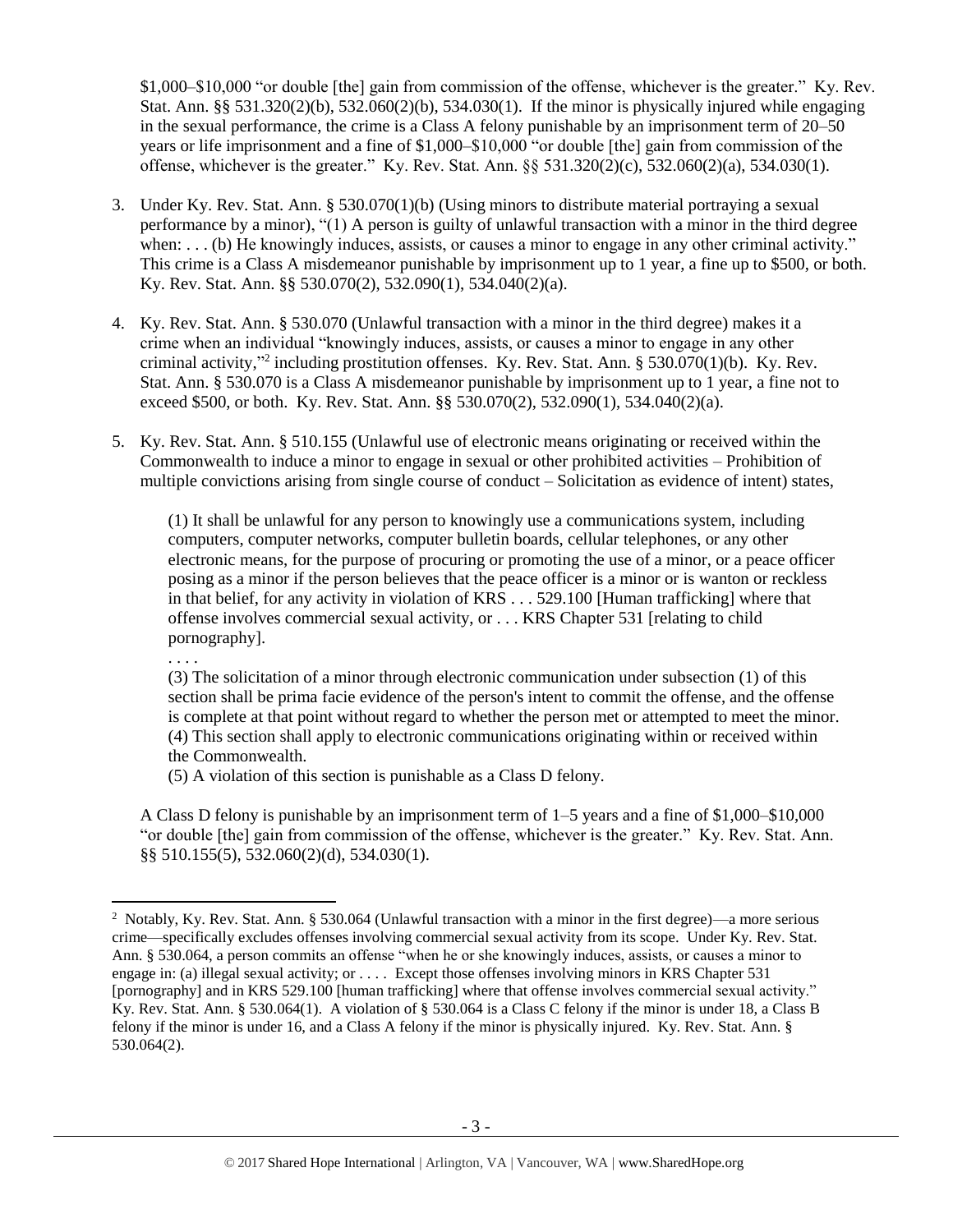Though not specific to commercial sex offenses, the following offenses may also apply to commercial sexual exploitation of children cases:

- 1. Ky. Rev. Stat. Ann. § 510.040 (Rape in the first degree) makes it a Class A felony to, among other things, have sexual intercourse with a person under 12. This crime is punishable by an imprisonment term of 20– 50 years or life imprisonment and a fine of \$1,000–\$10,000 "or double [the] gain from commission of the offense, whichever is the greater." Ky. Rev. Stat. Ann. §§ 510.040(2), 532.060(2)(a), 534.030(1). Ky. Rev. Stat. Ann. § 510.050 (Rape in the second degree) makes it a Class C felony, inter alia, for an individual 18 or older to have sexual intercourse with a person under 14. Ky. Rev. Stat. Ann. § 510.050. This crime is punishable by an imprisonment term of 5–10 years and a fine of \$1,000–\$10,000 "or double [the] gain from commission of the offense, whichever is the greater." Ky. Rev. Stat. Ann.  $\S$ § 510.050(2), 532.060(2)(c), 534.030(1). Finally, Ky. Rev. Stat. Ann. § 510.060 (Rape in the third degree) makes it a Class D felony, inter alia, when an individual 21 or older engages in sexual intercourse with someone under 16 years or if "being a person in a position of authority or position of special trust, as defined in KRS 532.045,<sup>3</sup> he or she engages in sexual intercourse with a minor under eighteen (18) years old with whom he or she comes into contact as a result of that position." Ky. Rev. Stat. Ann.  $\S 510.060(1)(b)$ , (d), (2). This crime is punishable by an imprisonment term of 1–5 years and a fine of \$1,000–\$10,000 "or double [the] gain from commission of the offense, whichever is the greater." Ky. Rev. Stat. Ann.  $\frac{8}{5}$  532.060(2)(d), 534.030(1).
- <span id="page-3-0"></span>2. Ky. Rev. Stat. Ann. § 510.110 (Sexual abuse in the first degree) makes it a crime for an individual to, among other things, "subject<sup>[]</sup> another person to sexual contact<sup>4</sup> who is incapable of consent because he or she: . . . 2. Is less than twelve (12) years old." Ky. Rev. Stat. Ann. § 510.110(1)(b)(2). Ky. Rev. Stat. Ann. § 510.110 also makes it a crime for an individual 21 or older to "[s]ubject[] another person who is less than sixteen (16) years old to sexual contact." Ky. Rev. Stat. Ann. § 510.110(c)(1). If the victim is under 12 years old, this crime is a Class C felony punishable by an imprisonment term of 5–10 years and a fine of \$1,000–\$10,000 "or double [the] gain from commission of the offense, whichever is the greater." Ky. Rev. Stat. Ann. §§ 510.110(2), 532.060(2)(c), 534.030(1). All other offenses under this statute are Class D felonies punishable by an imprisonment term of  $1-5$  years and a fine of \$1,000–\$10,000 "or double [the] gain from commission of the offense, whichever is the greater." Ky. Rev. Stat. Ann. §§ 510.110(2), 532.060(2)(d), 534.030(1).
- *1.3 Prostitution statutes refer to the sex trafficking statute to acknowledge the intersection of prostitution with trafficking victimization.*

Ky. Rev. Stat. Ann. § 529.120 (Treatment of minor suspected of prostitution offense) refers to Ky. Rev. Stat. Ann. § 529.100 (Human Trafficking) when the person engaged in prostitution is a minor by not allowing minors to be charged under Ky. Rev. Stat. Ann. § 529.020 (Prostitution) and § 529.080 (Loitering for prostitution purposes). These statutes require instead that law enforcement take the minor into protective custody pursuant to Ky. Rev. Stat. Ann. § 620.030(3) (Duty to report dependency, neglect, abuse, or human trafficking – husband-wife and professional-client/patient privileges not grounds for refusal to report – exceptions – penalties) which provides in part,

 $\overline{a}$ 

<sup>&</sup>lt;sup>3</sup> "Position of authority" means but is not limited to the position occupied by a biological parent, adoptive parent, stepparent, foster parent, relative, household member. Ky. Rev. Stat. Ann. § 532.045(a). "Position of special trust" means a position occupied by a person in a position of authority who by reason of that position is able to exercise undue influence over the minor. Ky. Rev. Stat. Ann. § 532.045(b).

<sup>4</sup> "Sexual contact" is defined as "any touching of the sexual or other intimate parts of a person done for the purpose of gratifying the sexual desire of either party." Ky. Rev. Stat. Ann. § 510.010(7).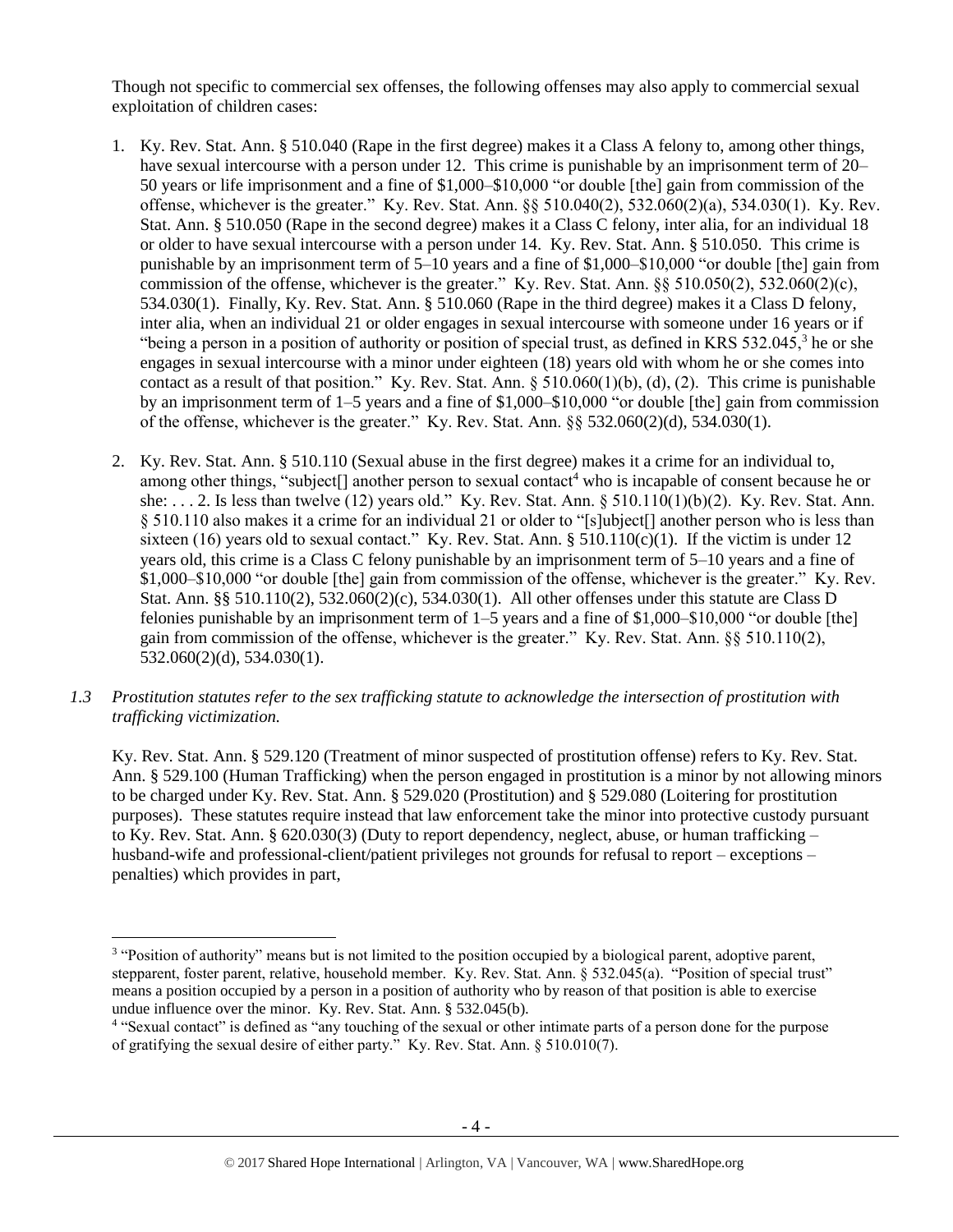Any person who knows or has reasonable cause to believe that a child is a victim of human trafficking as defined in KRS 529.010 shall immediately cause an oral or written report to be made to a local law enforcement agency or the Department of Kentucky State Police; or the cabinet or its designated representative; or the Commonwealth's attorney or the county attorney; by telephone or otherwise. This subsection shall apply regardless of whether the person believed to have caused the human trafficking of the child is a parent, guardian, or person exercising custodial control or supervision.

Additionally, Ky. Rev. Stat. Ann. § 529.170 (Being victim of human trafficking is affirmative defense to violation of chapter) establishes an affirmative defense for victims of human trafficking. A person charged with under chapter 529 (Prostitution offenses) "or charged with an offense which is not a violent crime as defined in KRS 17.165 (Definitions – Criminal record check for job applicants at child-care centers – Restrictions on employing violent offenders or persons convicted of sex crimes), may assert being a victim of human trafficking as an affirmative defense to the charge."

*1.4 The state racketeering or gang crimes statute includes sex trafficking or commercial sexual exploitation of children (CSEC) offenses as predicate acts allowing the statute to be used to prosecute child sex trafficking crimes.* 

Kentucky has not enacted a racketeering law, but gangs and criminal enterprises that sex traffic minors could be charged with Ky. Rev. Stat. Ann. § 506.120 (Engaging in organized crime), which defines "criminal syndicate" in part as meaning "five (5) or more persons . . . collaborating to promote or engage in any of the following on a continuing basis: . . . (b) Engaging in, promoting, or permitting prostitution or human trafficking in violation of KRS Chapter 529." Ky. Rev. Stat. Ann. § 506.120(3)(b). Ky. Rev. Stat. Ann. § 506.120(1) states in part,

A person, with the purpose to establish or maintain a criminal syndicate or to facilitate any of its activities, shall not do any of the following:

(a) Organize or participate in organizing a criminal syndicate or any of its activities;

(b) Provide material aid to a criminal syndicate or any of its activities, whether such aid is in the form of money or other property, or credit;

(c) Manage, supervise, or direct any of the activities of a criminal syndicate, at any level of responsibility;

(d) Knowingly furnish legal, accounting, or other managerial services to a criminal syndicate;

(e) Commit, or conspire or attempt to commit, or act as an accomplice in the commission of, any offense of a type in which a criminal syndicate engages on a continuing basis;

(f) Commit, or conspire or attempt to commit or act as an accomplice in the commission of, any offense of violence;

If guilty of organized crime under Ky. Rev. Stat. Ann. § 506.120, a trafficker faces a Class B felony, punishable by imprisonment for 10 to 20 years and a fine of \$1,000–\$10,000 "or double his gain from commission of the offense, whichever is the greater." Ky. Rev. Stat. Ann. §§ 506.120(2), 534.030(1).

. . . .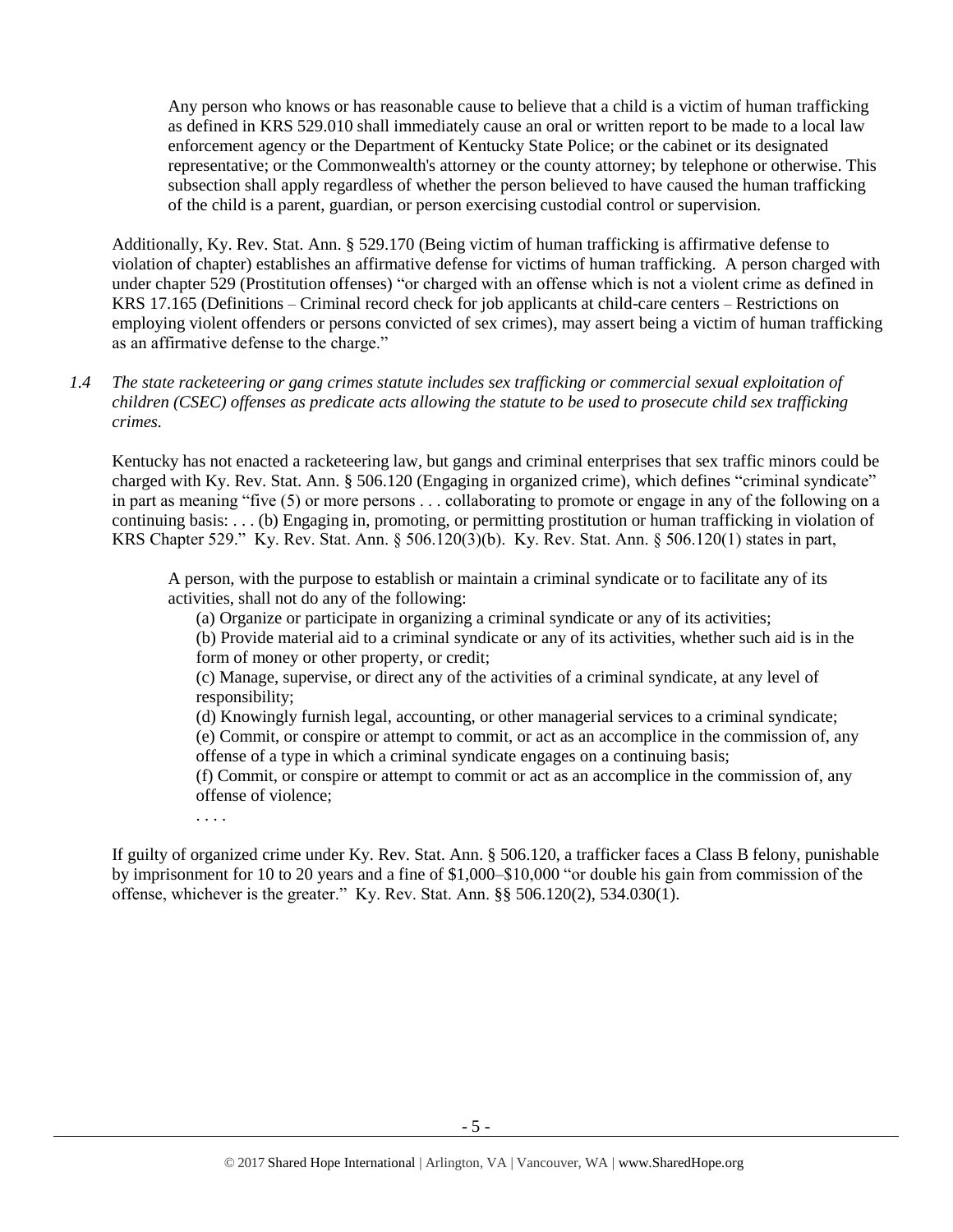#### FRAMEWORK ISSUE 2: CRIMINAL PROVISIONS ADDRESSING DEMAND

# *Legal Components:*

- *2.1 The state sex trafficking law can be applied to buyers of commercial sex acts with a minor.*
- *2.2 Buyers of commercial sex acts with a minor can be prosecuted under commercial sexual exploitation of children (CSEC) laws.*
- *2.3 Solicitation of prostitution laws differentiate between buying sex acts with an adult and buying sex acts with a minor under 18.*
- *2.4 Penalties for buyers of commercial sex acts with minors are as high as federal penalties.*
- *2.5 Using the Internet or electronic communications to lure, entice, or purchase, or attempt to lure, entice, or purchase commercial sex acts with a minor is a separate crime or results in an enhanced penalty for buyers.*
- *2.6 No age mistake defense is permitted for a buyer of commercial sex acts with any minor under 18.*
- *2.7 Base penalties for buying sex acts with a minor under 18 are sufficiently high and not reduced for older minors.*
- *2.8 Financial penalties for buyers of commercial sex acts with minors are sufficiently high to make it difficult for buyers to hide the crime.*
- *2.9 Buying and possessing images of child sexual exploitation carries penalties as high as similar federal offenses.*

\_\_\_\_\_\_\_\_\_\_\_\_\_\_\_\_\_\_\_\_\_\_\_\_\_\_\_\_\_\_\_\_\_\_\_\_\_\_\_\_\_\_\_\_\_\_\_\_\_\_\_\_\_\_\_\_\_\_\_\_\_\_\_\_\_\_\_\_\_\_\_\_\_\_\_\_\_\_\_\_\_\_\_\_\_\_\_\_\_\_\_\_\_\_

*2.10 Convicted buyers of commercial sex acts with minors are required to register as sex offenders.*

# *Legal Analysis:*

 $\overline{\phantom{a}}$ 

*2.1 The state sex trafficking law can be applied to buyers of commercial sex acts with a minor.* 

Ky. Rev. Stat. Ann. § 529.100 (Human trafficking) states, "A person is guilty of human trafficking when the person intentionally subjects one (1) or more persons to human trafficking." Ky. Rev. Stat. Ann. § 529.100(1). Pursuant to Ky. Rev. Stat. Ann. § 529.010(5)(b) (Definitions), "Human trafficking" is defined as including "[c]ommercial sexual activity  $\dots$  that if the trafficked person is under the age of eighteen (18), the commercial sexual activity need not involve force, fraud, or coercion." Since "commercial sexual activity" is defined as including "prostitution, regardless of whether the trafficked person can be charged with prostitution," a buyer engaging in a prostitution activity could be seen as "intentionally subject [ing]" the minor to prostitution. Ky. Rev. Stat. Ann. §§ 529.010(2), 529.100(1).

Kentucky's human trafficking statute under Ky. Rev. Stat. Ann. § 529.110 (Promoting human trafficking) can also apply to buyers of commercial sex with minors following federal precedent through the term "obtain."<sup>5</sup>

<sup>5</sup> *See United States v. Jungers*, 702 F.3d 1066 (8th Cir. 2013). In this case, the Eighth Circuit held that the federal sex trafficking law, 18 U.S.C. § 1591 (Sex trafficking of children or by force, fraud, or coercion) applies to buyers of sex with minors. Reversing a District of South Dakota ruling that Congress did not intend the string of verbs constituting criminal conduct under 18 U.S.C. § 1591(a)(1) ("recruits, entices, harbors, transports, provides, obtains, or maintains") to reach the conduct of buyers (United States v. Jungers, 834 F. Supp. 2d 930, 931 (D.S.D. 2011)), the Eighth Circuit concluded that 18 U.S.C. § 1591 does not contain "a latent exemption for purchasers" because buyers can "engage in at least some of the prohibited conduct." Jungers, 702 F. 3d 1066, 1072. Congress codified Jungers clarifying that the federal sex trafficking law is intended to apply to buyers in the Justice for Victims of Trafficking Act (JVTA) of 2015 Pub. L. No. 114-22, 129 Stat 227), enacted on May 29, 2015. The JVTA adds the terms "patronize" and "solicit" to the list of prohibited conduct and expressly states, "section 108 of this title amends section 1591 of title 18, United States Code, to add the words 'solicits or patronizes' to the sex trafficking statute making absolutely clear for judges, juries, prosecutors, and law enforcement officials that criminals who purchase sexual acts from human trafficking victims may be arrested, prosecuted, and convicted as sex trafficking offenders when this is merited by the facts of a particular case." Id. at Sec. 109. The Eighth Circuit decision in *United States*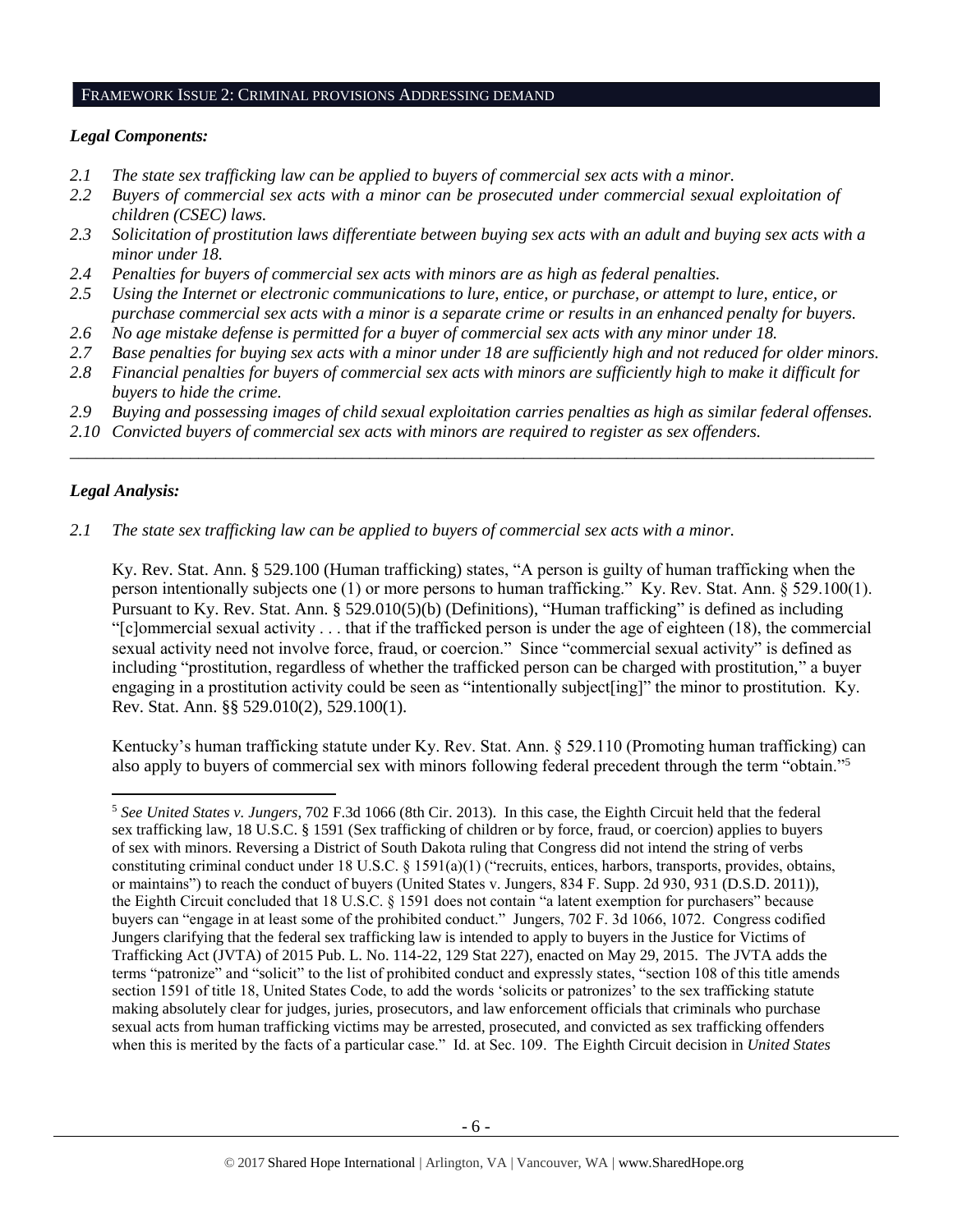Ky. Rev. Stat. Ann. § 529.110(1)(b) (Promoting human trafficking), applies to a person who "(b) [r]ecruits, entices, harbors, transports, provides, or obtains by any means, or attempts to recruit, entice, harbor, transport, provide, or obtain by any means, another person, knowing that the person will be subject to human trafficking."

2.1.1 Recommendation: Amend Ky. Rev. Stat. Ann. § 529.100 (Human trafficking) to clarify that buyer conduct is included as a violation of Ky. Rev. Stat. Ann. § 529.100 (Human trafficking).

# *2.2 Buyers of commercial sex acts with a minor can be prosecuted under commercial sexual exploitation of children (CSEC) laws.*

One who solicits a minor for prostitution could be found guilty of violating Ky. Rev. Stat. Ann. § 530.070 (Unlawful transaction with a minor in the third degree). This crime is committed when, among other things, an individual "knowingly induces, assists, or causes a minor to engage in any other criminal activity." Ky. Rev. Stat. Ann. § 530.070(1)(b). Ky. Rev. Stat. Ann. § 530.070 is a Class A misdemeanor punishable by imprisonment up to 1 year, a fine not to exceed \$500, or both. Ky. Rev. Stat. Ann. §§ 530.070(2), 532.090(1), 534.040(2)(a). Notably, Ky. Rev. Stat. Ann. § 530.064 (Unlawful transaction with a minor in the first degree)—a more serious crime—specifically excludes offenses involving commercial sexual activity from its scope. Under Ky. Rev. Stat. Ann. § 530.064, a person commits an offense "when he or she knowingly induces, assists, or causes a minor to engage in: (a) illegal sexual activity; or . . . ; Except those offenses involving minors in KRS Chapter 531 [pornography] and in KRS 529.100 [human trafficking] where that offense involves commercial sexual activity." Ky. Rev. Stat. Ann. § 530.064(1). A violation of § 530.064 is a Class C felony if the minor is under 18, a Class B felony if the minor is under 16, and a Class A felony if the minor is physically injured. Ky. Rev. Stat. Ann. § 530.064(2).

# *2.3 Solicitation of prostitution laws differentiate between buying sex acts with an adult and buying sex acts with a minor under 18.*

Solicitation of prostitution does not differentiate between buying sex with an adult or a minor. Ky. Rev. Stat. Ann. § 506.030 (Criminal solicitation) states, "A person is guilty of criminal solicitation when, with the intent of promoting or facilitating the commission of a crime, he commands or encourages another person to engage in specific conduct which would constitute that crime or an attempt to commit that crime or which would establish the other's complicity in its commission or attempted commission." Ky. Rev. Stat. Ann. § 506.030(1). Since the crime of prostitution is a misdemeanor, criminal solicitation of prostitution would be a Class B misdemeanor punishable by imprisonment up to 90 days, a fine not to exceed \$250, or both. Ky. Rev. Stat. Ann. §§ 529.020(2), 506.030(2)(e), 532.090(2), 534.040(2)(b).

Those who purchase sex with a minor could be charged with unlawful transaction with a minor in the third degree. Ky. Rev. Stat. Ann. § 530.070. This statute makes it a Class A misdemeanor when another "knowingly induces, assists, or causes a minor to engage in any other criminal activity." Ky. Rev. Stat. Ann. § 530.070(1)(b), (2). The crime is punishable by imprisonment up to 1 year, a fine not to exceed \$500, or both. Ky. Rev. Stat. Ann. §§ 532.090(1), 534.040(2)(a).

2.3.1 Recommendation: Amend Ky. Rev. Stat. Ann. § 506.030 (Criminal solicitation) to provide heightened penalties in cases in which the buying of sex with a minor is involved.

*v. Jungers* and the federal sex trafficking law as amended by the Justice for Victims of Trafficking Act establish persuasive authority when state courts interpret the string of verbs constituting prohibited conduct in state sex trafficking laws (in particular the term "obtains") to the extent such interpretation does not conflict with state case law.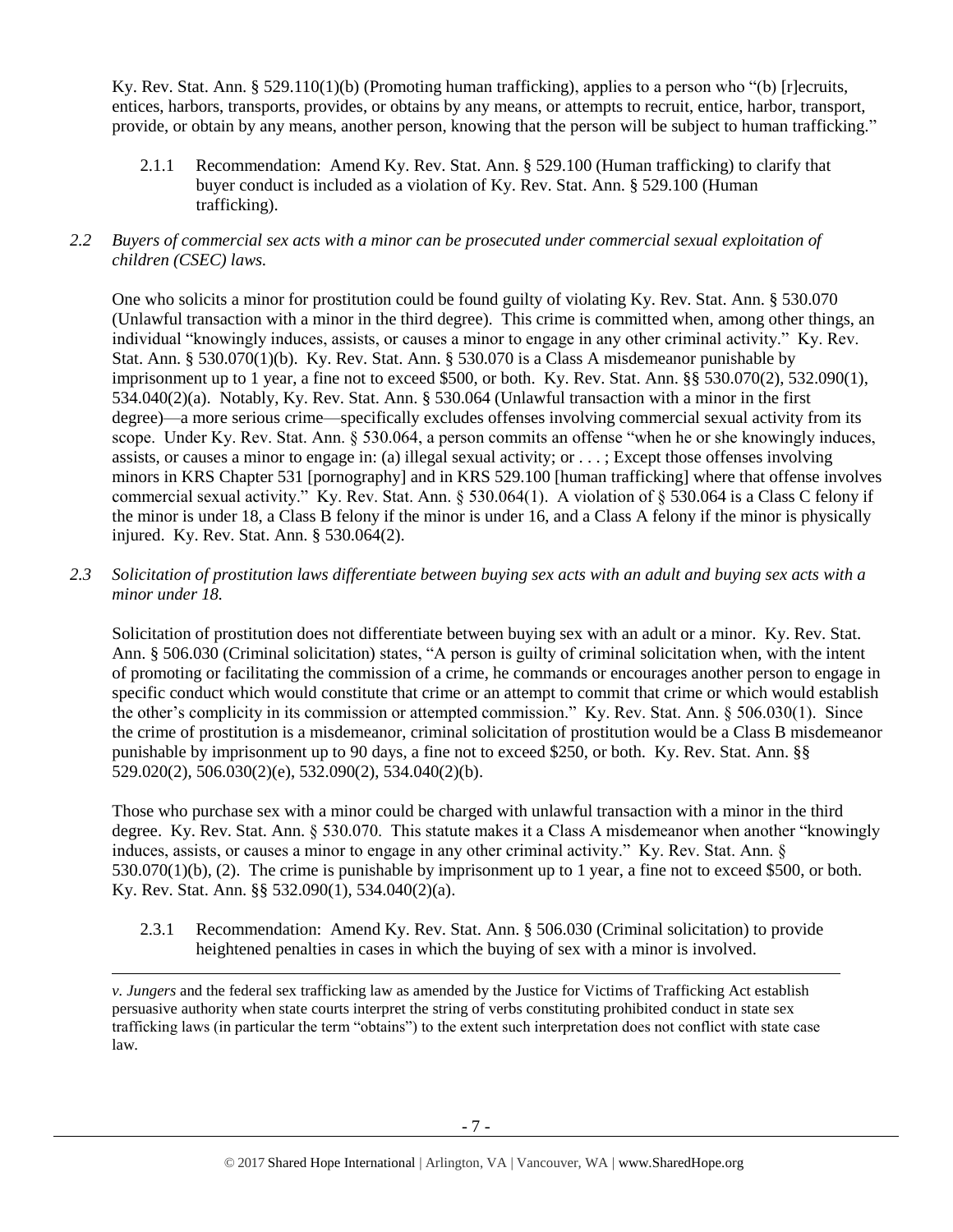2.3.2 Recommendation: Amend Ky. Rev. Stat. Ann. § 530.070 (Unlawful transaction with a minor in the third degree) to provide heightened penalties when the unlawful transaction is "commercial sexual activity" as defined in Ky. Rev. Stat. Ann. § 529.010(2) (Definitions).

# *2.4 Penalties for buyers of commercial sex acts with minors are as high as federal penalties.*

The penalty for child sex trafficking under Ky. Rev. Stat. Ann. § 529.100 (Human trafficking) is a Class B felony, or a Class A felony if the child was seriously physically injured. Class B felonies are punishable by an imprisonment term of 10–20 years and a fine of \$1,000–\$10,000 "or double [the] gain from commission of the offense, whichever is the greater." Ky. Rev. Stat. Ann. §§ 532.060(2)(b), 534.030(1). Class A felonies are punishable by an imprisonment term of 20–50 years or life imprisonment and a fine of \$1,000–\$10,000 "or double [the] gain from commission of the offense, whichever is the greater." Ky. Rev. Stat. Ann. §§ 532.060(2)(a), 534.030(1).

Ky. Rev. Stat. Ann. § 530.070 (Unlawful transaction with a minor in the third degree) is a Class A misdemeanor with possible imprisonment not to exceed one year and a possible fine not to exceed \$500. Ky. Rev. Stat. Ann. §§ 530.070(2); 532.090(1), 534.040(2)(a).

<span id="page-7-1"></span><span id="page-7-0"></span>In comparison, if the victim is under the age of 14, a conviction under the Trafficking Victims Protection Act (TVPA)<sup>6</sup> for child sex trafficking is punishable by 15 years to life imprisonment and a fine not to exceed \$250,000. 18 U.S.C. §§ 1591(b)(1),  $3559(a)(1)$ ,  $3571(b)(3)$ . If the victim is between the ages of 14–17 a conviction is punishable by 10 years to life imprisonment and a fine not to exceed \$250,000. 18 U.S.C. §§ 1591(b)(2), 3559(a)(1), 3571(b)(3). A conviction is punishable by mandatory life imprisonment however, if the buyer has a prior conviction for a federal sex offense<sup>7</sup> against a minor. 18 U.S.C. § 3559(e)(1). To the extent buyers can be prosecuted under other federal CSEC laws,<sup>8</sup> a conviction is punishable by penalties ranging from a fine not to exceed \$250,000 to life imprisonment and a fine not to exceed \$250,000.<sup>9</sup>

l <sup>6</sup> Trafficking Victims Protection Act (TVPA) of 2000, Pub. L. No. 106-386, Division A, § 103(8), (9), 114 Stat. 1464 (signed into law on October 29, 2000); codified as amended at 22 U.S.C. 7102 § 103(8), (9).

<sup>&</sup>lt;sup>7</sup> Pursuant to 18 U.S.C. § 3559(e)(2), "federal sex offense" is defined as an offense under section 1591 [18 USCS § 1591] (relating to sex trafficking of children), 2241 [18 USCS § 2241] (relating to aggravated sexual abuse), 2242 [18 USCS  $\S 2242$ ] (relating to sexual abuse),  $2244(a)(1)$  [18 USCS  $\S 2244(a)(1)$ ] (relating to abusive sexual contact), 2245 [18 USCS § 2245] (relating to sexual abuse resulting in death), 2251 [18 USCS § 2251] (relating to sexual exploitation of children), 2251A [18 USCS § 2251A] (relating to selling or buying of children), 2422(b) [18 USCS § 2422(b)] (relating to coercion and enticement of a minor into prostitution), or 2423(a) [18 USCS § 2423(a)] (relating to transportation of minors).

<sup>8</sup> 18 U.S.C. §§ 2251A(b) (Selling or buying of children), 2251(a) (Sexual exploitation of children), 2423(a) (Transportation of a minor with intent for minor to engage in criminal sexual activity), 2422(a) (Coercion and enticement), 2252(a)(2), (a)(4) (Certain activities relating to material involving the sexual exploitation of minors). <sup>9</sup> 18 U.S.C. §§ 2251A(b) (conviction punishable by imprisonment for 30 years to life and a fine), 2251(e) (conviction punishable by imprisonment for 15–30 years and a fine), 2423(a) (conviction punishable by imprisonment for 10 years to life and a fine), 2422(a) (conviction punishable by a fine, imprisonment up to 20 years, or both), 2252(b) (stating that a conviction under subsection (a)(2) is punishable by imprisonment for  $5-20$  years and a fine, while a conviction under subsection  $(a)(4)$  is punishable by imprisonment up to 10 years, a fine, or both.); *see also* 18 U.S.C §§ 3559(a)(1) (classifying all of the above listed offenses as felonies), 3571(b)(3) (providing a fine up to \$250,000 for any felony conviction).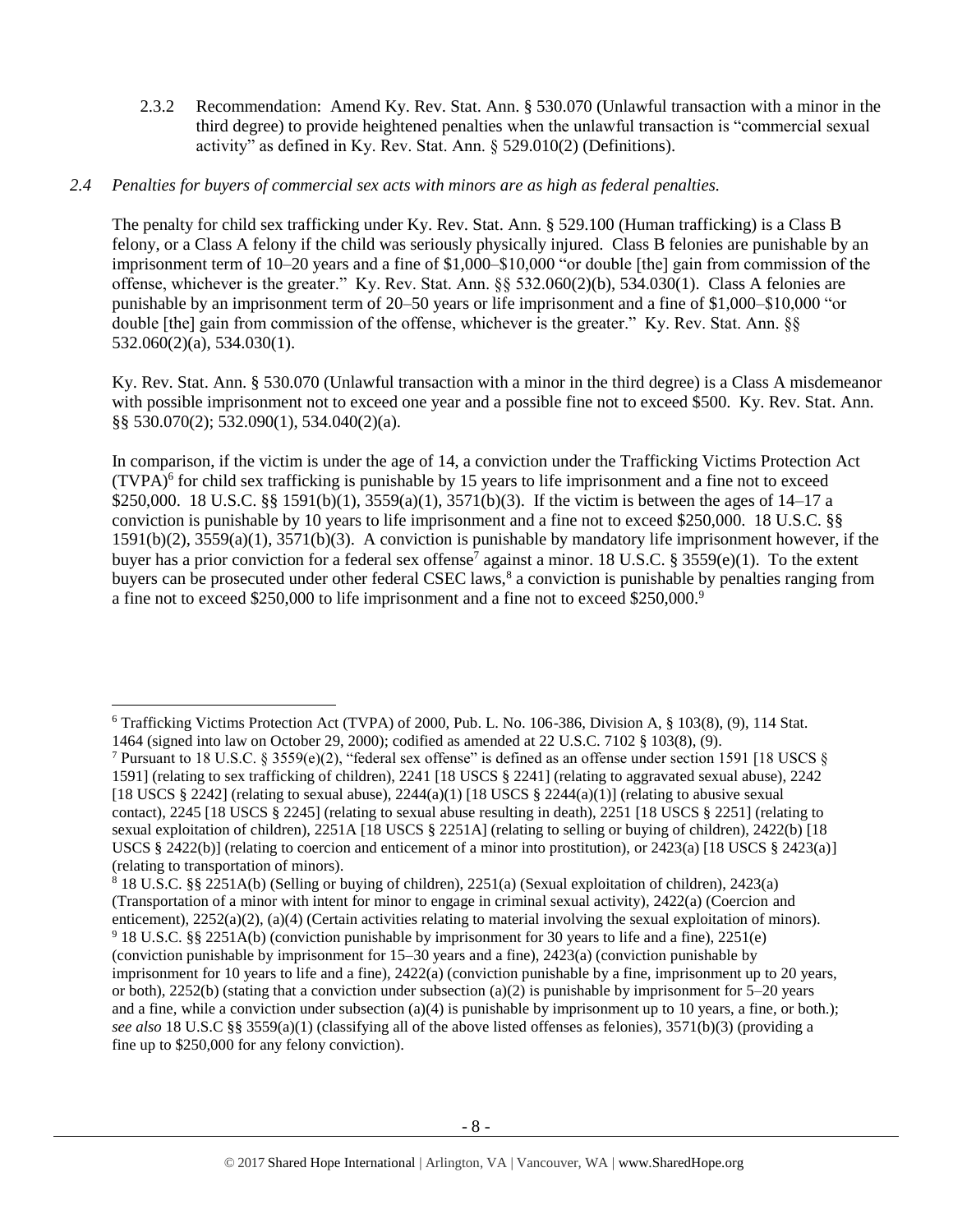*2.5 Using the Internet or electronic communications to lure, entice, or purchase, or attempt to lure, entice, or purchase commercial sex acts with a minor is a separate crime or results in an enhanced penalty for buyers.*

Ky. Rev. Stat. Ann. § 510.155(1) (Unlawful use of electronic means originating or received within the Commonwealth to induce a minor to engage in sexual or other prohibited activities) criminalizes the "knowing[] use [of] a communications system, including computers, computer networks, computer bulletin boards, cellular telephones, or any other electronic means, for the purpose of procuring or promoting the use of a minor, or a peace officer posing as a minor if the person believes that the peace officer is a minor or is wanton or reckless in that belief, for any activity in violation" of certain listed crimes, including the crimes of human trafficking pursuant to Ky. Rev. Stat. Ann. § 529.100 (Human trafficking) "where that offense involves commercial sexual activity" or Ky. Rev. Stat. Ann. Chapter 531 (Pornography). Moreover, under Ky. Rev. Stat. Ann. § 510.155(3), "the solicitation of a minor through electronic communication . . . shall be prima facie evidence of the person's intent to commit the offense and the offense is complete at that point without regard to whether the person met or attempted to meet the minor." This crime is a Class D felony punishable by an imprisonment term of 1–5 years and a fine of \$1,000–\$10,000 "or double [the] gain from commission of the offense, whichever is the greater." Ky. Rev. Stat. Ann. §§ 510.155(5), 532.060(2)(d), 534.030(1).

*2.6 No age mistake defense is permitted for a buyer of commercial sex acts with any minor under 18.*

Pursuant to Ky. Rev. Stat. Ann. § 529.180 (Ignorance of human trafficking minor victim's actual age not a defense),

In any prosecution under KRS 529.100 [Human trafficking] or 529.110 [Promoting human trafficking] involving commercial sexual activity with a minor, it shall not be a defense that the defendant was unaware of the minor's actual age.

However, some CSEC offenses expressly provide for a defense based on a good faith belief that the victim was not a minor. Pursuant to Ky. Rev. Stat. Ann. § 531.330 (Presumption as to minority),

<span id="page-8-0"></span>(1) For purposes of KRS 529.040 [Promoting prostitution] where the offense involves commercial sexual activity and for the purposes of KRS 530.070 [Unlawful transaction with minor in the third degree], 531.080 [Special verdict], and 531.300 to 531.370,<sup>10</sup> any person who appears to be under the age of eighteen (18), or under the age of sixteen (16), shall be presumed to be under the age of eighteen (18), or under the age of sixteen (16), as the case may be.

(2) In any prosecution under KRS 529.040 [Promoting prostitution] where the offense involves commercial sexual activity by a minor and in any prosecution under KRS 530.070 [Unlawful transaction with minor in the third degree],  $531.080$  (Special verdict), and  $531.300$  to  $531.370$ ,<sup>11</sup> the defendant may prove in exculpation that he in good faith reasonably believed that the person involved in the performance was not a minor.

(3) The presumption raised in subsection (1) of this section may be rebutted by any competent evidence.

2.6.1 Recommendation: Amend Ky. Rev. Stat. Ann. § 531.330(2) (Presumption as to minority) to expressly prohibit a mistake of age defense in prosecutions of CSEC offenses.

<sup>&</sup>lt;sup>10</sup> Offenses in sections 531.300 to 531.370 include, among others:  $\S$ § 531.310 (Use of a minor in a sexual performance), 531.320 (Promoting a sexual performance by a minor) and 531.335 (Possession or viewing of matter portraying a sexual performance by a minor).

<sup>11</sup> *See supra* note [10.](#page-8-0)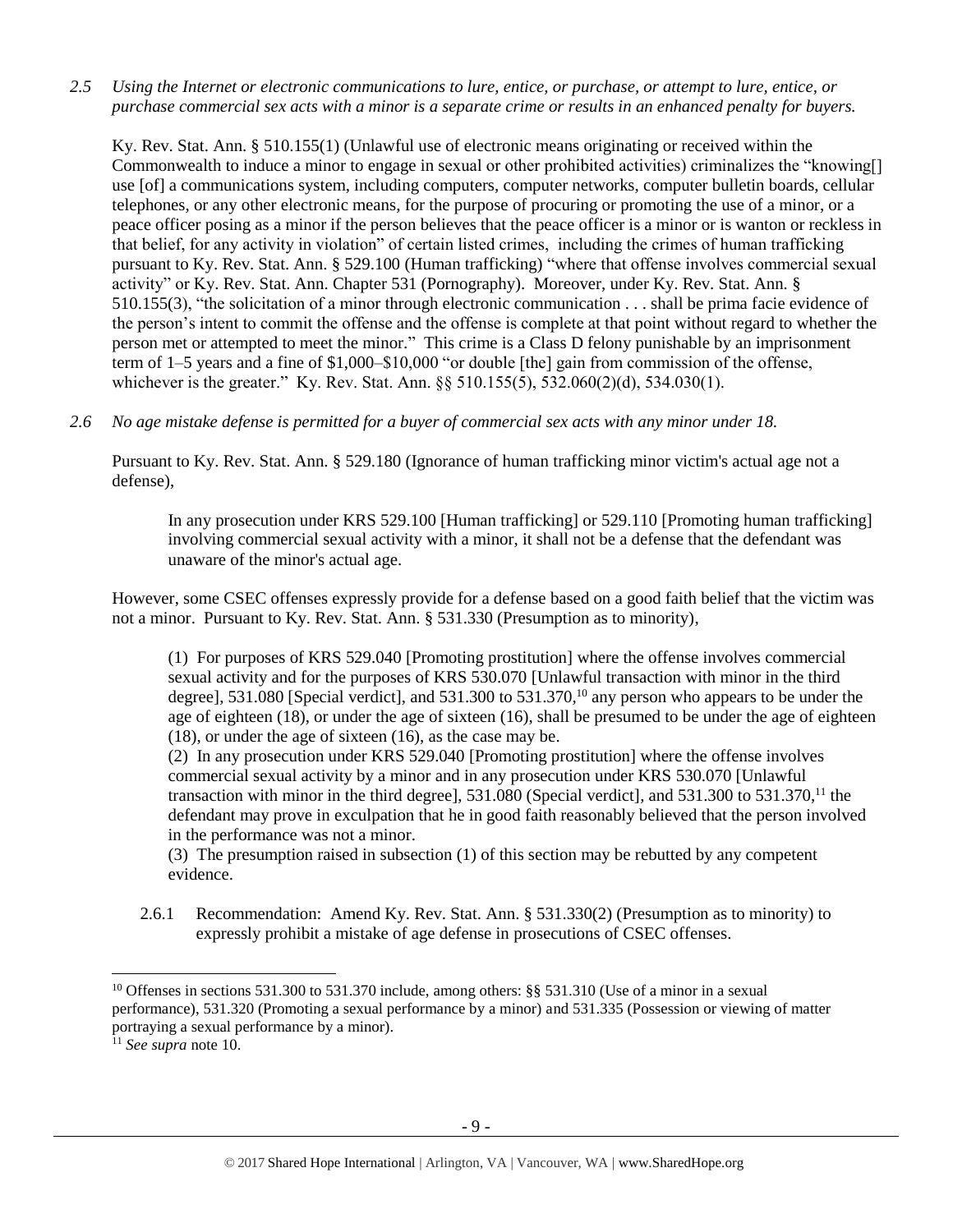# *2.7 Base penalties for buying sex acts with a minor under 18 are sufficiently high and not reduced for older minors.*

Kentucky's trafficking law does not stagger penalties based on a minor's age, and penalties are sufficiently high. Pursuant to Ky. Rev. Stat. Ann. § 529.100(2)(a), (b) (Human trafficking), human trafficking of a minor is a Class B felony punishable by an imprisonment term of 10–20 years; the offense becomes a Class A felony if the victim suffers a "serious physical injury." Ky. Rev. Stat. Ann. § 529.100(2)(a), (b), 532.060(2)(b). Class A felonies are generally punishable by an imprisonment term of 20–50 years or life. Ky. Rev. Stat. Ann. § 532.060(2)(a) (Sentence of imprisonment for felony—Postincarceration supervision).

Similarly, Kentucky's buyer-applicable CSEC law, Ky. Rev. Stat. Ann. § 530.070 (Unlawful transaction with minor in the third degree), does not stagger penalties based on a minor's age; however, penalties are relatively inconsequential regardless of the minor's age. A conviction under Ky. Rev. Stat. Ann. § 530.070 is punishable as a Class A misdemeanor by up to 1 year imprisonment. Ky. Rev. Stat. Ann. §§ 530.070(2), 532.090(1).

# *2.8 Financial penalties for buyers of commercial sex acts with minors are sufficiently high to make it difficult for buyers to hide the crime.*

In addition to any other fines, penalties, or forfeitures buyers may be subject to, Ky. Rev. Stat. Ann. § 529.130 (Human trafficking victims service fee) creates a \$10,000 fee to be paid by all those convicted of Ky. Rev. Stat. Ann. §§ 529.100 (Human trafficking).

Fines are statutorily authorized in felony and misdemeanor commercial sexual offenses against children. Ky. Rev. Stat. Ann. § 530.070 (Unlawful transaction with a minor in the third degree), which is most likely to apply if the human trafficking provision doesn't cover buyers, is a Class A misdemeanor carrying a fine of \$500. Ky. Rev. Stat. Ann. §§ 530.070(2), 534.040(2)(a). A buyer convicted of the felony offense of Ky. Rev. Stat. Ann. § 529.100 (Human trafficking) or Ky. Rev. Stat. Ann. § 510.155 (Unlawful use of electronic means originating or received within the Commonwealth to induce a minor to engage in sexual or other prohibited activities) faces a fine of \$1,000–\$10,000 "or double his gain from commission of the offense, whichever is the greater." Ky. Rev. Stat. Ann. § 534.030(1).

A buyer may be subject to asset forfeiture if convicted of certain offenses. Ky. Rev. Stat. Ann. § 500.092(3) (Forfeiture of personal property not used as a residence triggered by violation or attempted violation of certain offenses – Forfeiture of real and personal property associated with violation or attempted violation of KRS 531.310 or 531.320) states,

The following offenses may trigger forfeiture of personal property under subsection (1) of this section: (a) KRS 17.546 [Registrant prohibited from using social networking websites, instant messaging or chat room programs accessible by minors, and may not "intentionally photograph, film, or video a minor through traditional or electronic means without the written consent of the minor's parent, legal custodian, or guardian unless the registrant is the minor's parent, legal custodian, or guardian."].

(b) KRS 508.140 [Stalking in the first degree] and 508.150 [Stalking in the second degree] involving the use of any equipment, instrument, machine, or other device by which communication or information is transmitted, including computers, the Internet or other electronic network, cameras or other recording devices, telephones or other personal communications devices, scanners or other copying devices, and any device that enables the use of a transmitting device; (c) KRS 510.155 [Unlawful use of electronic means originating or received within the Commonwealth to induce a minor to engage in sexual or other prohibited activities]; (d) KRS 530.064(1)(a) [Unlawful transaction with a minor in the first degree];

(e) KRS 531.030 [Distribution of obscene matter to minors];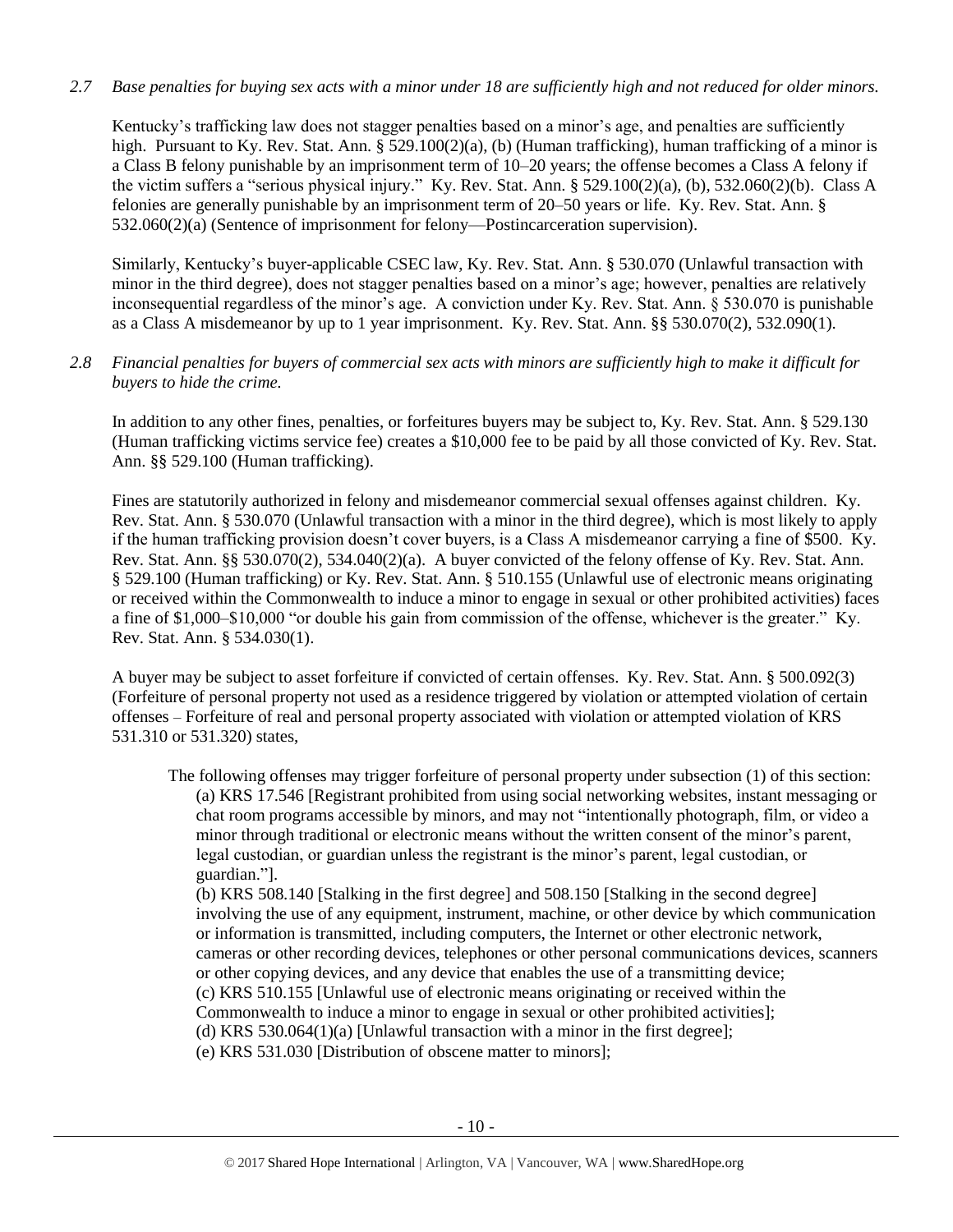- (f) KRS 531.040 [Using minors to distribute obscene material];
- (g) KRS 531.310 [Use of a minor in a sexual performance];
- (h) KRS 531.320 [Promoting a sexual performance by a minor];
- (i) KRS 531.335 [Possession or viewing of matter portraying a sexual performance by a minor];
- (j) KRS 531.340 [Distribution of matter portraying a sexual performance by a minor];
- (k) KRS 531.350 [Promoting sale of material portraying a sexual performance by a minor];
- (l) KRS 531.360 [Advertising material portraying a sexual performance by a minor]; and
- (m) KRS 531.370 [Using minors to distribute material portraying a sexual performance by a minor].

Under Ky. Rev. Stat. Ann. § 500.092, property subject to forfeiture includes "all personal property which is not used as a permanent residence in this state which is used in connection with or acquired as a result of a violation or attempted violation of any of the statutes set out in subsection  $(3)$ ...." Ky. Rev. Stat. Ann. § 500.092(1).

Ky. Rev. Stat. Ann. § 532.032 (Restitution) generally allows restitution to victims by stating that "[r]estitution to a named victim, if there is a named victim, shall be ordered in a manner consistent, insofar as possible, with the provisions of this section . . . ." *Fields v. Commonwealth*, 123 S.W.3d 914, 916 (Ky. Ct. App. 2003) also confirms that "under this statute restitution must now be considered during sentencing in all appropriate cases, and therefore that the General Assembly contemplated ordinary sentencing procedures as the foundation for restitutionary sentences . . . ." Ky. Rev. Stat. Ann. § 532.356(1) (Reimbursement and restitution as additional sanctions – Ineligibility to operate motor vehicle upon conviction of certain theft, fraud, and organized crime offenses) states in part, "Upon a person's conviction and sentencing for any nonstatus juvenile offense, moving traffic violation, criminal violation, misdemeanor, or Class D felony offense, and, for the purposes of paragraph (b) of this subsection, any Class C felony offense listed in subsection (3) of this section, the court shall impose the following sanctions in addition to any imprisonment, fine, court cost, or community service . . . ." The provision goes on to list in paragraph (a) "[r]eimbursement to the state or local government" of certain incarceration and medical expenses and, in paragraph (b), "[r]estitution to the crime victim as set out in KRS 439.563, 532.032, and 532.033." Therefore, a buyer could be sentenced to pay restitution for the misdemeanor crime of unlawful transaction with a minor in the third degree pursuant to Ky. Rev. Stat. Ann. § 530.070 (Unlawful transaction with minor in the third degree), which applies to buyers of commercial sex with minors.

#### *2.9 Buying and possessing images of child sexual exploitation carries penalties as high as similar federal offenses.*

Ky. Rev. Stat. Ann. § 531.335(1) (Possession or viewing of matter portraying a sexual performance by a minor) criminalizes possession of images of child sexual exploitation (ICSE) when an individual "having knowledge of its content, character, and that the sexual performance<sup>12</sup> is by a minor, ... knowingly has in his or her possession or control any matter which visually depicts an actual sexual performance by a minor person; or intentionally views any matter which visually depicts an actual sexual performance by a minor person." Inadvertently viewing such material or viewing it for investigative or law enforcement purposes or are exceptions under this statute. This crime is a Class D felony punishable by an imprisonment term of 1–5 years and a fine of \$1,000–\$10,000 "or double [the] gain from commission of the offense, whichever is the greater." Ky. Rev. Stat. Ann. §§ 531.335(2), 532.060(2)(d), 534.030(1). Ky. Rev. Stat. Ann. § 531.335 also subjects the buyer to asset forfeiture. Ky. Rev. Stat. Ann. § 500.092(3)(i).

<sup>&</sup>lt;sup>12</sup> "Sexual performance" is defined for purposes of this provision as "any performance or part thereof which includes sexual conduct by a minor." Ky. Rev. Stat. Ann. § 531.300(6). "Performance" is defined as "any play, motion picture, photograph or dance. Performance also means any other visual representation exhibited before an audience." Ky. Rev. Stat. Ann. § 531.300(5).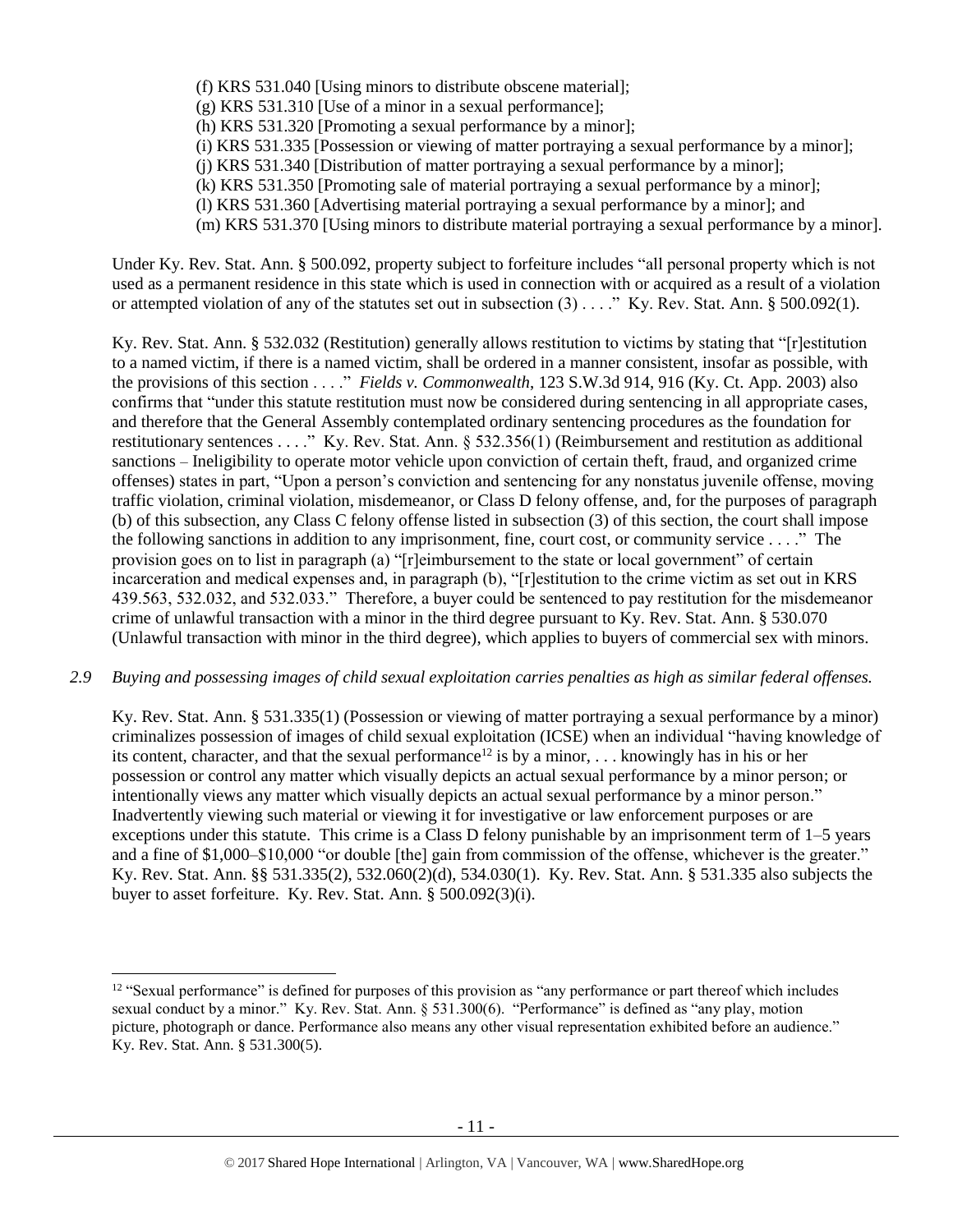In comparison, a federal conviction for possession of  $ICSE<sup>13</sup>$  is generally punishable by imprisonment for  $5-20$ years and a fine not to exceed \$250,000.<sup>14</sup> Subsequent convictions, however, are punishable by imprisonment up to 40 years and a fine not to exceed \$250,000.<sup>15</sup>

2.9.1 Recommendation: Amend Ky. Rev. Stat. Ann. § 531.335(1) (Possession or viewing of matter portraying a sexual performance by a minor) to impose more substantial penalties to reflect the seriousness of the offense.

# *2.10 Convicted buyers of commercial sex acts with minors are required to register as sex offenders.*

 $\overline{a}$ 

Convicted buyers must register as sex offenders. Under Ky. Rev. Stat. Ann. § 17.510(2) (Registration system for adults who have committed sex crimes or crimes against minors – persons required to register),

<span id="page-11-0"></span>A registrant shall, on or before the date of his or her release by the court, the parole board, the cabinet, or any detention facility, register with the appropriate local probation and parole office in the county in which he or she intends to reside. The person in charge of the release shall facilitate the registration process.

Ky. Rev. Stat. Ann. § 17.500 (Definitions for KRS 17.500 to 17.580), defines "registrant" to include "[a]ny person eighteen (18) years of age or older at the time of the offense or any youthful offender,<sup>16</sup> as defined in KRS 600.020, who has committed: 1. A sex crime;<sup>17</sup> or 2. A criminal offense against a victim who is a minor."

<sup>&</sup>lt;sup>13</sup> 18 U.S.C. §§ 2252(a)(2), (a)(4) (Certain activities relating to material involving the sexual exploitation of minors),  $2252A(a)(2)$ –(3) (Certain activities relating to material constituting or containing child pornography), 1466A(a), (b) (Obscene visual representations of the sexual abuse of children).

<sup>&</sup>lt;sup>14</sup> 18 U.S.C. §§ 2252(b) (stating that a conviction under subsection (a)(2) is punishable by imprisonment for 5–20 years and a fine, while a conviction under subsection (a)(4) is punishable by imprisonment up to 10 years, a fine, or both),  $2252A(b)(1)$  (a conviction is punishable by imprisonment for 5–20 years and a fine),  $1466A(a)$ , (b) (stating that a conviction under subsection (a) is "subject to the penalties provided in section  $2252A(b)(1)$ ," imprisonment for 5–20 years and a fine, while a conviction under subsection (b) is "subject to the penalties provided in section 2252A(b)(2)," imprisonment up to 10 years, a fine, or both); *see also* 18 U.S.C §§ 3559(a)(1) (classifying all of the above listed offenses as felonies), 3571(b)(3) (providing a fine up to \$250,000 for any felony conviction).

<sup>&</sup>lt;sup>15</sup> 18 U.S.C. §§ 2252(b) (stating if a person has a prior conviction under subsection (a)(2), or a list of other statutes, a conviction is punishable by a fine and imprisonment for 15–40 years, but if a person has a prior conviction under subsection (a)(4), or a list of other statutes, a conviction is punishable by a fine and imprisonment for  $10-20$  years),  $2252A(b)(1)$  (stating if a person has a prior conviction under subsection (a)(2), (a)(3), or a list of other statutes, a conviction is punishable by a fine and imprisonment for  $15-40$  years),  $1466A(a)$ , (b) (stating that the penalty scheme for section 2252A(b) applies); *see also* 18 U.S.C §§ 3559(a)(1) (classifying all of the above listed offenses as felonies), 3571(b)(3) (providing a fine up to \$250,000 for any felony conviction).

<sup>&</sup>lt;sup>16</sup> Ky. Rev. Stat. Ann. § 17.510(6)(b), (7)(b) further clarifies the registration requirement, stating, "No person shall be required to register under this subsection for a juvenile adjudication if such an adjudication in this Commonwealth would not create a duty to register . . . ."

The text of Ky. Rev. Stat. Ann. § 17.510 cited here and elsewhere in this report includes amendments made by the enactment of Senate Bill 120 during the 2017 Regular Session of the Kentucky Legislature (effective June 29, 2017).

<sup>&</sup>lt;sup>17</sup> "Sex crime" is defined in Ky. Rev. Stat. Ann. § 17.500(8) as "(a) A felony offense defined in KRS Chapter 510 [Sexual offenses], or KRS 530.020 [Incest], 530.064(1)(a) [Unlawful transaction with a minor in the first degree], 531.310 [Use of a minor in a sexual performance], or 531.320 [Promoting a sexual performance by a minor]; (b) A felony attempt to commit a felony offense specified in paragraph (a) of this subsection . . . ."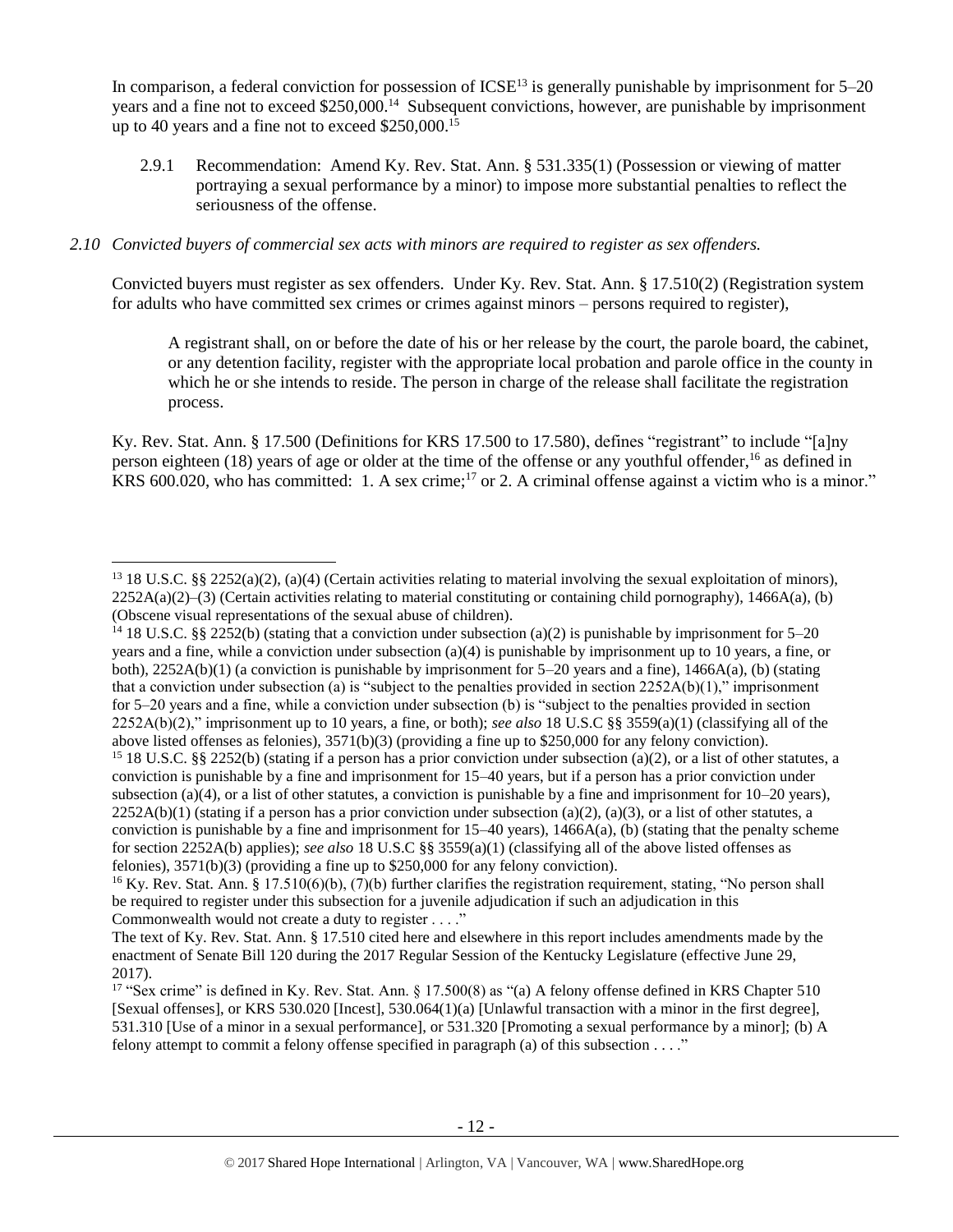Ky. Rev. Stat. Ann. § 17.500(5)(a). In turn, "criminal offense against a victim who is a minor" is defined in Ky. Rev. Stat. Ann. §  $17.500(3)$ , <sup>18</sup> which states,

<span id="page-12-0"></span>(a) Except as provided in paragraph (b) of this subsection, "criminal offense against a victim who is a minor" means any of the following offenses if the victim is under the age of eighteen (18) at the time of the commission of the offense:

1. Kidnapping, as set forth in KRS 509.040, except by a parent;

2. Unlawful imprisonment, as set forth in KRS 509.020, except by a parent;

3. Sex crime;

 $\overline{\phantom{a}}$ 

4. Promoting a sexual performance of a minor, as set forth in KRS 531.320;

5. Human trafficking involving commercial sexual activity, as set forth in KRS 529.100;

6. Promoting human trafficking involving commercial sexual activity, as set forth in KRS 529.110;

7. Promoting prostitution, as set forth in KRS 529.040, when the defendant advances or profits from the prostitution of a person under the age of eighteen (18);

8. Use of a minor in a sexual performance, as set forth in KRS 531.310;

9. Sexual abuse, as set forth in KRS 510.120 and 510.130;

10. Unlawful transaction with a minor in the first degree, as set forth in KRS 530.064(1)(a);

11. Any offense involving a minor or depictions of a minor, as set forth in KRS Chapter 531 [Pornography];

12. Any attempt to commit any of the offenses described in subparagraphs 1. to 10. of this paragraph; and

13. Solicitation to commit any of the offenses described in subparagraphs 1. to 10. of this paragraph.

(b) Conduct which is criminal only because of the age of the victim shall not be considered a criminal offense against a victim who is a minor if the perpetrator was under the age of eighteen (18) at the time of the commission of the offense . . . .

Ky. Rev. Stat. Ann. § 530.070 (Unlawful transaction with a minor in the third degree), however, is not included in the definition.

<sup>&</sup>lt;sup>18</sup> The text of Ky. Rev. Stat. Ann. § 17.500 cited here and elsewhere in this report includes amendments made by the enactment of House Bill 524 during the 2017 Regular Session of the Kentucky Legislature (effective June 29, 2017).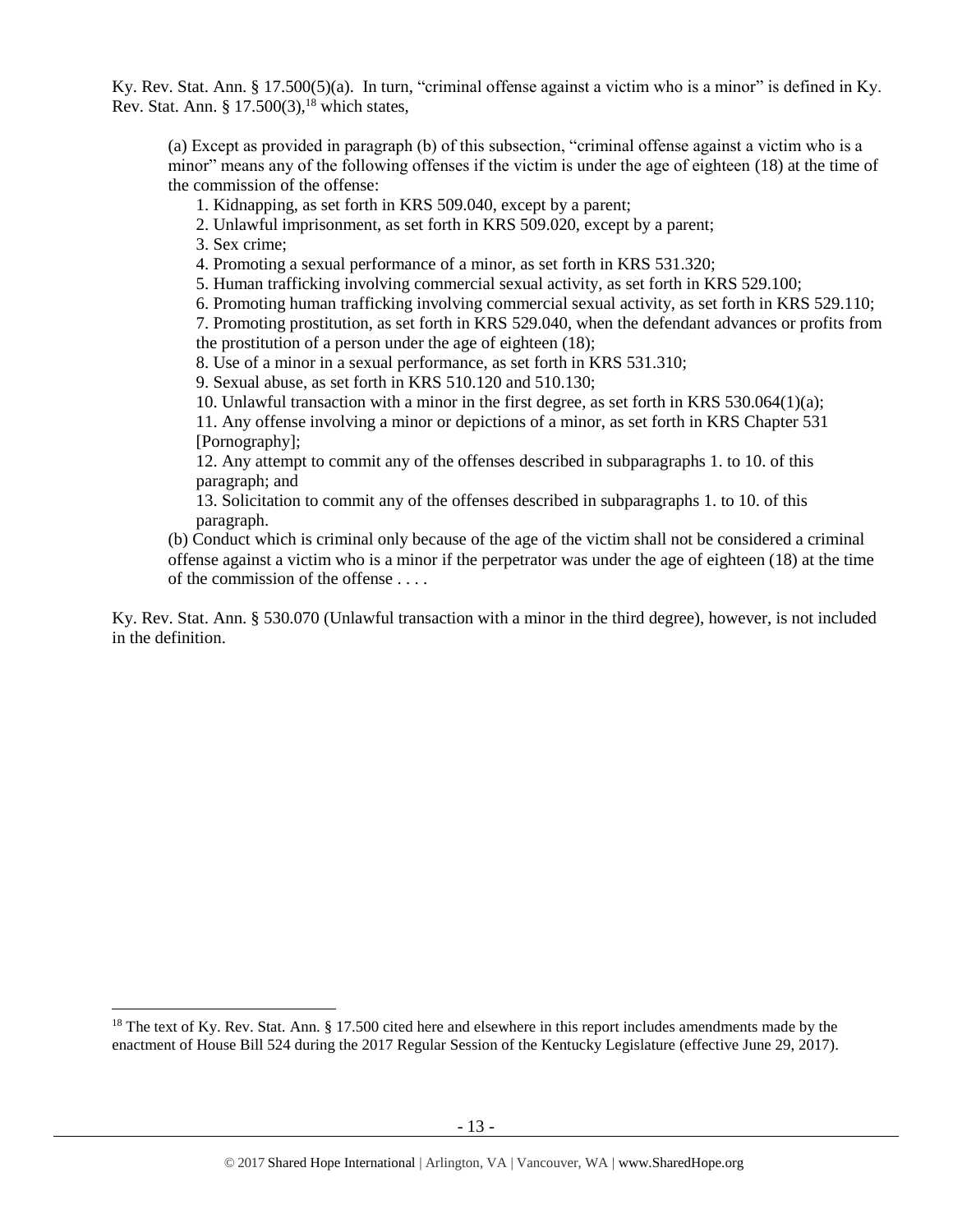#### FRAMEWORK ISSUE 3: CRIMINAL PROVISIONS FOR TRAFFICKERS

# *Legal Components:*

- *3.1 Penalties for trafficking a child for sexual exploitation are as high as federal penalties.*
- *3.2 Creating and distributing images of child sexual exploitation carries penalties as high as similar federal offenses.*
- *3.3 Using the Internet or electronic communications to lure, entice, recruit, or sell commercial sex acts with a minor is a separate crime or results in an enhanced penalty for traffickers.*
- *3.4 Financial penalties for traffickers, including asset forfeiture, are sufficiently high*.
- *3.5 Convicted traffickers are required to register as sex offenders.*
- *3.6 Laws relating to termination of parental rights include sex trafficking or commercial sexual exploitation of children (CSEC) offenses as grounds for termination in order to prevent traffickers from exploiting their parental rights as a form of control*

*\_\_\_\_\_\_\_\_\_\_\_\_\_\_\_\_\_\_\_\_\_\_\_\_\_\_\_\_\_\_\_\_\_\_\_\_\_\_\_\_\_\_\_\_\_\_\_\_\_\_\_\_\_\_\_\_\_\_\_\_\_\_\_\_\_\_\_\_\_\_\_\_\_\_\_\_\_\_\_\_\_\_\_\_\_\_\_\_\_\_\_\_\_\_*

# *Legal Analysis:*

 $\overline{\phantom{a}}$ 

*3.1 Penalties for trafficking a child for sexual exploitation are as high as federal penalties.* 

Traffickers of children for commercial sexual exploitation are subject to prosecution under several criminal statutes. Human trafficking of a minor for commercial sexual activity, which includes prostitution or production of images of child sexual exploitation (ICSE) and sexual performance, is a Class B felony punishable by an imprisonment term of 10–20 years and a possible fine of \$1,000–\$10,000 "or double [the] gain from commission of the offense, whichever is the greater." Ky. Rev. Stat. Ann. §§ 529.100, 529.010(2), (5), 532.060(2)(b), 534.030(1). Additionally, if serious physical injury occurs to the minor victim, the crime becomes a Class A felony with an imprisonment term of 20–50 years or life imprisonment and a possible fine of \$1,000–\$10,000 "or double [the] gain from commission of the offense, whichever is the greater." Ky. Rev. Stat. Ann. §§ 529.100(2), 532.060(2)(a), 534.030(1).

Ky. Rev. Stat. Ann. § 529.110 (Promoting human trafficking) is a Class C felony if the victim is under 18 and is punishable by an imprisonment term of 5–10 years and a possible fine of \$1,000–\$10,000 "or double [the] gain from commission of the offense, whichever is the greater." Ky. Rev. Stat. Ann.  $\S$ § 529.110 (2), 532.060(2)(c), 534.030(1).

<span id="page-13-0"></span>If prosecuted as a prostitution case, Ky. Rev. Stat. Ann. § 529.040(1) (Promoting prostitution) states that "[a] person is guilty of promoting prostitution when he knowingly advances<sup>19</sup> or profits from prostitution." Under subsection (2), "Promoting prostitution is a Class A misdemeanor unless the person managed, supervised, controlled, or owned, either alone or in association with others, a house of prostitution or a prostitution business or enterprise involving prostitution activity by two (2) or more prostitutes, in which case it is a Class D felony." If the crime is a Class A misdemeanor, the individual faces up to 1 year imprisonment and a fine not to exceed \$500. Ky. Rev. Stat. Ann. §§ 532.090(1), 534.040(2)(a). If it is a Class D felony, the individual faces an

<sup>&</sup>lt;sup>19</sup> "A person 'advances prostitution' when acting other than as a prostitute or as a patron thereof, he or she knowingly causes or aids a person to engage in prostitution, procures or solicits patrons for prostitution, provides persons or premises for prostitution purposes, operates or assists in the operation of a house of prostitution or a prostitution enterprise, or engages in any conduct designed to institute, aid or facilitate an act or enterprise of prostitution." Ky. Rev. Stat. Ann. § 529.010(1).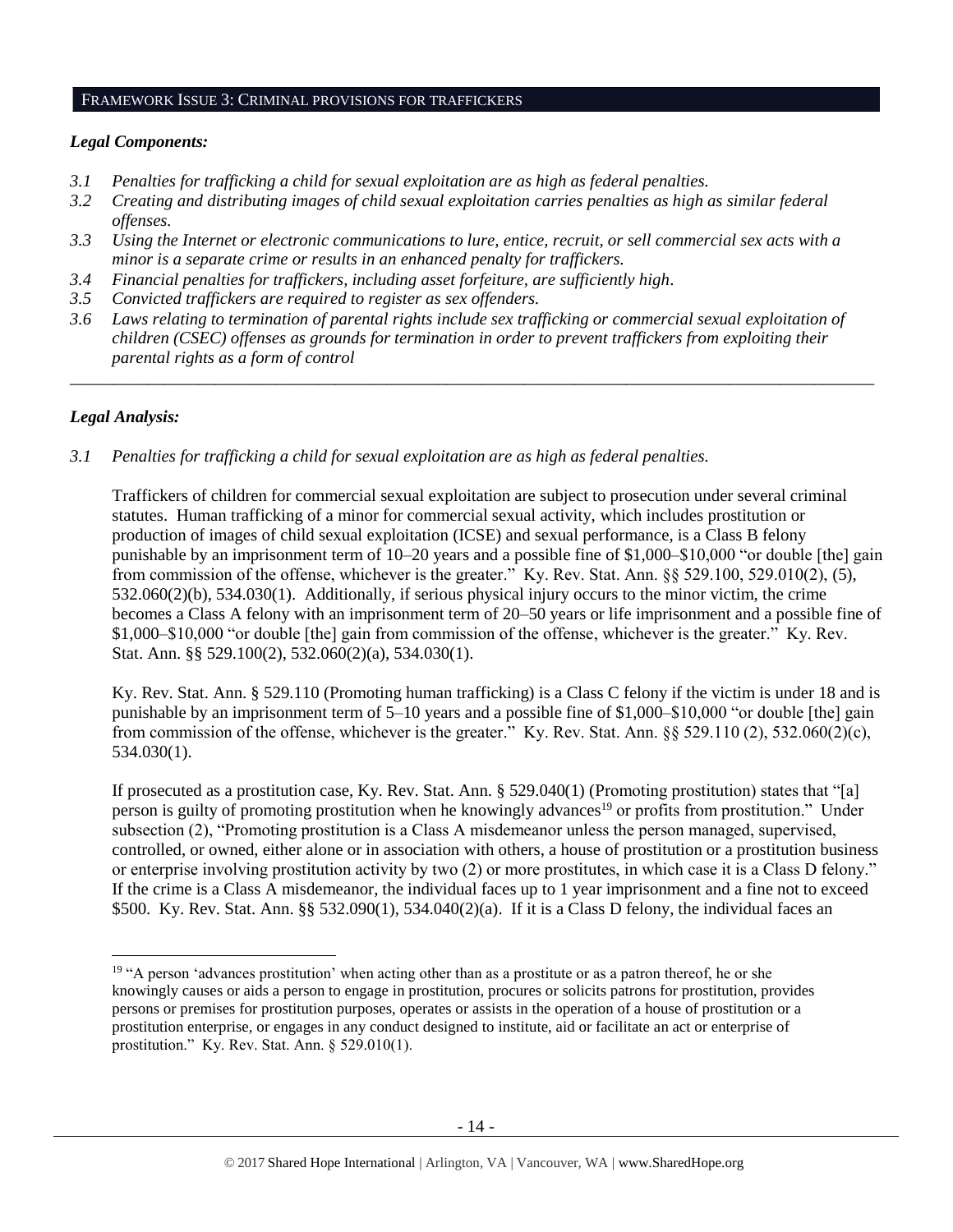imprisonment term of 1–5 years and a possible fine of \$1,000–\$10,000 "or double his gain from commission of the offense, whichever is the greater." Ky. Rev. Stat. Ann. §§ 532.060(2)(d), 534.030(1).

A trafficker commits a Class C felony for Ky. Rev. Stat. Ann. § 531.310 (Use of a minor in a sexual performance) if the trafficker "employs, consents to, authorizes or induces a minor to engage in a sexual performance." Ky. Rev. Stat. Ann. § 531.310(1). This crime is punishable by an imprisonment term of 5–10 years and a fine of \$1,000–\$10,000 "or double [the] gain from commission of the offense, whichever is the greater." Ky. Rev. Stat. Ann. §§ 531.310(2)(a), 532.060(2)(c), 534.030(1). If the minor is under 16, the crime is a Class B felony punishable by an imprisonment term of 10–20 years and a fine of \$1,000–\$10,000 "or double [the] gain from commission of the offense, whichever is the greater." Ky. Rev. Stat. Ann. §§  $531.310(2)(b)$ ,  $532.060(2)(b)$ ,  $534.030(1)$ . If the minor is physically injured during the sexual performance, the crime is a Class A felony punishable by an imprisonment term of 20–50 years and a fine of \$1,000-10,000 "or double [the] gain from commission of the offense, whichever is the greater." Ky. Rev. Stat. Ann. §§ 531.310(2)(c), 532.060(2)(a), 534.030(1).

Similarly, a trafficker could be charged with Ky. Rev. Stat. Ann. § 531.320 (Promoting a sexual performance by a minor), which occurs when an individual "knowing the character and content thereof, . . . produces, directs or promotes any performance which includes sexual conduct by a minor." Ky. Rev. Stat. Ann. § 531.320(1). When the minor involved is between 16 and 18, the crime is a Class C felony punishable by an imprisonment term of 5–10 years and a fine of \$1,000–\$10,000 "or double [the] gain from commission of the offense, whichever is the greater." Ky. Rev. Stat. Ann.  $\S$ § 531.320(2)(a), 532.060(2)(c), 534.030(1). When the minor involved is under 16, the crime is a Class B felony punishable by an imprisonment term of 10–20 years and a fine of \$1,000–\$10,000 "or double [the] gain from commission of the offense, whichever is the greater." Ky. Rev. Stat. Ann.§§ 531.320(2)(b), 532.060(2)(b), 534.030(1). If the minor is physically injured while engaging in the sexual performance, the crime is a Class A felony punishable by an imprisonment term of 20–50 years and a fine of \$1,000–\$10,000 "or double [the] gain from commission of the offense, whichever is the greater." Ky. Rev. Stat. Ann. §§ 531.320(2)(c), 532.060(2)(a), 534.030(1).

In comparison, if the victim is under the age of 14, a conviction under the Trafficking Victims Protection Act  $(TVPA)<sup>20</sup>$  for child sex trafficking is punishable by 15 years to life imprisonment and a fine not to exceed \$250,000. 18 U.S.C. §§ 1591(b)(1), 3559(a)(1), 3571(b)(3). If the victim is between the ages of 14–17 a conviction is punishable by 10 years to life imprisonment and a fine not to exceed \$250,000. 18 U.S.C. §§ 1591(b)(2), 3559(a)(1), 3571(b)(3). A conviction is punishable by mandatory life imprisonment however, if the trafficker has a prior conviction for a federal sex offense<sup>21</sup> against a minor. 18 U.S.C. § 3559(e)(1).

# *3.2 Creating and distributing images of child sexual exploitation carries penalties as high as similar federal offenses.*

Ky. Rev. Stat. Ann. § 531.310 (Use of a minor in a sexual performance)<sup>22</sup> and Ky. Rev. Stat. Ann. § 531.320 (Promoting<sup>23</sup> a sexual performance by a minor) are Class C felonies when the minor is between 16 and 18,

<sup>20</sup> *See supra* note [6.](#page-7-0)

<sup>21</sup> *See supra* note [7.](#page-7-1)

<sup>&</sup>lt;sup>22</sup> "Sexual performance" is defined as "any performance or part thereof which includes sexual conduct by a minor." Ky. Rev. Stat. Ann. § 531.300(6). "Performance" is defined as "any play, motion picture, photograph or dance. Performance also means any other visual representation exhibited before an audience." Ky. Rev. Stat. Ann. § 531.300(5). *Logston v. Commonwealth*, 973 S.W.2d 70, 73 (Ky. Ct. App. 1998) notes that "[t]he prohibition against 'sexual conduct by a minor' set forth in KRS 531.300(4) is directed at forbidding child pornography; therefore, . . . the state is not required to limit that prohibition to obscene sexual conduct as obscenity is defined in *Miller*." *Id.*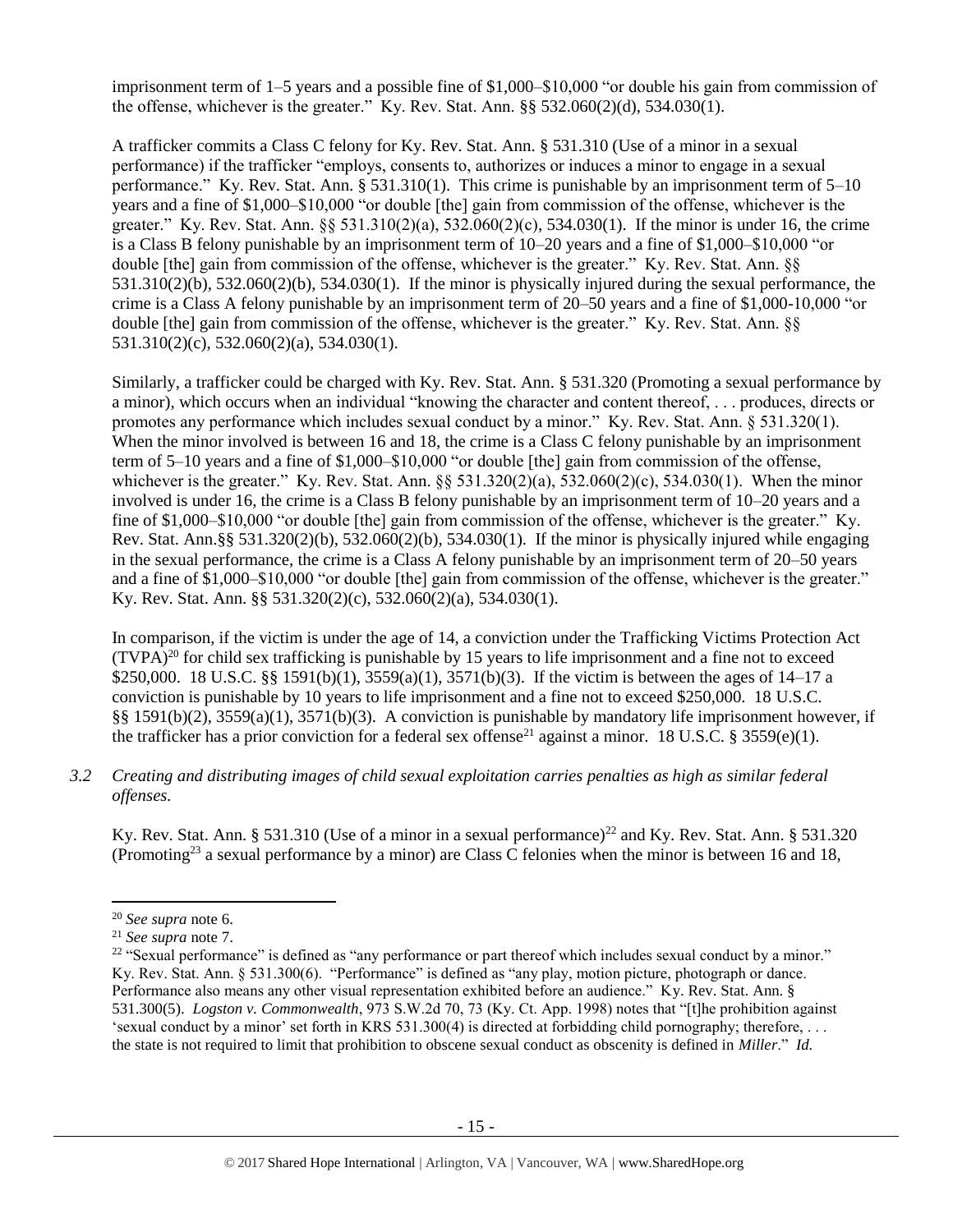punishable by an imprisonment term of 5–10 years and a fine of \$1,000–\$10,000 "or double [the] gain from commission of the offense, whichever is the greater." Ky. Rev. Stat. Ann. §§ 531.310(2)(a), 531.320(2)(a), 532.060(2)(c), 534.030(1). If the minor is under 16, the crimes are Class B felonies punishable by an imprisonment term of 10–20 years and a fine of \$1,000–\$10,000 "or double [the] gain from commission of the offense, whichever is the greater." Ky. Rev. Stat. Ann. §§ 531.310(2)(b), 531.320(2)(b), 532.060(2)(b), 534.030(1). If the minor was physically injured during the sexual performance, they are Class A felonies punishable by an imprisonment term of 20–50 years and a fine of \$1,000–10,000 "or double [the] gain from commission of the offense, whichever is the greater." Ky. Rev. Stat. Ann.  $\S$ § 531.310(2)(c), 531.320(2)(c), 532.060(2)(a), 534.030(1).

Distributing images of child sexual exploitation (ICSE) is prohibited under Ky. Rev. Stat. Ann. § 531.340(1) (Distribution of matter portraying a sexual performance by a minor). Subsection (1) states,

A person is guilty of distribution of matter portraying a sexual performance by a minor when, having knowledge of its content and character, he or she:

- (a) Sends or causes to be sent into this state for sale or distribution; or
- (b) Brings or causes to be brought into this state for sale or distribution; or
- (c) In this state, he or she:
	- 1. Exhibits for profit or gain; or
	- 2. Distributes; or
	- 3. Offers to distribute; or

4. Has in his or her possession with intent to distribute, exhibit for profit or gain or offer to distribute, any matter portraying a sexual performance by a minor.

The first offense is a Class D felony punishable by an imprisonment term of 1–5 years and a fine of \$1,000– \$10,000 "or double [the] gain from commission of the offense, whichever is the greater." Ky. Rev. Stat. Ann. §§ 531.340(3), 532.060(2)(d), 534.030(1). Second and subsequent offenses are Class C felonies subject to 5–10 year sentences and a fine of \$1,000–\$10,000 "or double [the] gain from commission of the offense, whichever is the greater." Ky. Rev. Stat. Ann. §§ 531.340(3), 532.060(2)(c), 534.030(1).

In comparison, if the victim is under the age of 14, a conviction under the TVPA for child sex trafficking is punishable by 15 years to life imprisonment and a fine not to exceed \$250,000. 18 U.S.C. §§ 1591(b)(1),  $3559(a)(1)$ ,  $3571(b)(3)$ . If the victim is between the ages of  $14-17$  a conviction is punishable by 10 years to life imprisonment and a fine not to exceed \$250,000. 18 U.S.C. §§ 1591(b)(2), 3559(a)(1), 3571(b)(3). A conviction is punishable by mandatory life imprisonment however, if the trafficker has a prior conviction for a federal sex offense<sup>24</sup> against a minor. 18 U.S.C. § 3559(e)(1). Additionally, a federal conviction for distribution of ICSE<sup>25</sup> is generally punishable by imprisonment for  $5-20$  years and a fine not to exceed \$250,000.<sup>26</sup> Subsequent convictions, however, are punishable by imprisonment up to 40 years and a fine not to

<sup>&</sup>lt;sup>23</sup> "Promot[ing]" is defined as "to prepare, publish, print, procure or manufacture, or to offer or agree to do the same." Ky. Rev. Stat. Ann. § 531.300(7).

<sup>24</sup> *See supra* note [7.](#page-7-1)

<sup>&</sup>lt;sup>25</sup> 18 U.S.C. §§ 2252(a)(1), (a)(2), (a)(3) (Certain activities relating to material involving the sexual exploitation of minors),  $2252A(a)(2)$ ,  $(a)(3)$  (Certain activities relating to material constituting or containing child pornography), 1466A(a) (Obscene visual representations of the sexual abuse of children).

<sup>&</sup>lt;sup>26</sup> 18 U.S.C. §§ 2252(b) (stating that a conviction under subsection (a)(1), (a)(2) or (a)(3) is punishable by imprisonment for 5–20 years and a fine), 2252A(b)(1) (a conviction is punishable by imprisonment for 5–20 years and a fine), 1466A(a), (b) (stating that a conviction under subsection (a) is "subject to the penalties provided in section 2252A(b)(1)," imprisonment for 5–20 years and a fine, while a conviction under subsection (b) is "subject to the penalties provided in section 2252A(b)(2)," imprisonment up to 10 years, a fine, or both); *see also* 18 U.S.C §§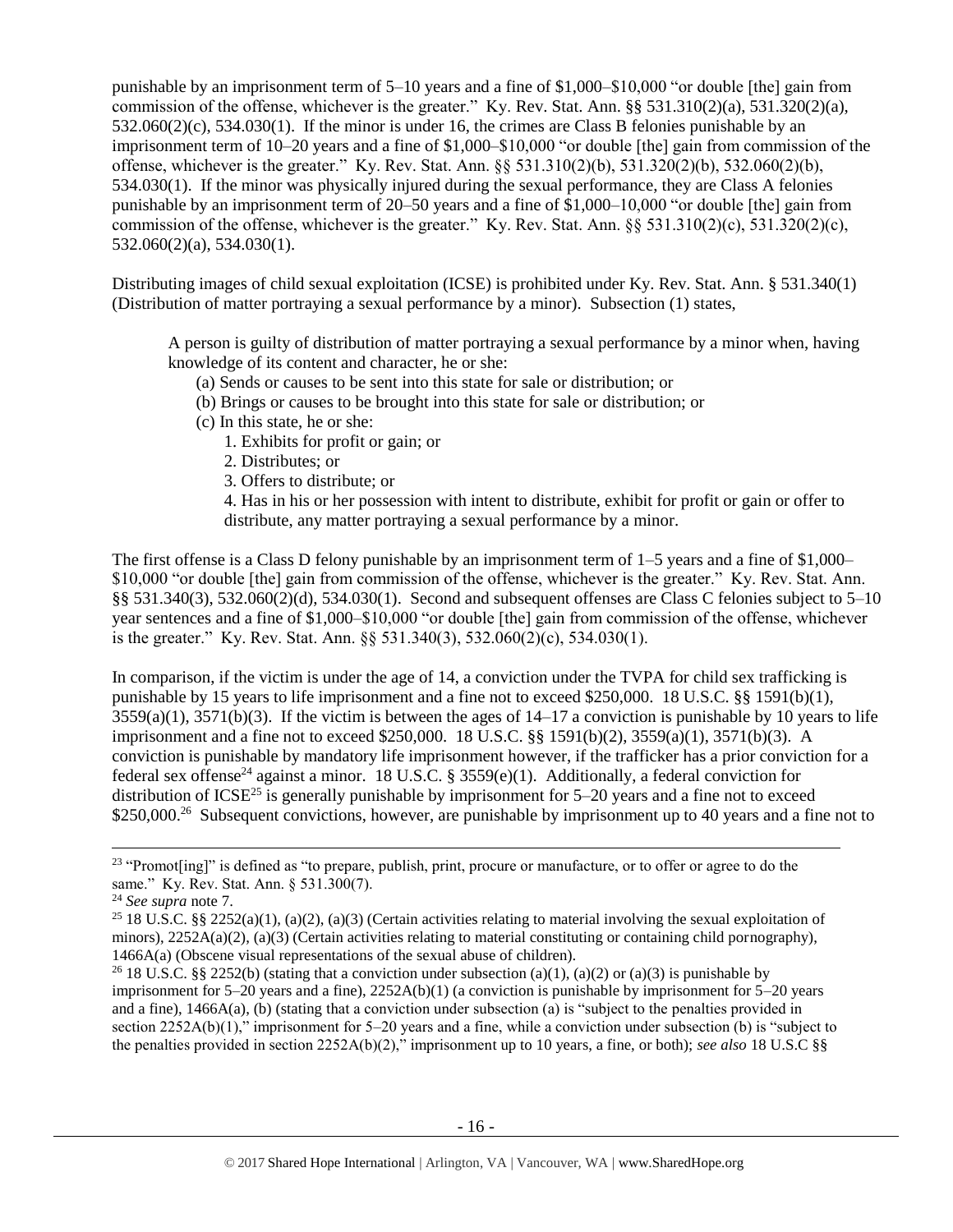exceed \$250,000.<sup>27</sup>

 $\overline{\phantom{a}}$ 

*3.3 Using the Internet or electronic communications to lure, entice, recruit, or sell commercial sex acts with a minor is a separate crime or results in an enhanced penalty for traffickers.*

Ky. Rev. Stat. Ann. § 510.155(1) (Unlawful use of electronic means originating or received within the Commonwealth to induce a minor to engage in sexual or other prohibited activities) states,

It shall be unlawful for any person to knowingly use a communications system, including computers, computer networks, computer bulletin boards, cellular telephones, or any other electronic means, for the purpose of procuring or promoting the use of a minor, or a peace officer posing as a minor if the person believes that the peace officer is a minor or is wanton or reckless in that belief, for any activity in violation of KRS 510.040 [Rape in the first degree], 510.050 [Rape in the second degree], 510.060 [Rape in the third degree], 510.070 [Sodomy in the first degree], 510.080 [Sodomy in the second degree], 510.090 [Sodomy in the third degree], 510.110 [Sexual abuse in the first degree], 529.100 [Human trafficking] where that offense involves commercial sexual activity, or 530.064(1)(a), or KRS Chapter 531.

Under this statute it is not necessary for the person to have met, or attempted to meet with the minor for the offense to be committed. The electronic solicitation of a minor is "prima facie evidence of the person's intent to commit the offense." Ky. Rev. Stat. Ann. § 510.155 (3). This crime is a Class D felony punishable by an imprisonment term of 1–5 years and a fine of \$1,000–\$10,000 "or double [the] gain from commission of the offense, whichever is the greater." Ky. Rev. Stat. Ann. §§ 510.155(5), 532.060(2)(d), 534.030(1).

*3.4 Financial penalties for traffickers, including asset forfeiture, are sufficiently high.*

In addition to any other fines, penalties, or forfeitures traffickers may be subject to, Ky. Rev. Stat. Ann. § 529.130 (Human trafficking victims service fee) creates a \$10,000 fee to be paid by all those convicted of Ky. Rev. Stat. Ann. §§ 529.100 (Human trafficking) or 529.110 (Promoting human trafficking).

A trafficker convicted of the felony offenses of Ky. Rev. Stat. Ann. § 529.100 (Human trafficking), Ky. Rev. Stat. Ann. § 529.110 (Promoting human trafficking), or Ky. Rev. Stat. Ann. § 510.155 (Unlawful use of electronic means originating or received within the Commonwealth to induce a minor to engage in sexual or other prohibited activities) faces a fine of \$1,000–\$10,000 "or double his gain from commission of the offense, whichever is the greater." Ky. Rev. Stat. Ann. § 534.030(1).

A trafficker shall be subject to mandatory, criminal asset forfeiture if convicted of certain offenses. Ky. Rev. Stat. Ann. § 500.092(3) (Forfeiture of personal property not used as a residence triggered by violation or attempted violation of certain offenses – Forfeiture of real and personal property associated with violation or attempted violation of KRS 531.310 or 531.320) allows asset forfeiture for the following crimes:

 $3559(a)(1)$  (classifying all of the above listed offenses as felonies),  $3571(b)(3)$  (providing a fine up to \$250,000 for any felony conviction).

<sup>&</sup>lt;sup>27</sup> 18 U.S.C. §§ 2252(b) (stating if a person has a prior conviction under subsection (a)(1), (a)(2), or (a)(3) or a list of other statutes, a conviction is punishable by a fine and imprisonment for 15–40 years), 2252A(b)(1) (stating if a person has a prior conviction under subsection (a)(2), (a)(3), or a list of other statutes, a conviction is punishable by a fine and imprisonment for 15–40 years), 1466A(a), (b) (stating that the penalty scheme for section 2252A(b) applies); *see also* 18 U.S.C. §§ 3559(a)(1) (classifying all of the above listed offenses as felonies), 3571(b)(3) (providing a fine up to \$250,000 for any felony conviction).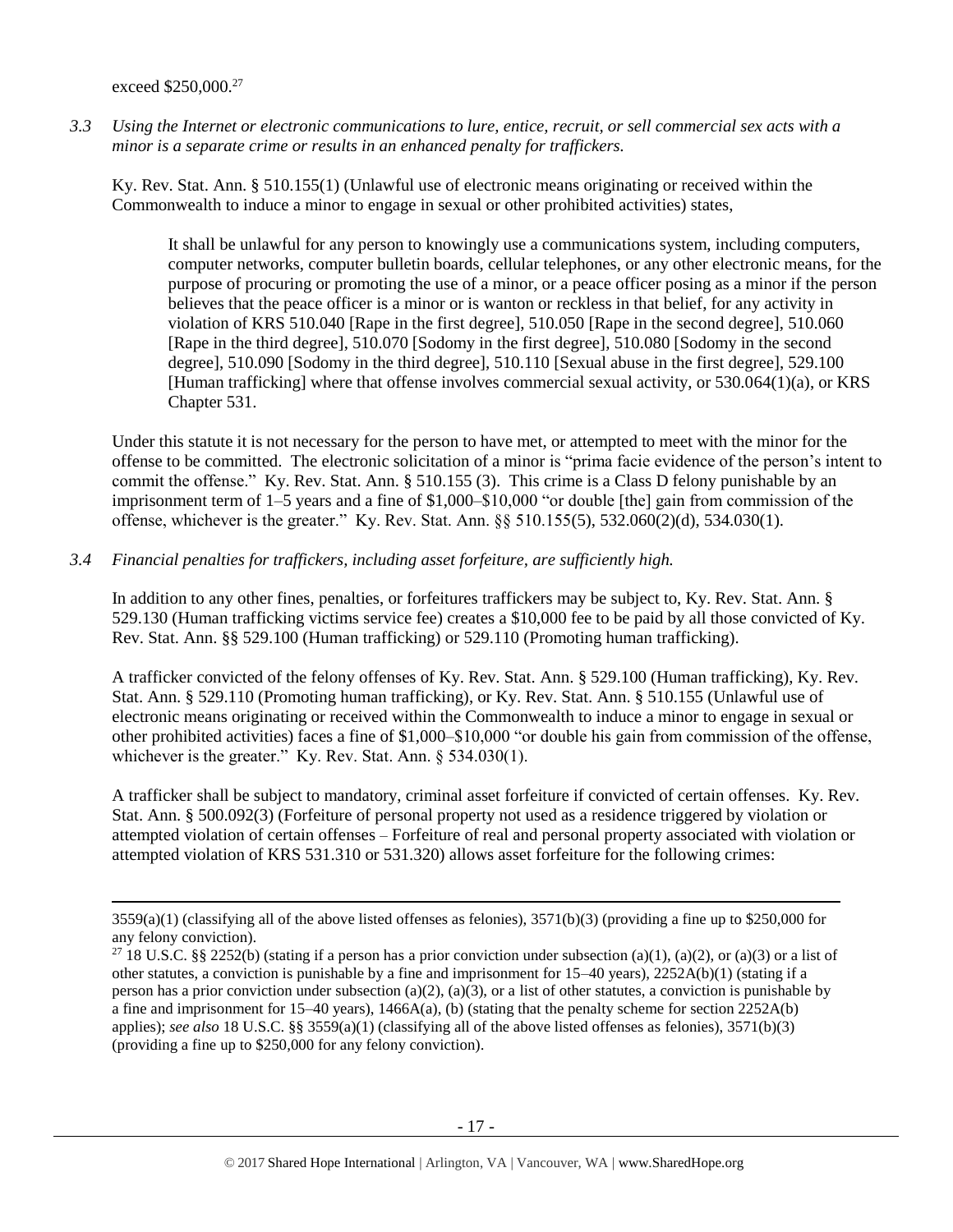(a) KRS 17.546 [Registrant prohibited from using social networking Web site or instant messaging or chat room program accessible by minors, or intentionally photograph, film, or video a minor through traditional or electronic means without written consent].

(b) KRS 508.140 [Stalking in the first degree] and 508.150 [Stalking in the second degree] involving the use of any equipment, instrument, machine, or other device by which communication or information is transmitted, including computers, the Internet or other electronic network, cameras or other recording devices, telephones or other personal communications devices, scanners or other copying devices, and any device that enables the use of a transmitting device;

(c) KRS 510.155 [Unlawful use of electronic means originating or received within the Commonwealth to induce a minor to engage in sexual or other prohibited activities];

(d) KRS 530.064(1)(a) [Unlawful transaction with a minor in the first degree];

(e) KRS 531.030 [Distribution of obscene matter to minors];

(f) KRS 531.040 [Using minors to distribute obscene material];

(g) KRS 531.310 [Use of a minor in a sexual performance];

(h) KRS 531.320 [Promoting a sexual performance by a minor];

(i) KRS 531.335 [Possession or viewing of matter portraying a sexual performance by a minor];

(j) KRS 531.340 [Distribution of matter portraying a sexual performance by a minor];

(k) KRS 531.350 [Promoting sale of material portraying a sexual performance by a minor];

(l) KRS 531.360 [Advertising material portraying a sexual performance by a minor]; and

(m) KRS 531.370 [Using minors to distribute material portraying a sexual performance by a minor].

Under Ky. Rev. Stat. Ann. §  $500.092(1)(a)$ , property subject to forfeiture includes

all personal property which is not used as a permanent residence in this state which is used in connection with or acquired as a result of a violation or attempted violation of any of the statutes set out in subsection (3), and notwithstanding KRS 500.090 [Forfeiture], all real and personal property in this state which is used in connection with or acquired as a result of a violation or attempted violation of KRS 531.310 [Use of a minor in a sexual performance] or 531.320 [Promoting a sexual performance by a minor] shall be subject to forfeiture under the same terms, conditions, and defenses and using the same process as set out in KRS 218A.405 to 218A.460 for property subject to forfeiture under that chapter.

The property may be seized upon process issued by the court, or without process where the seizure of property is incident to lawful arrest, incident to a search under a valid search warrant, where the property has been the subject of a prior judgment in favor of the state, or where the law enforcement agency has probable cause to believe the property is dangerous or subject to forfeiture, pursuant to Ky. Rev. Stat. Ann. § 218A.415 (Procedure for seizure of property). Following an order of forfeiture, 85 percent of the value of the property shall be paid to the law enforcement agency who seized the property and 15 percent shall be paid to the Office of the Attorney General, pursuant to Ky. Rev. Stat. Ann. § 218A.420(4) (Procedure for disposal of seized and forfeited property – Distribution of proceeds – Administrative regulations on use of funds – Adoption of policies for seizure of forfeitable assets – Asset-forfeiture training – Vehicles – Joint operations).

Where a trafficker is convicted of engaging in organized crime, pursuant to Ky. Rev. Stat. Ann § 506.120 (Engaging in organized crime),<sup>28</sup> a trafficker faces a Class B felony, punishable by a fine of \$1,000–\$10,000 "or double his gain from commission of the offense, whichever is the greater." Ky. Rev. Stat. Ann. §§ 506.120(2), 534.030(1).

l

<sup>28</sup> *See supra* Component 3.1 for a discussion of the relevant provision of Ky. Rev. Stat. Ann. § 506.120.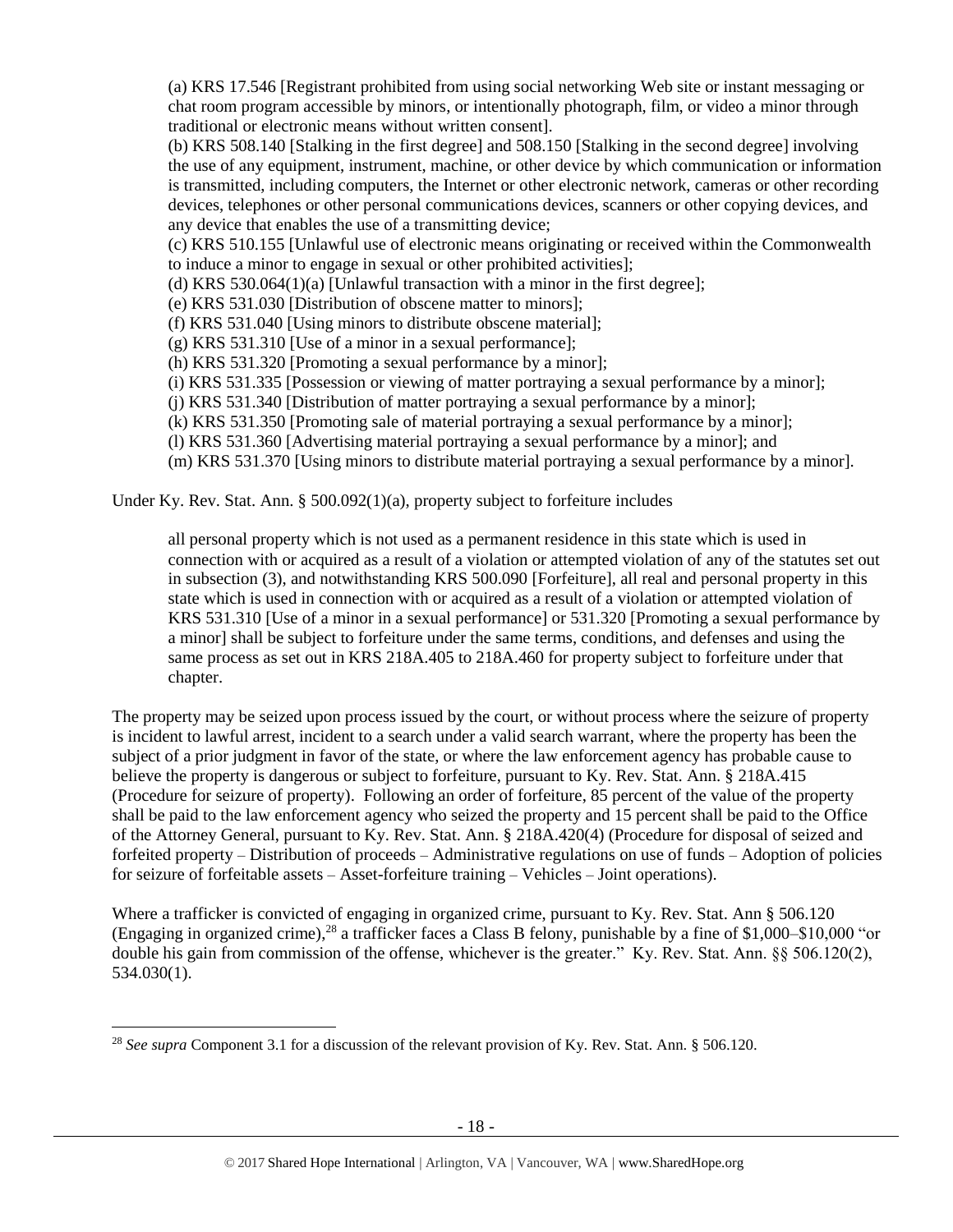Lastly, for certain crimes a trafficker is subject to mandatory restitution. Ky. Rev. Stat. Ann. § 532.032 (Restitution) generally allows restitution to victims by stating that "[r]estitution to a named victim, if there is a named victim, shall be ordered in a manner consistent, insofar as possible, with the provisions of this section ... ." Ky. Rev. Stat. Ann. § 532.032(1). *Fields v. Commonwealth*, 123 S.W.3d 914, 916 (Ky. Ct. App. 2003) also confirms that "under this statute restitution must now be considered during sentencing in all appropriate cases, and therefore that the General Assembly contemplated ordinary sentencing procedures as the foundation for restitutionary sentences . . . ." Ky. Rev. Stat. Ann. § 532.356(1) (Reimbursement and restitution as additional sanctions – Ineligibility to operate motor vehicle upon conviction of certain theft, fraud, and organized crime offenses) states in part, "Upon a person's conviction and sentencing for any nonstatus juvenile offense, moving traffic violation, criminal violation, misdemeanor, or Class D felony offense, and, for the purposes of paragraph (b) of this subsection, any Class C felony offense listed in subsection  $(3)$  of this section,<sup>29</sup> the court shall impose the following sanctions in addition to any imprisonment, fine, court cost, or community service . . . ." The provision goes on to list in paragraph (a) "[r]eimbursement to the state or local government" of certain incarceration and medical expenses and, in paragraph (b), "[r]estitution to the crime victim as set out in KRS 439.563, 532.032, and 532.033."

# *3.5 Convicted traffickers are required to register as sex offenders.*

Convicted traffickers must register as sex offenders. Under Ky. Rev. Stat. Ann. § 17.510(2) (Registration system for adults who have committed sex crimes or crimes against minors – persons required to register),

<span id="page-18-0"></span>A registrant shall, on or before the date of his or her release by the court, the parole board, the cabinet, or any detention facility, register with the appropriate local probation and parole office in the county in which he or she intends to reside. The person in charge of the release shall facilitate the registration process.

Ky. Rev. Stat. Ann. § 17.500 (Definitions for KRS 17.500 to 17.580), defines "registrant" to include "[a]ny person eighteen (18) years of age or older at the time of the offense or any youthful offender,<sup>30</sup> as defined in KRS 600.020, who has committed: 1. A sex crime;<sup>31</sup> or 2. A criminal offense against a victim who is a minor." Ky. Rev. Stat. Ann. § 17.500(5)(a). A "criminal offense against a victim who is a minor" is defined in Ky. Rev. Stat. Ann. §  $17.500(3)$ ,<sup>32</sup> which states,

. . . . KRS 506.120 (engaging in organized crime).

<sup>&</sup>lt;sup>29</sup> Pursuant to Ky. Rev. Stat. § 532.356 (Reimbursement and restitution as additional sanctions – Ineligibility to operate motor vehicle upon conviction of certain theft, fraud, and organized crime offenses),

In addition to any other penalty allowed by law, a court may declare the defendant ineligible to operate a motor vehicle for the period of time that any amount of restitution ordered under this section remains unpaid, where the restitution is imposed as the result of the commission of the following offenses:

 $30$  Ky. Rev. Stat. Ann. § 17.510(6)(b), (7)(b) further clarifies the registration requirement, stating, "No person shall be required to register under this subsection for a juvenile adjudication if such an adjudication in this Commonwealth would not create a duty to register . . . ." *See supra* note [16.](#page-11-0)

<sup>31</sup> "Sex crime" is defined in Ky. Rev. Stat. Ann. § 17.500(8) as "(a) A felony offense defined in KRS Chapter 510 [Sexual offenses], or KRS 530.020 [Incest], 530.064(1)(a) [Unlawful transaction with a minor in the first degree], 531.310 [Use of a minor in a sexual performance], or 531.320 [Promoting a sexual performance by a minor]; (b) A felony attempt to commit a felony offense specified in paragraph (a) of this subsection . . . ." <sup>32</sup> *See supra* note [18.](#page-12-0)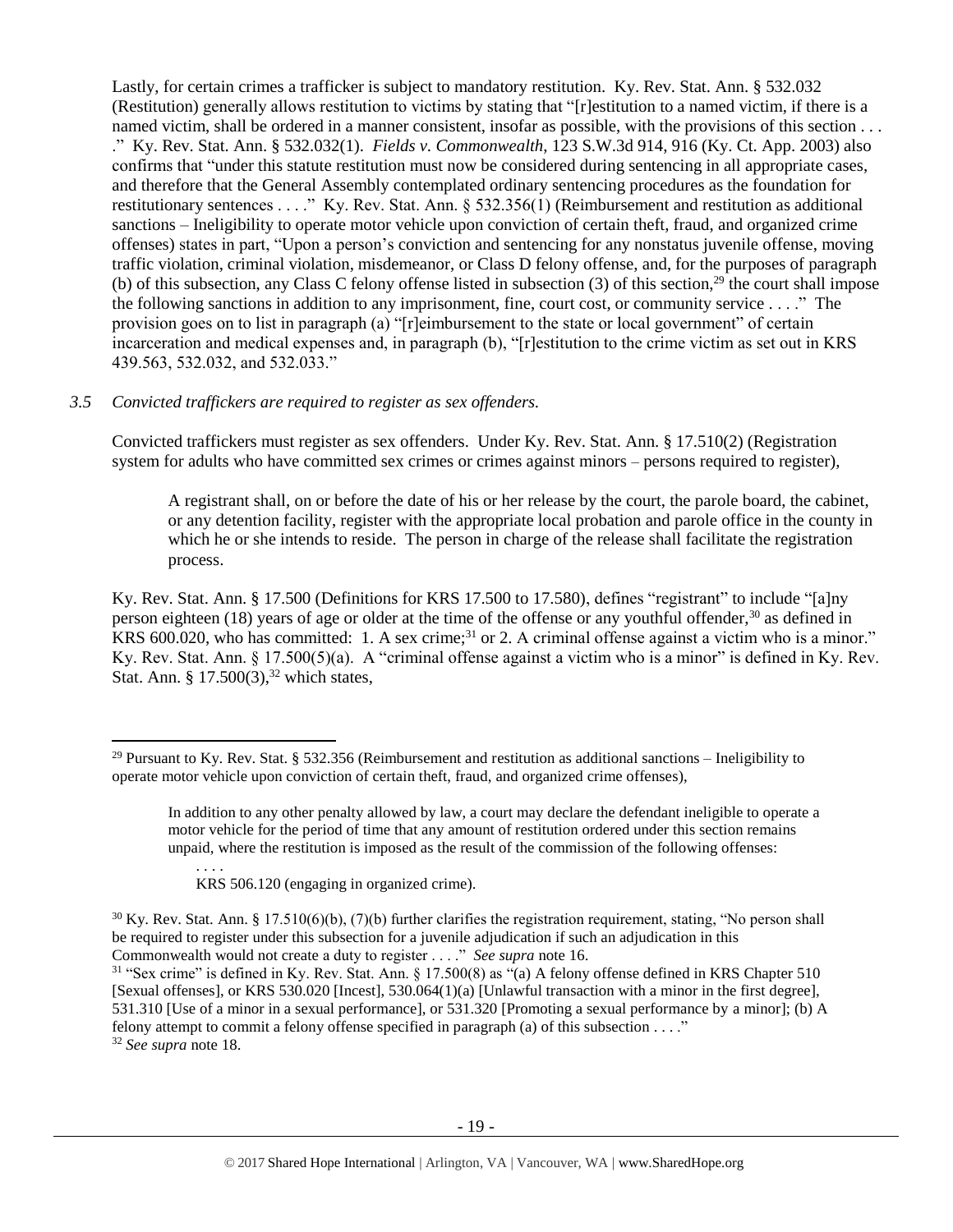(a) Except as provided in paragraph (b) of this subsection, "criminal offense against a victim who is a minor" means any of the following offenses if the victim is under the age of eighteen (18) at the time of the commission of the offense:

1. Kidnapping, as set forth in KRS 509.040, except by a parent;

2. Unlawful imprisonment, as set forth in KRS 509.020, except by a parent;

3. Sex crime;

4. Promoting a sexual performance of a minor, as set forth in KRS 531.320;

5. Human trafficking involving commercial sexual activity, as set forth in KRS 529.100;

6. Promoting human trafficking involving commercial sexual activity, as set forth in KRS 529.110;

7. Promoting prostitution, as set forth in KRS 529.040, when the defendant advances or profits from the prostitution of a person under the age of eighteen (18);

8. Use of a minor in a sexual performance, as set forth in KRS 531.310;

9. Sexual abuse, as set forth in KRS 510.120 and 510.130;

10. Unlawful transaction with a minor in the first degree, as set forth in KRS 530.064(1)(a);

11. Any offense involving a minor or depictions of a minor, as set forth in KRS Chapter 531 [Pornography];

12. Any attempt to commit any of the offenses described in subparagraphs 1. to 10. of this paragraph; and

13. Solicitation to commit any of the offenses described in subparagraphs 1. to 10. of this paragraph.

(b) Conduct which is criminal only because of the age of the victim shall not be considered a criminal offense against a victim who is a minor if the perpetrator was under the age of eighteen (18) at the time of the commission of the offense;

# *3.6 Laws relating to termination of parental rights include sex trafficking or commercial sexual exploitation of children (CSEC) offenses as grounds for termination in order to prevent traffickers from exploiting their parental rights as a form of control.*

In Kentucky, a human trafficker would likely lose parental rights under Ky. Rev. Stat. Ann. § 625.090 (Grounds for termination). Ky. Rev. Stat. Ann. § 625.090 allows for termination "if the Circuit Court finds from the pleadings and by clear and convincing evidence that: . . . ; 3. The parent has been convicted of a criminal charge relating to the physical or sexual abuse or neglect of any child and that physical or sexual abuse, neglect, or emotional injury to the child named in the present termination action is likely to occur if the parental rights are not terminated; and (b) Termination would be in the best interest of the child." Ky. Rev. Stat. Ann. § 625.090(1)(a)(3), (1)(b). Subsection (3) sets out factors to consider "[i]n determining the best interest of the child and the existence of a ground for termination . . . ." Ky. Rev. Stat. Ann. § 625.090(2) further states that "[n]o termination of parental rights shall be ordered unless the Circuit Court also finds by clear and convincing evidence the existence of one (1) or more of the following grounds: . . . (d) That the parent has been convicted of a felony that involved the infliction of serious physical injury to any child; . . . (f) That the parent has caused or allowed the child to be sexually abused or exploited . . . ." Ky. Rev. Stat. Ann.  $\S$  625.090(2)(d), (f). Since human trafficking could seriously injure a minor victim, it is possible that parental rights can be terminated through this statute.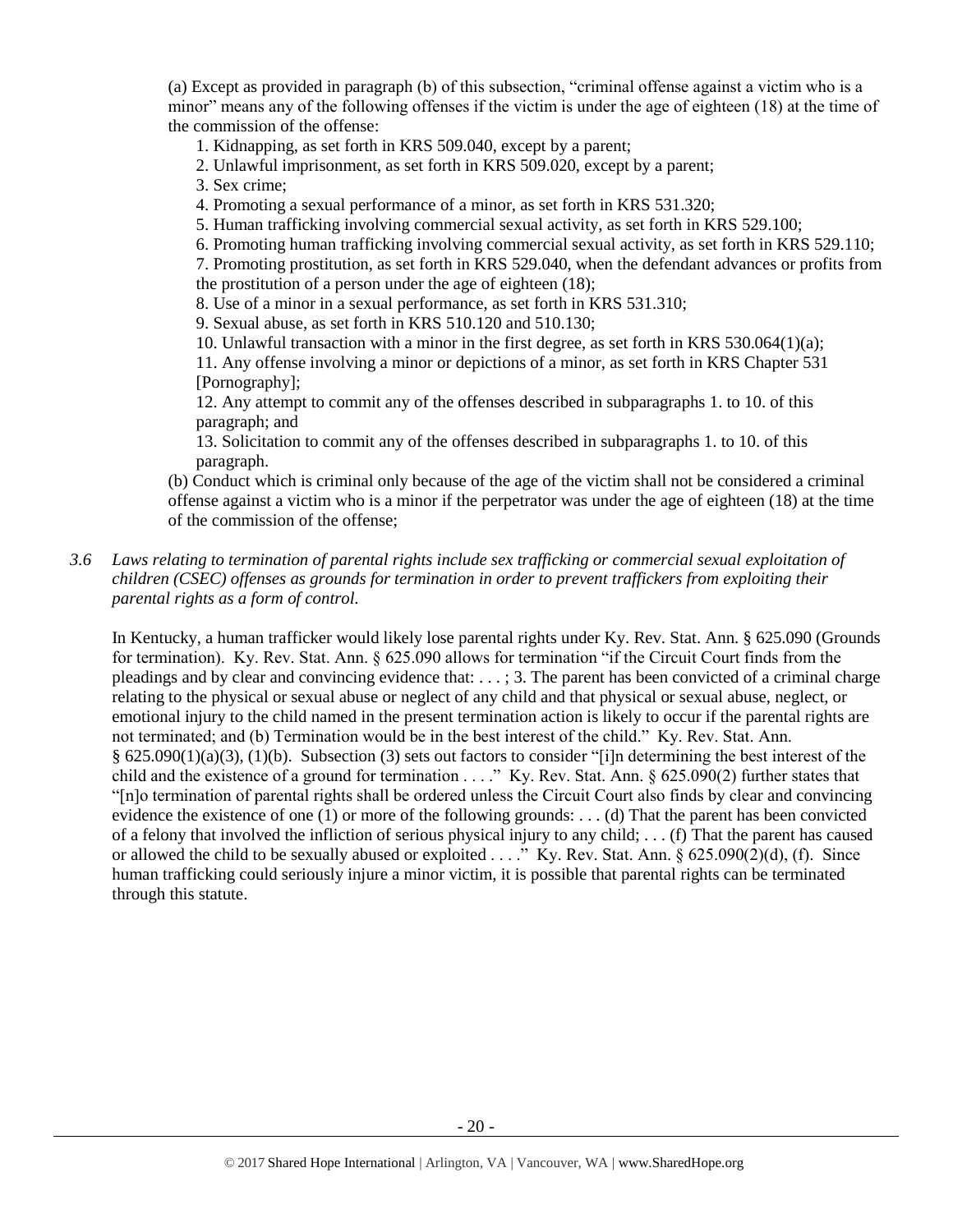#### FRAMEWORK ISSUE 4: CRIMINAL PROVISIONS FOR FACILITATORS

#### *Legal Components:*

- *4.1 The acts of assisting, enabling, or financially benefitting from child sex trafficking are included as criminal offenses in the state sex trafficking statute.*
- *4.2 Financial penalties, including asset forfeiture laws, are in place for those who benefit financially from or aid and assist in committing domestic minor sex trafficking.*
- *4.3 Promoting and selling child sex tourism is illegal.*
- *4.4 Promoting and selling images of child sexual exploitation carries penalties as high as similar federal offenses. \_\_\_\_\_\_\_\_\_\_\_\_\_\_\_\_\_\_\_\_\_\_\_\_\_\_\_\_\_\_\_\_\_\_\_\_\_\_\_\_\_\_\_\_\_\_\_\_\_\_\_\_\_\_\_\_\_\_\_\_\_\_\_\_\_\_\_\_\_\_\_\_\_\_\_\_\_\_\_\_\_\_\_\_\_\_\_\_\_\_\_\_\_\_*

# *Legal Analysis:*

 $\overline{\phantom{a}}$ 

*4.1 The acts of assisting, enabling, or financially benefitting from child sex trafficking are included as criminal offenses in the state sex trafficking statute.*

A facilitator can be charged with promoting human trafficking under Ky. Rev. Stat. Ann. § 529.110 (Promoting human trafficking), which includes when a person intentionally "[b]enefits financially or receives anything of value from knowing participation in human trafficking." Ky. Rev. Stat. Ann. § 529.110(1)(a). Promoting human trafficking of a minor is a Class C felony. Ky. Rev. Stat. Ann. § 529.110(2).

A facilitator may also be charged with the Class D felony of promoting prostitution under Ky. Rev. Stat. Ann. § 529.040 (Promoting prostitution), which is defined as including an individual "engag[ing] in any conduct designed to institute, aid or facilitate an act or enterprise of prostitution" when two or more individuals are prostituted. Ky. Rev. Stat. Ann.  $\S$ § 529.010(1), 529.040(2).<sup>33</sup> Similarly, if the facilitator promotes the prostitution of only one victim, then the facilitator can be charged with a Class A misdemeanor. Ky. Rev. Stat. Ann. § 529.040(2). Similarly, the crime of permitting prostitution pursuant to Ky. Rev. Stat. Ann. § 529.070 (Permitting prostitution) applies to facilitators and creates a Class B misdemeanor when an individual "having possession or control of premises which he knows or has reasonable cause to know are being used for prostitution purposes, . . . fails to make reasonable and timely effort to halt or abate such use."

Under Ky. Rev. Stat. Ann. § 531.320 (Promoting a sexual performance by a minor) it is unlawful when an individual "knowing the character and content thereof, . . . produces, directs or promotes any performance which includes sexual conduct by a minor." Ky. Rev. Stat. Ann. § 531.320(1). A first offense is a Class C felony if the minor is between the ages of sixteen and eighteen, a class B felony if the minor is under the age of sixteen, and a Class A felony if the minor suffers physical injury as the result of the performance. Ky. Rev. Stat. Ann. § 531.320(2). These offenses could be punishable by an imprisonment term ranging from 5–50 years or life imprisonment and a possible fine of \$1,000–\$10,000. Ky. Rev. Stat. Ann. §§ 531.320(2), 532.060(2), 534.030(1).

Finally, a facilitator may be convicted of engaging in organized crime, pursuant to Ky. Rev. Stat. Ann § 506.120 (Engaging in organized crime).<sup>34</sup> A conviction under this section is a Class B felony, punishable by a

<sup>&</sup>lt;sup>33</sup> The definition of "advancing prostitution" from Ky. Rev. Stat. Ann. § 529.010 is used, since one is guilty of promoting prostitution under Ky. Rev. Stat. Ann. § 529.040 if one "knowingly advances or profits from prostitution."

<sup>34</sup> *See supra* Component 3.1 for a discussion of the relevant provision of Ky. Rev. Stat. Ann. § 506.120.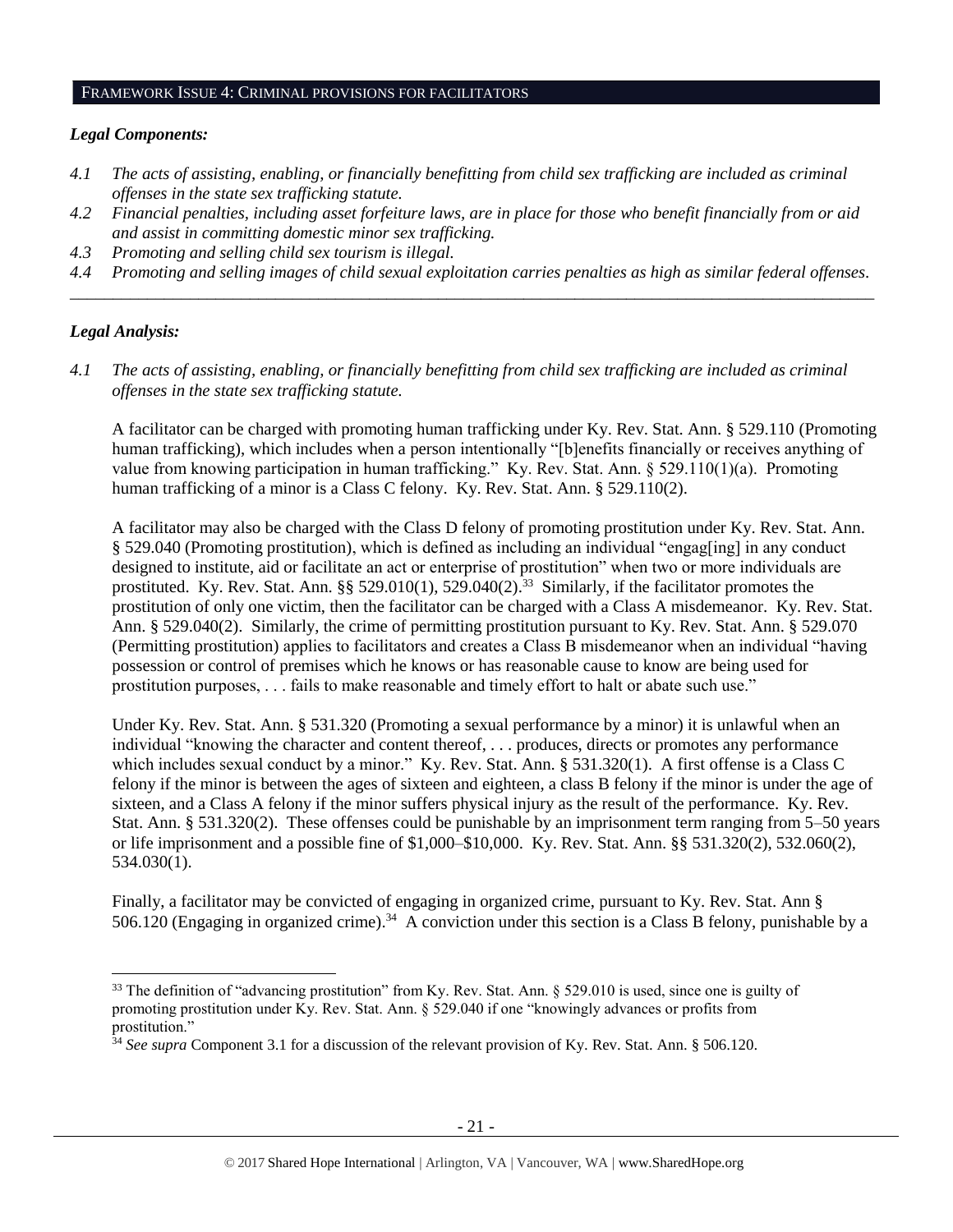term of imprisonment of 10–20 years and a fine of \$1,000–\$10,000 "or double his gain from commission of the offense, whichever is the greater." Ky. Rev. Stat. Ann. §§ 506.120(2), 534.030(1).

*4.2 Financial penalties, including asset forfeiture laws, are in place for those who benefit financially from or aid and assist in committing domestic minor sex trafficking.*

In addition to any other fines, penalties, or forfeitures facilitators may be subject to, Ky. Rev. Stat. Ann. § 529.130 (Human trafficking victims service fee) creates a \$10,000 fee to be paid by all those convicted of Ky. Rev. Stat. Ann. §§ 529.100 (Human trafficking) or 529.110 (Promoting human trafficking).

Under Ky. Rev. Stat. Ann. § 500.092(3) (Forfeiture of personal property not used as a residence triggered by violation or attempted violation of certain offenses – Forfeiture of real and personal property associated with violation or attempted violation of KRS 531.310 or 531.320) a facilitator of domestic minor sex trafficking may be subject to asset forfeiture if convicted of certain offenses, including the following:

. . . . (e) KRS 531.030 [Distribution of obscene matters to minors];

(f) KRS 531.040 [Using minors to distribute obscene material];

. . . .

(h) KRS 531.320 [Promoting a sexual performance by a minor]; . . . .

(j) KRS 531.340 [Distribution of matter portraying a sexual performance by a minor];

(k) KRS 531.350 [Promoting sale of material portraying a sexual performance by a minor];

(l) KRS 531.360 [Advertising material portraying a sexual performance by a minor]; and

(m) KRS 531.370 [Using minors to distribute material portraying a sexual performance by a minor].

Under Ky. Rev. Stat. Ann. § 500.092, property subject to forfeiture includes "all personal property which is not used as a permanent residence in this state which is used in connection with or acquired as a result of a violation or attempted violation of any of the statutes set out in subsection (3) . . . ." Ky. Rev. Stat. Ann. § 500.092(1). The property may be seized upon process issued by the court, or without process where the seizure of property is incident to lawful arrest, incident to a search under a valid search warrant, where the property has been the subject of a prior judgment in favor of the state, or where the law enforcement agency has probable cause to believe the property is dangerous or subject to forfeiture, pursuant to Ky. Rev. Stat. Ann. § 218A.415 (Procedure for seizure of property). Following an order of forfeiture, 85 percent of the value of the property shall be paid to the law enforcement agency who seized the property and 15 percent shall be paid to the Office of the Attorney General, pursuant to Ky. Rev. Stat. Ann. § 218A.420(4) (Procedure for disposal of seized and forfeited property – Distribution of proceeds – Administrative regulations on use of funds – Adoption of policies for seizure of forfeitable assets – Asset-forfeiture training – Vehicles – Joint operations).

Other financial penalties related to facilitating domestic minor sex trafficking may be imposed upon conviction. Promoting human trafficking pursuant to Ky. Rev. Stat. Ann. § 529.110 (Promoting human trafficking) and promoting prostitution pursuant to Ky. Rev. Stat. Ann. § 529.040 (Promoting prostitution), in addition to prison sentences, carry fines of \$1,000–\$10,000 "or double [the] gain from commission of the offense, whichever is the greater." Ky. Rev. Stat. Ann. § 534.030(1).

Lastly, for certain crimes a facilitator is subject to mandatory restitution. Ky. Rev. Stat. Ann. § 532.032 (Restitution) generally allows restitution to victims by stating that "[r]estitution to a named victim, if there is a named victim, shall be ordered in a manner consistent, insofar as possible, with the provisions of this section ... ." Ky. Rev. Stat. Ann. § 532.032(1). *Fields v. Commonwealth*, 123 S.W.3d 914, 916 (Ky. Ct. App. 2003) also confirms that "under this statute restitution must now be considered during sentencing in all appropriate cases,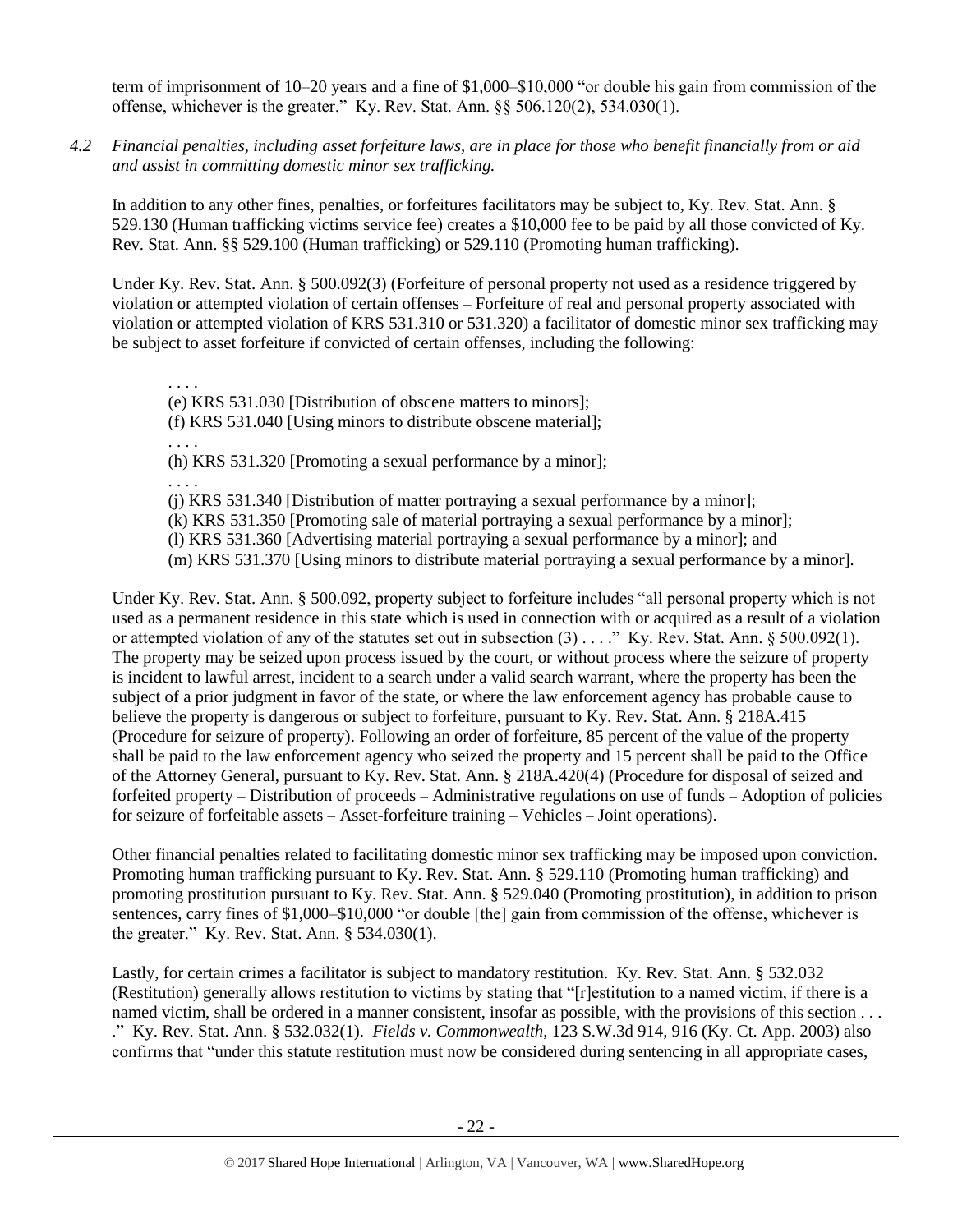and therefore that the General Assembly contemplated ordinary sentencing procedures as the foundation for restitutionary sentences . . . ." Ky. Rev. Stat. Ann. § 532.356(1) (Reimbursement and restitution as additional sanctions – Ineligibility to operate motor vehicle upon conviction of certain theft, fraud, and organized crime offenses) states in part, "Upon a person's conviction and sentencing for any nonstatus juvenile offense, moving traffic violation, criminal violation, misdemeanor, or Class D felony offense, and, for the purposes of paragraph (b) of this subsection, any Class C felony offense listed in subsection (3) of this section, the court shall impose the following sanctions in addition to any imprisonment, fine, court cost, or community service . . . ." The provision goes on to list in paragraph (a) "[r]eimbursement to the state or local government" of certain incarceration and medical expenses and, in paragraph (b), "[r]estitution to the crime victim as set out in KRS 439.563 [Restitution as condition of parole – board order – effect on length of parole], 532.032 [Restitution], and 532.033 [Order of restitution]."

# *4.3 Promoting and selling child sex tourism is illegal*.

Kentucky has no statute specifically related to sex tourism. However, Ky. Rev. Stat. Ann. § 529.040 (Promoting prostitution) might be applicable to certain forms of sex tourism. Under this statute, a person commits a crime when "he knowingly advances or profits from prostitution."<sup>35</sup> Ky. Rev. Stat. Ann. § 529.040. The statute further clarifies that "[p]romoting prostitution is a Class A misdemeanor unless the person managed, supervised, controlled, or owned, either alone or in association with others, a house of prostitution or a prostitution business or enterprise involving prostitution activity by two (2) or more prostitutes, in which case it is a Class D felony." Ky. Rev. Stat. Ann. § 529.040(2).

- 4.3.1 Recommendation: Enact a law prohibiting selling or offering to sell travel services that include or facilitate travel for the purpose of engaging in commercial sexual exploitation of a minor or prostitution of a minor, if occurring in Kentucky.
- *4.4 Promoting and selling images of child sexual exploitation carries penalties as high as similar federal offenses.*

Kentucky criminalizes promoting images of child sexual exploitation (ICSE) under Ky. Rev. Stat. Ann. § 531.340(1), (2) (Distribution of matter portraying a sexual performance by a minor), which states,

(1) A person is guilty of distribution of matter portraying a sexual performance by a minor when, having knowledge of its content and character, he or she:

- (a) Sends or causes to be sent into this state for sale or distribution; or
- (b) Brings or causes to be brought into this state for sale or distribution; or
- (c) In this state, he or she:
	- 1. Exhibits for profit or gain; or
	- 2. Distributes; or
	- 3. Offers to distribute; or
	- 4. Has in his or her possession with intent to distribute, exhibit for profit or gain or offer to distribute, any matter portraying a sexual performance by a minor.

(2) Any person who has in his or her possession more than one (1) unit of material coming within the provision of KRS 531.300(2) shall be rebuttably presumed to have such material in his or her possession with the intent to distribute it.

The first offense is a Class D felony punishable by a possible imprisonment term of 1–5 years and a possible fine of \$1,000–\$10,000 "or double [the] gain from commission of the offense, whichever is the greater." Ky.

l

<sup>35</sup> *See supra* note [19.](#page-13-0)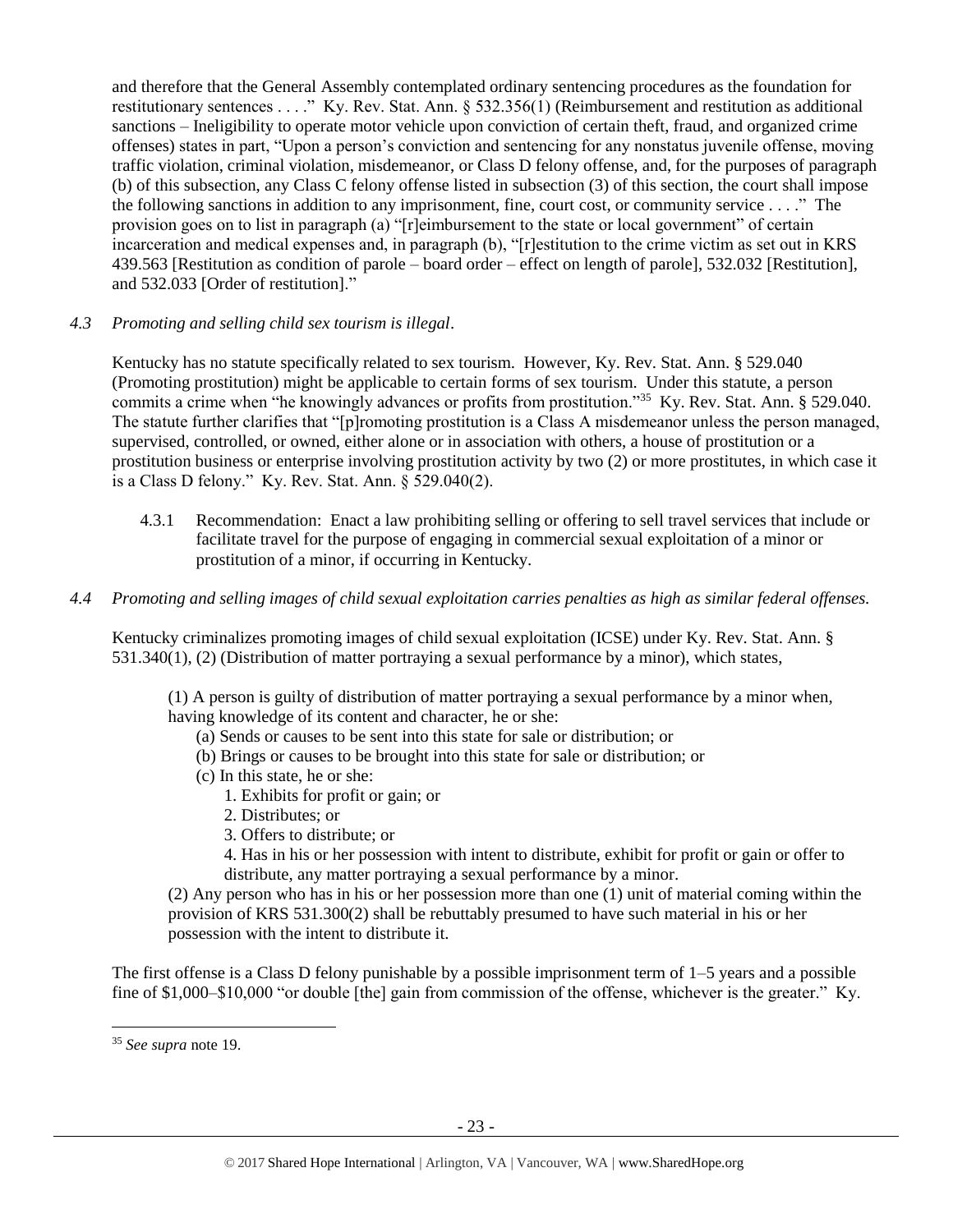Rev. Stat. Ann. §§ 531.340(3), 532.060(2) (d), 534.030(1). Second and subsequent offenses are Class C felonies punishable by an imprisonment term of 5–10 years and a fine of \$1,000–\$10,000 "or double [the] gain from commission of the offense, whichever is the greater." Ky. Rev. Stat. Ann. §§ 531.340(3), 532.060(2)(c), 534.030(1).

Similarly, under Ky. Rev. Stat. Ann. § 531.360(1) (Advertising material portraying a sexual performance by a minor) an individual commits a felony if the individual "having knowledge of its content and character thereof, . . . writes or creates advertising or solicits anyone to publish such advertising or otherwise promotes the sale or distribution of matter portraying a sexual performance by a minor." A first offense of this crime is a Class D felony. Ky. Rev. Stat. Ann. § 531.360(2). Second and subsequent offenses are Class C felonies. Ky. Rev. Stat. Ann. § 531.360(2).

Lastly, a facilitator could be guilty of Ky. Rev. Stat. Ann. § 531.350(1) (Promoting sale of material portraying a sexual performance by a minor) when the individual

knowingly, as a condition to a sale, allocation, consignment, or delivery for resale of any paper, magazine, book, periodical, publication or other merchandise, requires that the purchaser or consignee receive any matter portraying a sexual performance by a minor, or he denies or threatens to deny a franchise, revokes or threatens to revoke, or imposes any penalty, financial or otherwise, by reason of the failure of any person to accept such matter, or by reason of the return of such matter.

A first offense of this statute is a Class A misdemeanor. Ky. Rev. Stat. Ann. § 531.350(2). A second offense is a Class D felony. Ky. Rev. Stat. Ann. § 531.350(2). Third and subsequent offenses are Class C felonies. Ky. Rev. Stat. Ann. § 531.350(2).

4.4.1 Recommendation: Amend Ky. Rev. Stat. Ann. § 531.350 (Promoting sale of material portraying a sexual performance by a minor) to impose substantial penalties for a first offense to reflect the seriousness of the offense.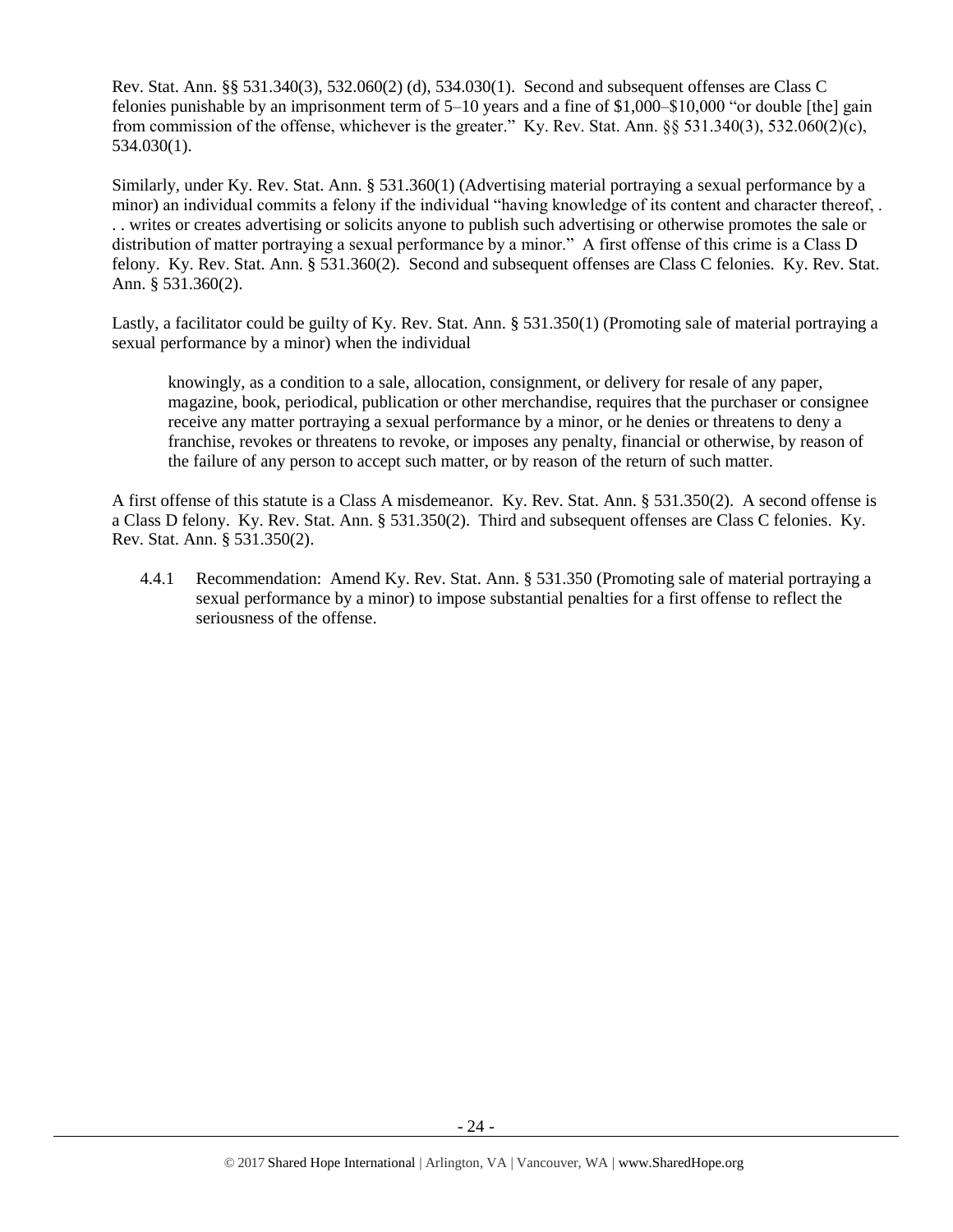#### FRAMEWORK ISSUE 5: PROTECTIVE PROVISIONS FOR THE CHILD VICTIMS

#### *Legal Components:*

- *5.1 Victims under the core child sex trafficking offense include all commercially sexually exploited children.*
- *5.2 The state sex trafficking statute expressly prohibits a defendant from asserting a defense based on the willingness of a minor under 18 to engage in the commercial sex act.*
- *5.3 State law prohibits the criminalization of minors under 18 for prostitution offenses.*
- *5.4 State law provides a non-punitive avenue to specialized services through one or more points of entry.*
- *5.5 Child sex trafficking is identified as a type of abuse and neglect within child protection statutes.*
- *5.6 The definition of "caregiver" or another related term in the child welfare statutes is not a barrier to a sex trafficked child accessing the protection of child welfare.*
- *5.7 Crime victims' compensation is specifically available to a child victim of sex trafficking or commercial sexual exploitation of children (CSEC).*
- *5.8 Victim-friendly procedures and protections are provided in the trial process for minors under 18.*
- *5.9 Child sex trafficking victims may vacate delinquency adjudications and expunge related records for prostitution and other offenses arising from trafficking victimization, without a waiting period.*
- *5.10 Victim restitution and civil remedies for victims of domestic minor sex trafficking or commercial sexual exploitation of children (CSEC) are authorized by law.*
- *5.11 Statutes of limitations for civil and criminal actions for child sex trafficking or commercial sexual exploitation of children (CSEC) offenses are eliminated or lengthened to allow prosecutors and victims a realistic opportunity to pursue criminal action and legal remedies.*

*\_\_\_\_\_\_\_\_\_\_\_\_\_\_\_\_\_\_\_\_\_\_\_\_\_\_\_\_\_\_\_\_\_\_\_\_\_\_\_\_\_\_\_\_\_\_\_\_\_\_\_\_\_\_\_\_\_\_\_\_\_\_\_\_\_\_\_\_\_\_\_\_\_\_\_\_\_\_\_\_\_\_\_\_\_\_\_\_\_\_\_\_\_*

# *Legal Analysis:*

*5.1 Victims under the core child sex trafficking offense include all commercially sexually exploited children. 36*

Kentucky's human trafficking offense includes all commercial sexual exploitation of minors. Under Ky. Rev. Stat. Ann. § 529.010(5)(b), when the victim is a minor, means of force, fraud, or coercion are not required.<sup>37</sup> In addition, the human trafficking law applies to buyers; thus, buying commercial sex with a person who is under the age of eighteen constitutes human trafficking.<sup>38</sup> Ky. Rev. Stat. Ann. §§ 529.100, 529.010(2), (5)(b). Finally, the definition of human trafficking under Ky. Rev. Stat. Ann. §§ 529.010(2), (5)(b), does not require that a trafficker or controlling third party be identified. Consequently, Kentucky's human trafficking offense includes any child who is bought for sex, regardless of whether force, fraud or coercion is used, regardless of whether a buyer exploited the youth without a trafficker's involvement, and regardless of whether the victim identifies a trafficker. Ky. Rev. Stat. Ann. §§ 529.010(2), (5)(b).

l <sup>36</sup> *See generally* Shared Hope International, "Eliminating the Third Party Control Barrier to Identifying Juvenile Sex Trafficking Victims," JuST Response Policy Paper (2015), [http://sharedhope.org/wp-](http://sharedhope.org/wp-content/uploads/2015/08/Policy-Paper_Eliminating-Third-Party-Control_Final1.pdf)

[content/uploads/2015/08/Policy-Paper\\_Eliminating-Third-Party-Control\\_Final1.pdf](http://sharedhope.org/wp-content/uploads/2015/08/Policy-Paper_Eliminating-Third-Party-Control_Final1.pdf) (discussing need to include all commercially sexually exploited children within sex trafficking definitions and corresponding need to include buyer conduct in core sex trafficking offenses regardless of whether victim is under control of a third party).

<sup>37</sup> *See supra* discussion in Component 1.1.

<sup>38</sup> *See supra* discussion of buyer applicability in Component 2.1.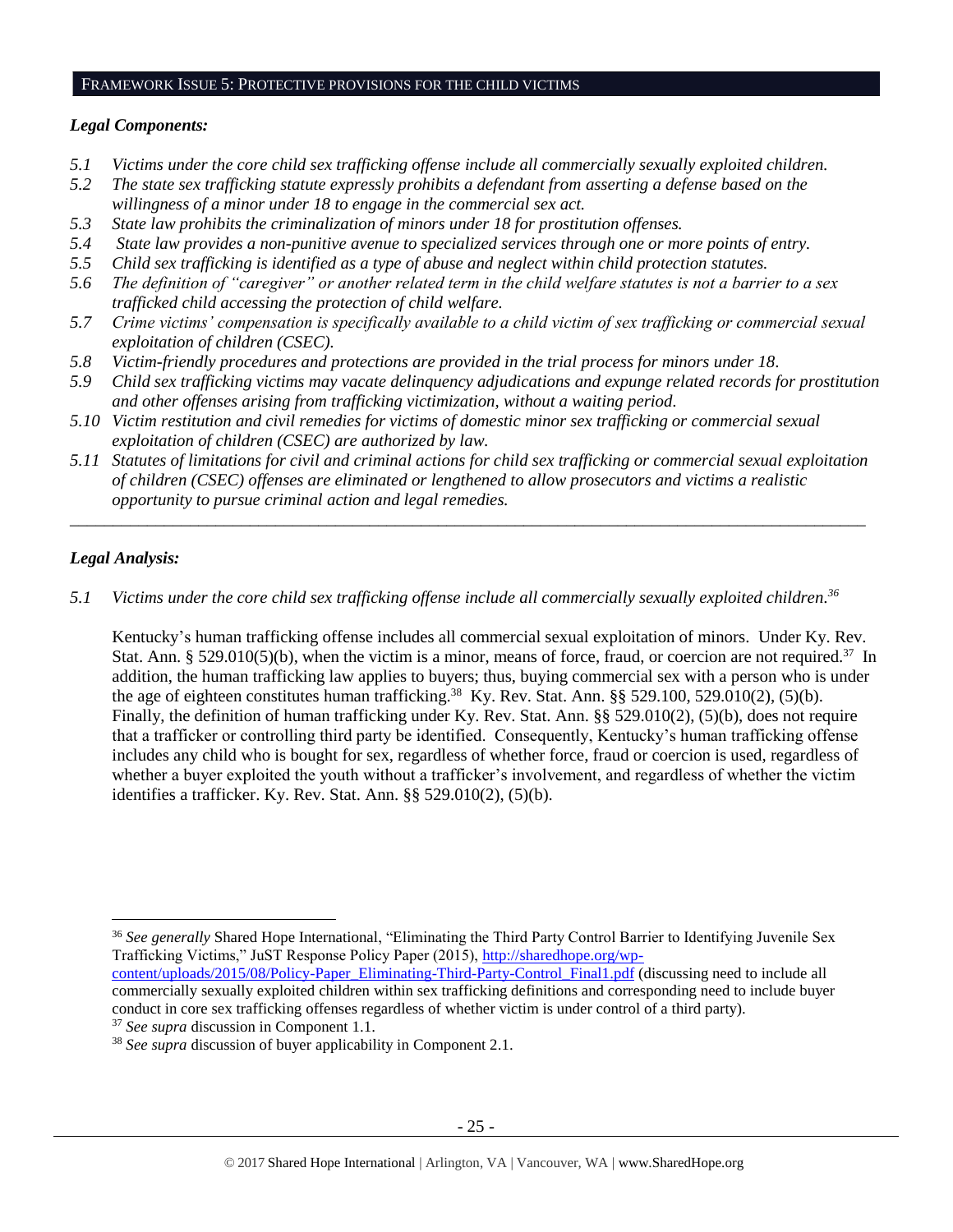*5.2 The state sex trafficking statute expressly prohibits a defendant from asserting a defense based on the willingness of a minor under 18 to engage in the commercial sex act.*

Ky. Rev. Stat. Ann. § 529.100 (Human trafficking) is silent with regard to the availability of a defense based on the willingness of the minor to engage in the commercial sex act, meaning that a defendant may seek to assert such a defense.

- 5.2.1 Recommendation: Amend Ky. Rev. Stat. Ann. § 529.100 (Human trafficking) to expressly prohibit a defendant from asserting a defense based on the minor victim's willingness to engage in the commercial sex act.
- *5.3 State law prohibits the criminalization of minors under 18 for prostitution offenses.<sup>39</sup>*

Under Ky. Rev. Stat. Ann. § 529.120 (Treatment of minor suspected of prostitution offense), "[n]otwithstanding KRS 529.020 [Prostitution] or 529.080 [Loitering for prostitution purposes], if it is determined after a reasonable period of custody for investigative purposes, that the person suspected of prostitution or loitering for prostitution is under the age of eighteen (18), then the minor shall not be prosecuted for an offense under KRS 529.020 or 529.080."

Pursuant to Ky. Rev. Stat. Ann. § 529.120(2), (3), a law enforcement officer who encounters a minor suspected of prostitution may take the minor into protective custody, and must make an immediate report to the Cabinet for Health and Family Services, who shall commence an investigation in a child dependency, abuse, or neglect proceeding.

Additionally, Ky. Rev. Stat. Ann. § 630.125 (Child not to be charged with or found guilty of status offense related to human trafficking) prevents a child sex trafficking victim from being prosecuted for status offenses. Ky. Rev. Stat. Ann. § 630.125 states,

If reasonable cause exists to believe the child is a victim of human trafficking, as defined in [Ky. Rev. Stat. Ann. § 529.010 (Definitions)], the child shall not be charged with or adjudicated guilty of a status offense related to conduct arising from the human trafficking of the child unless it is determined at a later time that the child was not a victim of human trafficking at the time of the offense.

*5.4 State law provides a non-punitive avenue to specialized services through one or more points of entry.*

# **System response to child engaged in commercial sex act**

*I. Services through child welfare*

 $\overline{\phantom{a}}$ 

Kentucky law mandates a protective response for juvenile sex trafficking victims through the Cabinet for Health and Family Services (CHFS). Pursuant to Ky. Rev. Stat. § 620.029(1) (Duties of cabinet relating to children who are victims of human trafficking),

In order to provide the most effective treatment for children who are victims of human trafficking, as defined in KRS 529.010, the cabinet shall:

<sup>&</sup>lt;sup>39</sup> For more information regarding recent federal legislation impacting this component see: http://go.sharedhope.org/stateimpactmemo.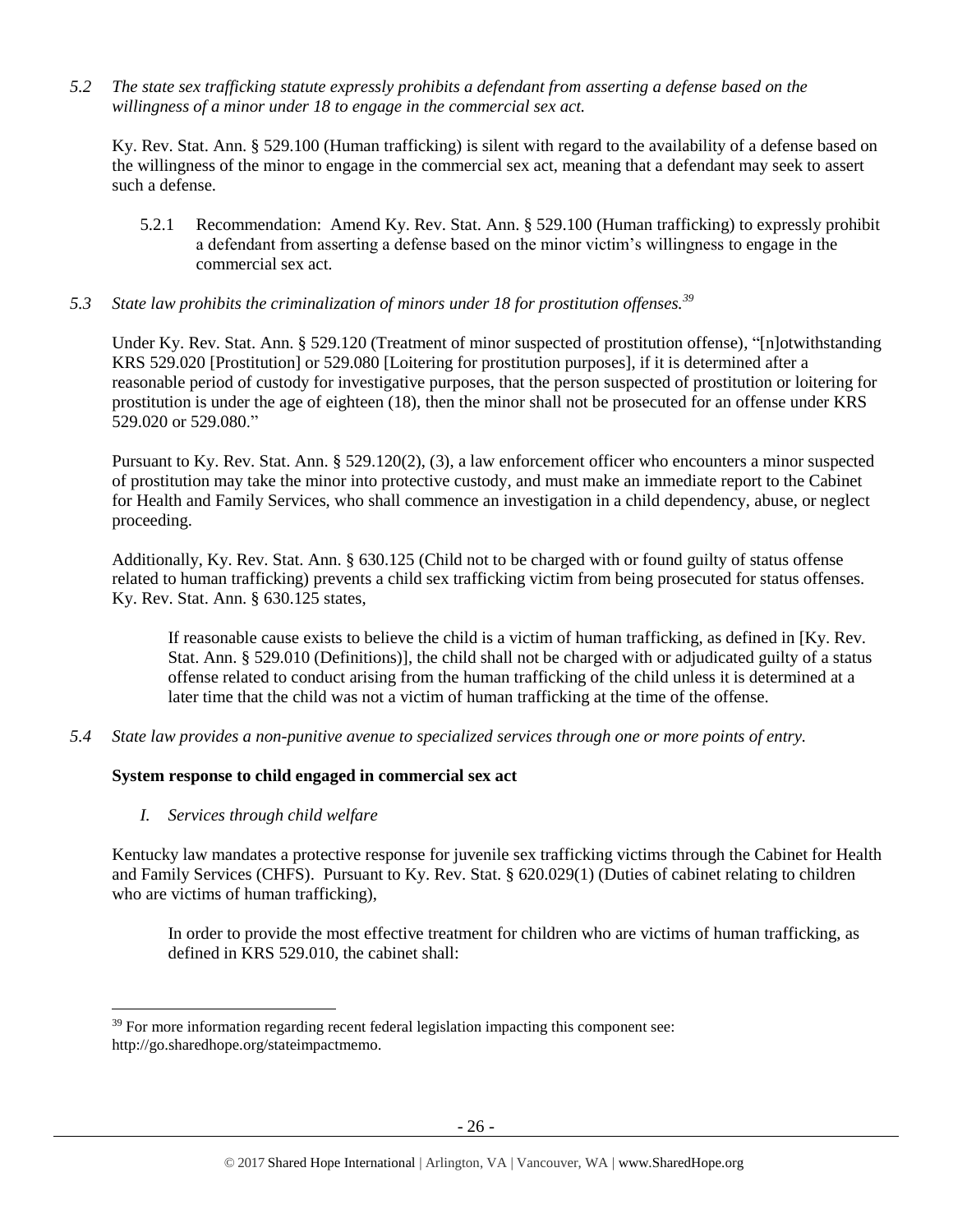(a) Investigate a report alleging a child is a victim of human trafficking pursuant to KRS 620.030(3);

(b) Provide or ensure the provision of appropriate treatment, housing, and services consistent with the status of the child as a victim of human trafficking; and

(c) Proceed in the case in accordance with applicable statutes governing cases involving dependency,<sup>40</sup> neglect, or abuse<sup>41</sup> regardless of whether the person believed to have caused the human trafficking of the child is a parent, guardian, or person exercising custodial control or supervision.

Under 620.029(2)(a), at least some of the services provided to juvenile sex trafficking victims will address their specific needs:

In order to effectuate the requirements of this section, the cabinet shall:

(a) Consult with agencies serving victims of human trafficking to promulgate administrative regulations for the treatment of children who are reported to be victims of human trafficking as dependent, neglected, or abused children, including providing for appropriate screening, assessment, treatment, services, temporary and long-term placement of these children, training of staff, the designation of specific staff, and collaboration with service providers and law enforcement . . . .

A juvenile sex trafficking victim may come to CHFS's attention through a number of avenues, including law enforcement referrals. Pursuant to Ky. Rev. Stat. Ann. § 529.120 (Treatment of minor suspected of prostitution offense), law enforcement may take emergency protective custody of a child and initiate a child protective response if a child is suspected to have engaged in prostitution.<sup>42</sup> Further, Ky. Rev. Stat. Ann. § 620.040(5)(c) (Duties of prosecutor, police, and cabinet – prohibition as to school personnel – multidisciplinary teams) provides,

Any appropriate law enforcement officer may take a child into protective custody and may hold that child in protective custody without the consent of the parent or other person exercising custodial control or supervision if there exist reasonable grounds for the officer to believe that the child is in danger of imminent death or serious physical injury, is being sexually abused, or is a victim of human trafficking and that the parents or other person exercising custodial control or supervision are unable or unwilling to protect the child. The officer or the person to whom the officer entrusts the child shall, within twelve (12) hours of taking the child into protective custody, request the court to issue an emergency custody order.

<sup>&</sup>lt;sup>40</sup> Ky. Rev. Stat. Ann. § 600.020(20) defines "dependent child" as "any child, other than an abused or neglected child, who is under improper care, custody, control, or guardianship that is not due to an intentional act of the parent, guardian, or person exercising custodial control or supervision of the child."

<sup>&</sup>lt;sup>41</sup> See infra Component 5.5 for a full discussion of provisions related to abuse and neglect.

<sup>&</sup>lt;sup>42</sup> Pursuant to Ky. Rev. Stat. Ann. § 529.120(2), (3),

<sup>(2)</sup> A law enforcement officer who takes a minor into custody under subsection (1) of this section shall immediately make a report to the Cabinet for Health and Family Services pursuant to KRS 620.030. Pursuant to KRS 620.040, the officer may take the minor into protective custody.

<sup>(3)</sup> The Cabinet for Health and Family Services shall commence an investigation into child dependency, neglect, or abuse pursuant to KRS 620.029.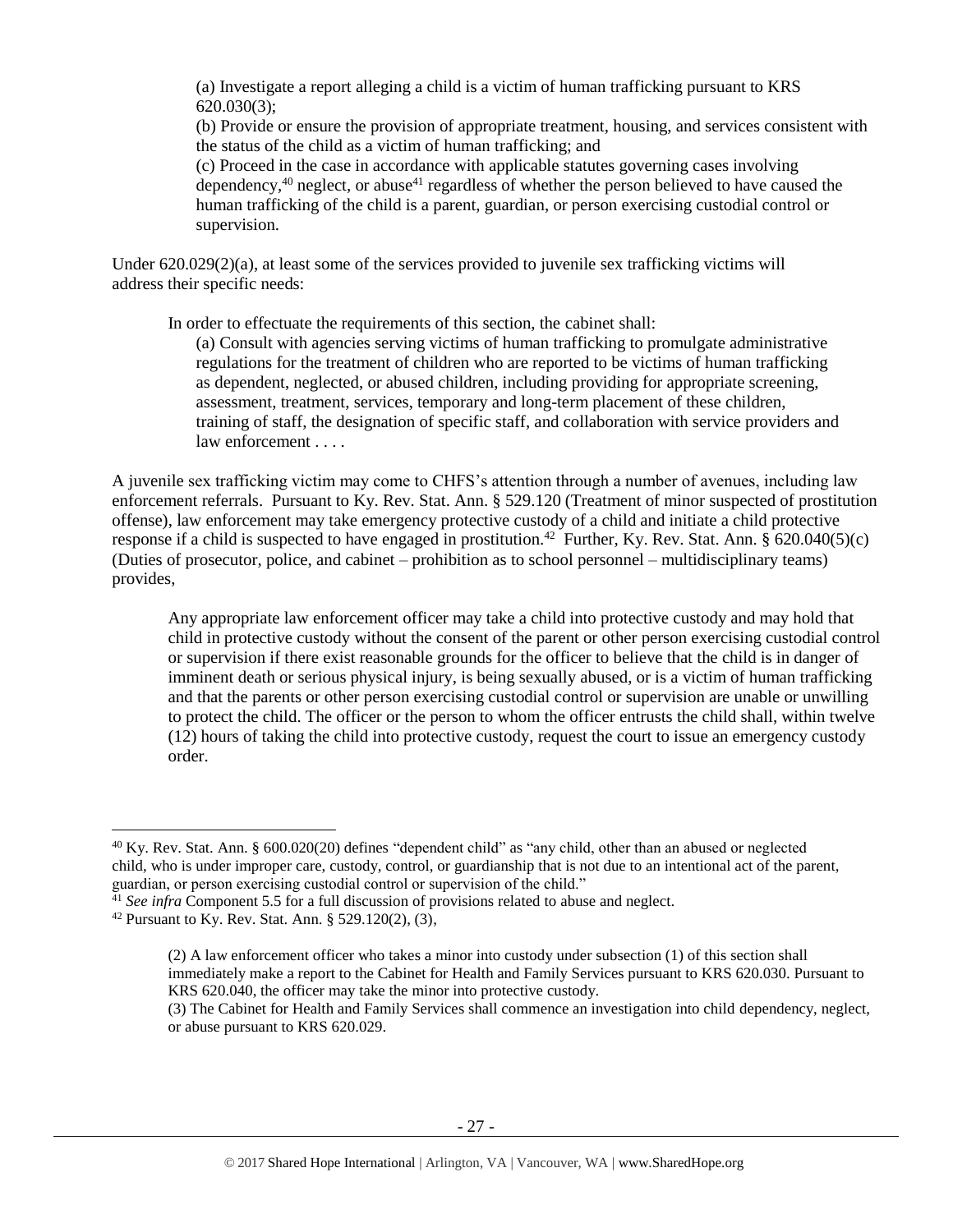A juvenile sex trafficking victim may also come to CHFS's attention under Ky. Rev. Stat. Ann. § 620.030(3) (Duty to report dependency, neglect, or abuse – husband-wife and professional-client/patient privileges not grounds for refusal to report – exceptions –penalties), which states,

Any person who knows or has reasonable cause to believe that a child is a victim of human trafficking as defined in Section 7 of this Act shall immediately cause an oral or written report to be made to a local law enforcement agency or the Department of Kentucky State Police; or the cabinet or its designated representative; or the Commonwealth's attorney or the county attorney; by telephone or otherwise. This subsection shall apply regardless of whether the person believed to have caused the human trafficking of the child is a parent, guardian, or person exercising custodial control or supervision.

# *II. Services through juvenile justice<sup>43</sup>*

Kentucky law prevents juvenile sex trafficking victims from being prosecuted for status offenses.<sup>44</sup> Specifically, Ky. Rev. Stat. Ann. § 630.125 (Child not to be charged with or found guilty of status offense related to human trafficking) provides,

<span id="page-27-0"></span>If reasonable cause exists to believe the child is a victim of human trafficking, as defined in [Ky. Rev. Stat. Ann. § 529.010 (Definitions)], the child shall not be charged with or adjudicated guilty of a status offense related to conduct arising from the human trafficking of the child unless it is determined at a later time that the child was not a victim of human trafficking at the time of the offense.

Similarly, Kentucky law prevents juvenile sex trafficking victims from being prosecuted for certain public offenses.<sup>45</sup> Specifically, Ky. Rev. Stat. § 529.120(1) prohibits juvenile sex trafficking victims from being treated as delinquent for prostitution, stating,

(1) Facilities, programs, and services relating to juveniles under KRS Chapter 635 or 640, or under KRS Chapter 645 as relates to a child who is mentally ill and who also comes within the purview of KRS Chapter 635 or 640, shall be the responsibility of the Department of Juvenile Justice. (2) Facilities, programs, and services relating to juveniles under other chapters of the code, including KRS Chapter 630, shall be the responsibility of the Cabinet for Health and Family Services.

 $44$  Ky. Rev. Stat. Ann. § 600.020(65) defines "status offense action" as

any action brought in the interest of a child who is accused of committing acts, which if committed by an adult, would not be a crime. Such behavior shall not be considered criminal or delinquent and such children shall be termed status offenders. Status offenses shall include: 1. Beyond the control of school or beyond the control of parents; 2. Habitual runaway; 3. Habitual truant; 4. Tobacco offenses as provided in KRS 438.305 to 438.340; and 5. Alcohol offenses as provided in KRS 244.085. (b) Status offenses shall not include violations of state or local ordinances which may apply to children such as a violation of curfew.

The text of Ky. Rev. Stat. Ann. § 600.020 cited here and elsewhere in this report includes amendments made by the enactment of House Bill 180 during the 2017 Regular Session of the Kentucky Legislature (effective June 29, 2017).

 $\overline{\phantom{a}}$ <sup>43</sup> The system response to status offenses occurs at the intersection of the Cabinet for Health and Family Services and the Department of Juvenile Justice. Under Ky. Rev. Stat. Ann. § 600.040 (Division of responsibility between cabinet and Department of Juvenile Justice): When KRS 605.090, 605.100, 605.110, 605.115, 610.110, or any other section of this code refer jointly to the operation of a program or service by both the Department of Juvenile Justice and the Cabinet for Health and Family Services, the following divisions are intended: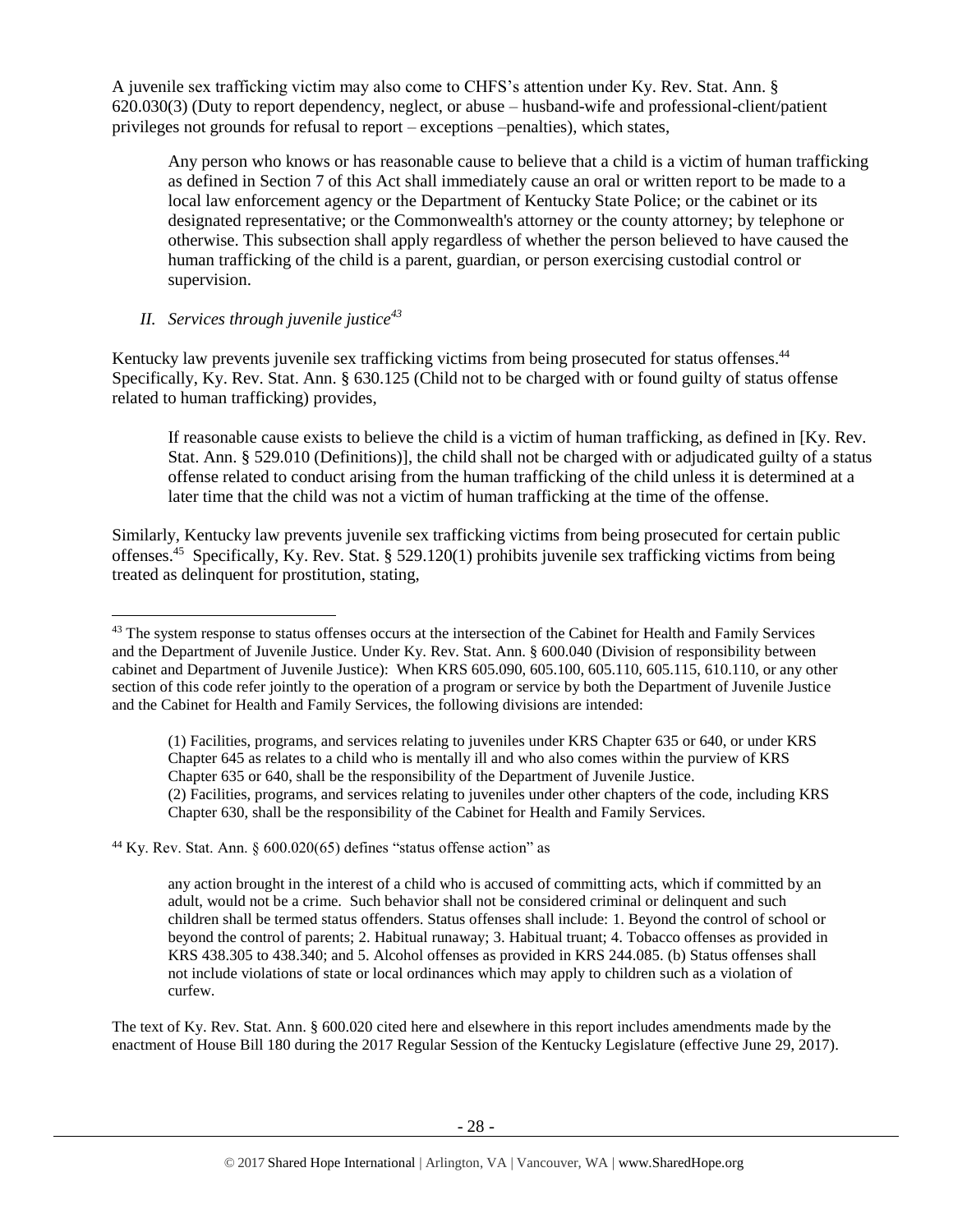Notwithstanding KRS 529.020 [Prostitution] or 529.080 [Loitering for prostitution purposes], if it is determined after a reasonable period of custody for investigative purposes, that the person suspected of prostitution or loitering for prostitution is under the age of eighteen (18), then the minor shall not be prosecuted for an offense under 529.020 or 529.080.

Even if a juvenile sex trafficking victim enters the juvenile justice system as a "public offender" for committing a crime other than prostitution or a status offense, the child may still have to access a protective response through CHFS. Under Ky. Rev. Stat. Ann. § 15A.068(1) (Duties of department if child may be victim of human trafficking – administrative regulations), a child may be screened as a potential victim of human trafficking. If that occurs, the Department of Juvenile Justice (DJJ) must:

(a) File a report with the Cabinet for Health and Family Services pursuant to KRS 620.030; (b) Notify the child's attorney that the child may be a victim of human trafficking; and (c) If the child does not pose a threat to public safety, petition the court to transfer custody from the department to the Cabinet for Health and Family Services.

Further, Ky. Rev. Stat. Ann. § 431.063 (Human trafficking victim not to be incarcerated pending trial – exceptions) prohibits the detention of a juvenile sex trafficking victim for offenses related to trafficking victimization. It states,

A victim of human trafficking shall not be held in a detention center, jail, or other secure facility pending trial for an offense arising from the human trafficking situation, except where the incarceration is found to be the least restrictive alternative to securing the appearance of that person before the court or the release of the person under any other reasonable condition would be a clear threat to public safety.

#### **Summary**

l

Kentucky law provides a juvenile sex trafficking victim with a statutory avenue to specialized services. Further, these children may avoid delinquency adjudications based non-criminalization for prostitution and status offenses and referrals from DJJ to CHFS based on screening.<sup>46</sup>

(a) Referral of the case to diversion, but, if the child does not successfully complete the terms of the diversion, the case shall not be dismissed as a result of the diversion but shall be returned to court; or

<sup>&</sup>lt;sup>45</sup> Ky. Rev. Stat. § 600.020(51) defines "public offense" as an action "... brought in the interest of a child who is accused of committing an offense under KRS Chapter 527 or a public offense which, if committed by an adult, would be a crime, whether the same is a felony, misdemeanor, or violation . . . ."

<sup>46</sup> Further, Ky. Rev. Stat. Ann. § 620.140(1)(a) (Dispositional alternatives) states that the disposition of a case must be "in the best interest of the child," and such a disposition may include "an informal adjustment of the case." Procedures for informal adjustments are provided in Ky. Rev. Stat. Ann § 610.105 (Informal adjustment permissible at any time with notice to parties), which states,

<sup>(1)</sup> Upon the court's motion or the motion of any party, following notice to the county attorney, an informal adjustment may be made at any time during the proceedings and with the victim and with those persons specified in KRS 610.070 [Hearings] having prior notification of the motion.

<sup>(2)</sup> An informal adjustment does not require adjudication of the case. If an adjudication has occurred, the court shall dismiss the case following successful completion under subsection (3) of this section. (3) If the court orders an informal adjustment, the order may include any of the following: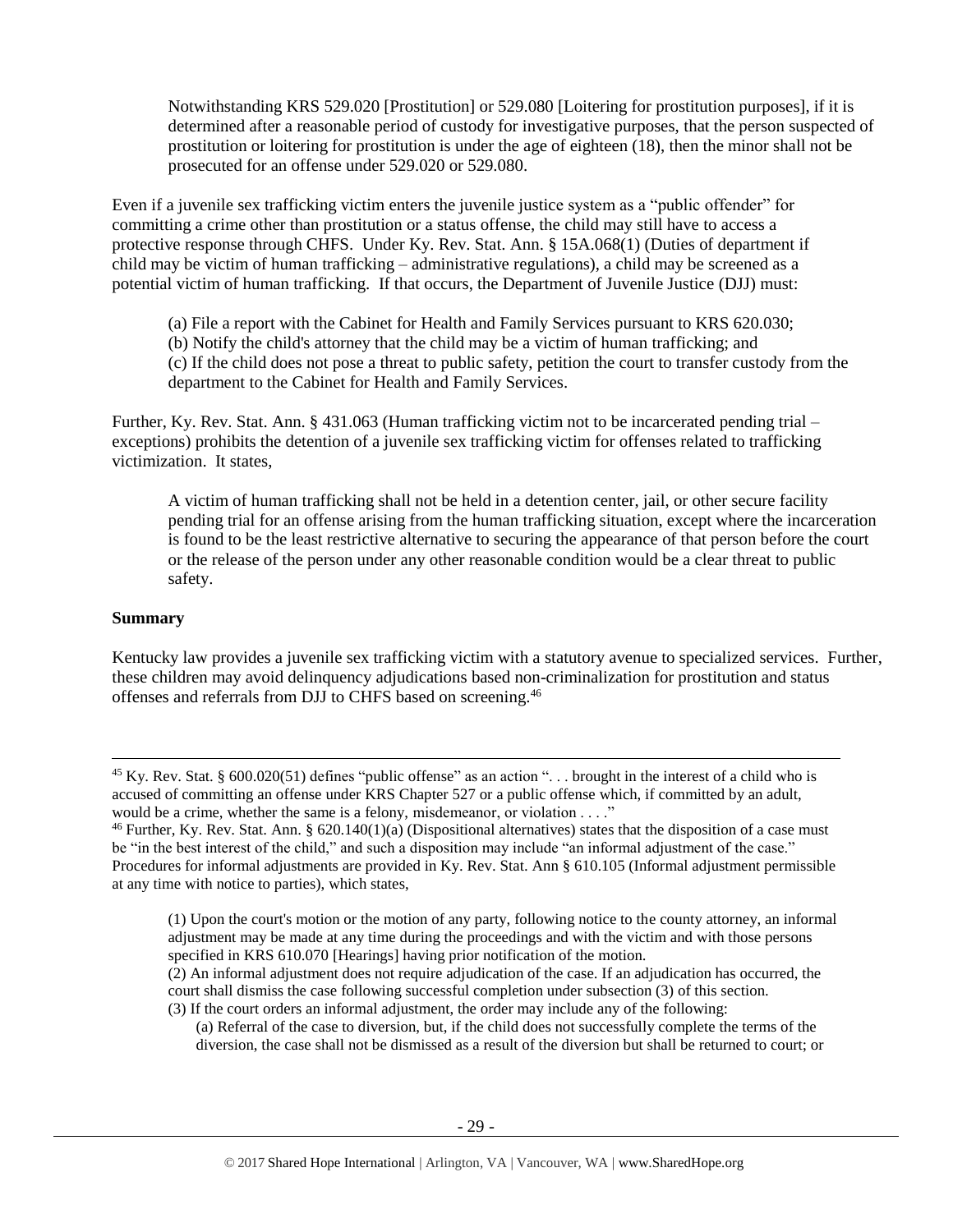# *5.5 Child sex trafficking is identified as a type of abuse and neglect within child protection statutes.<sup>47</sup>*

Although child sex trafficking is not expressly identified as a type of abuse and neglect within Kentucky's child protection statutes, Kentucky law specifically allows for protective services intervention in child sex trafficking cases. Pursuant to Ky. Rev. Stat. § 620.029(1) (Duties of cabinet relating to children who are victims of human trafficking),

In order to provide the most effective treatment for children who are victims of human trafficking, as defined in KRS 529.010, the cabinet shall:

(a) Investigate a report alleging a child is a victim of human trafficking pursuant to KRS 620.030(3);

(b) Provide or ensure the provision of appropriate treatment, housing, and services consistent with the status of the child as a victim of human trafficking; and

(c) Proceed in the case in accordance with applicable statutes governing cases involving dependency,<sup>48</sup> neglect, or abuse regardless of whether the person believed to have caused the human trafficking of the child is a parent, guardian, or person exercising custodial control or supervision.

Ky. Rev. Stat. Ann. § 620.040 (1)(a) (Duties of prosecutor, police, and cabinet – Prohibition as to school personnel – Multidisciplinary teams) authorizes intervention "Upon receipt of a report alleging abuse or neglect by a parent, guardian, or person exercising custodial control or supervision, pursuant to KRS 620.030(1) or (2), or a report alleging a child is a victim of human trafficking." "Victim of human trafficking," is defined to mean, "a person who has been subjected to human trafficking." Ky. Rev. Stat. Ann. § 529.010(13).

Further, commercial sexual exploitation is a type of abuse and neglect in the Juvenile Code. Under Ky. Rev. Stat. Ann. § 600.020(1)(b), an "abused or neglected child" includes

a child whose health or welfare is harmed or threatened with harm when . . . [a] person twentyone (21) years of age or older commits or allows to be committed an act of sexual abuse,  $49$  sexual exploitation, or prostitution upon a child less than sixteen (16) years of age.

Under Ky. Rev. Stat. Ann. § 600.020(1)(a), the definition of an "abused or neglected child" also covers a child whose

parent, guardian, person in a position of authority or special trust, as defined in KRS 532.045, or other person exercising custodial control or supervision of the child:

(b) Placement of the child on community supervision or monitoring by the court under the informal adjustment with additional conditions as determined appropriate by the court for a period not to exceed six (6) months.

 $47$  For more information regarding recent federal legislation impacting this component see: http://go.sharedhope.org/stateimpactmemo.

 $\overline{\phantom{a}}$ 

<sup>48</sup> Under Ky. Rev. Stat. Ann. § 600.020(20), "dependent child" is defined as "any child, other than an abused or neglected child, who is under improper care, custody, control, or guardianship that is not due to an intentional act of the parent, guardian, or person exercising custodial control or supervision of the child."

<sup>49</sup> "Sexual abuse" includes, but is not necessarily limited to, any contacts or interactions in which the parent, guardian, person in a position of authority or special trust . . . or other person having custodial control or supervision of the child or responsibility for his or her welfare, uses or allows, permits, or encourages the use of the child for the purposes of the sexual stimulation of the perpetrator or another person. Ky. Rev. Stat. Ann. § 600.020(61). *See supra* note [44.](#page-27-0)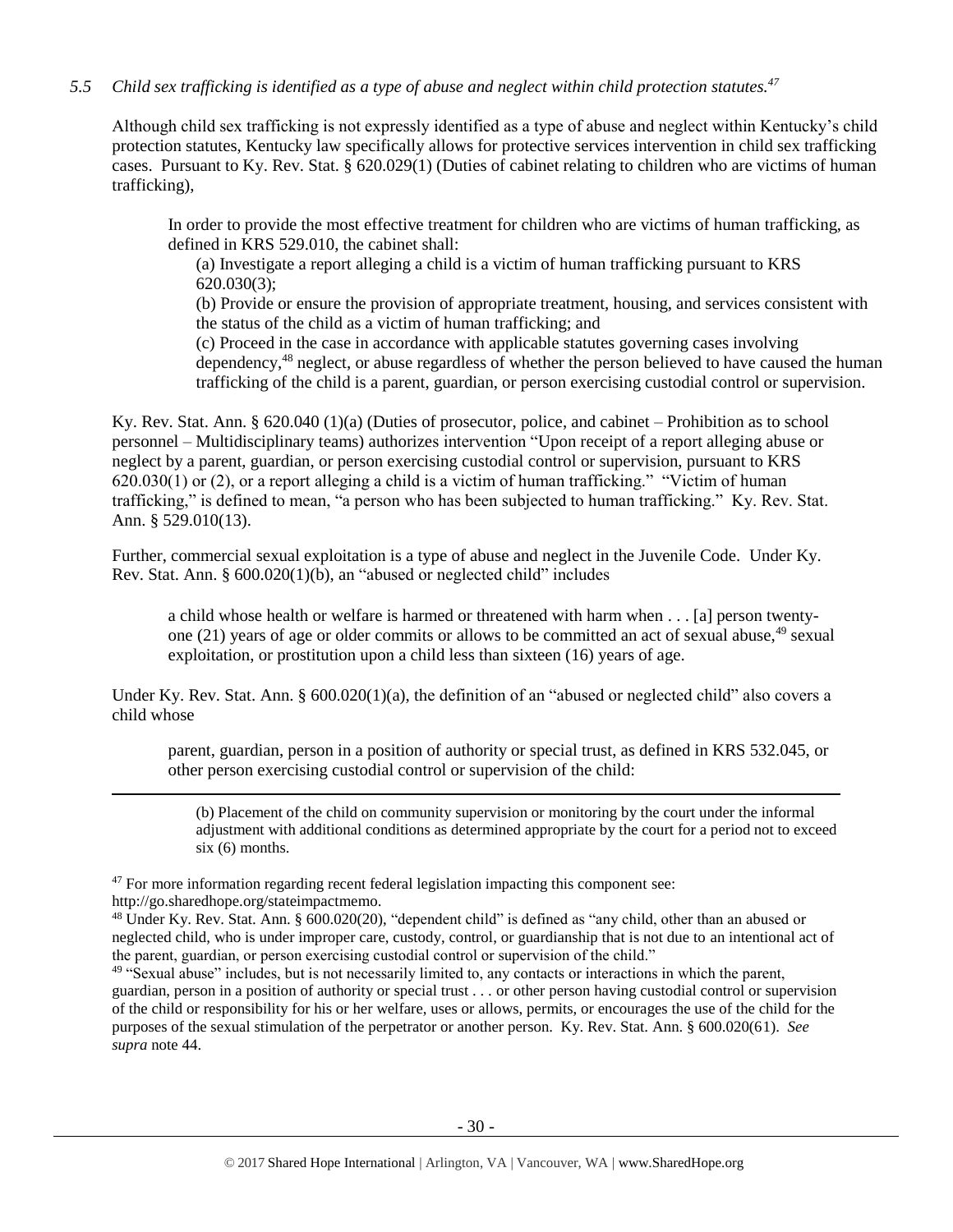. . . . 5. Commits or allows to be committed an act of sexual abuse, sexual exploitation, or prostitution upon the child;

6. Creates or allows to be created a risk that an act of sexual abuse, sexual exploitation, or prostitution will be committed upon the child;

. . . .

Under Ky. Rev. Stat. Ann. § 600.020(62), "Sexual exploitation" is further defined as behavior that

includes but is not limited to a situation in which a parent, guardian, person in a position of authority or special trust, as defined in KRS 532.045,<sup>50</sup> or other person having custodial control or supervision of a child or responsible for his or her welfare, allows, permits, or encourages the child to engage in an act which constitutes prostitution under Kentucky law; or a parent, guardian, person in a position of authority or special trust, as defined in KRS 532.045, or other person having custodial control or supervision of a child or responsible for his or her welfare, allows, permits, or encourages the child to engage in an act of obscene or pornographic photographing, filming, or depicting of a child as provided for under Kentucky law;

*5.6 The definition of "caregiver" or another related term in the child welfare statutes is not a barrier to a sex trafficked child accessing the protection of child welfare.*

Kentucky's definitions of "caregiver" and related terms are not barriers to a sex trafficked child accessing the protection of child welfare. When the Cabinet for Health and Family Services receives a report that a child is a victim of human trafficking, the child's case must proceed as abused, neglected, or dependent regardless of whether the abuser is a parent or guardian of the child. Pursuant to Ky. Rev. Stat. § 620.029(1)(c) (Duties of cabinet relating to children who are victims of human trafficking), "the cabinet shall . . . [p]roceed in the case in accordance with applicable statutes governing cases involving dependency, neglect, or abuse regardless of whether the person believed to have caused the human trafficking of the child is a parent, guardian, or person exercising custodial control or supervision."

Additionally, if not identified a victim of human trafficking, a victim of trafficking who is under 16 years old and is commercially sexually exploited by someone over the age of 21 is likely to receive assistance from the Cabinet for Health and Family Services based on the definition of abuse under Ky. Rev. Stat. Ann. § 600.020(1)(b) (Definitions for KRS Chapters 600 to 645), which includes "[a] person twenty-one (21) years of age or older [who] commits or allows to be committed an act of sexual abuse, sexual exploitation, or prostitution upon a child less than sixteen (16) years of age." This broadens the jurisdictional scope of abuse cases beyond abuse which occurs at the fault of a parent, guardian, household member, or person of authority or trust to include instances of non-familial trafficking.

Further, in defining "abused or neglected child," Ky. Rev. Stat. Ann. § 600.020(1)(a) refers to a "person in a position of authority or special trust, as defined in KRS 532.045 [Persons prohibited from probation or post incarceration supervision – procedure when probation or post incarceration supervision not prohibited]." Ky. Rev. Stat. Ann. § 532.045(a) (Persons prohibited from probation or postincarceration supervision – Procedure when probation or postincarceration supervision not prohibited) defines "position of authority" to include "the position occupied by . . . a household member" and § 532.045(b) defines "position of special trust" as "a position occupied by a person in a position of authority who by reason of that position is able to exercise undue

l

<sup>50</sup> *See supra* note [3.](#page-3-0)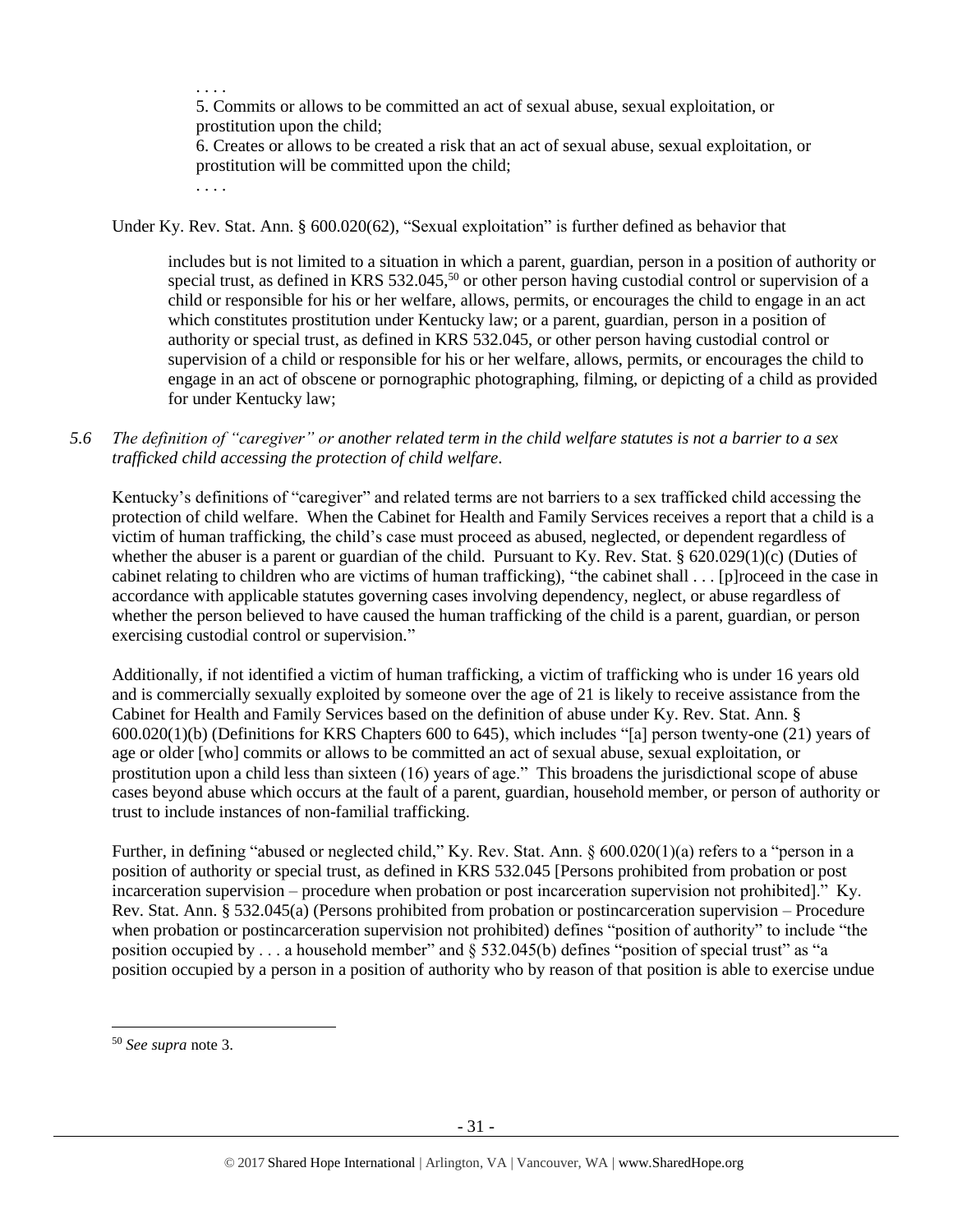influence over the minor." These definitions are also likely broad enough to include instances of non-familial trafficking.

# *5.7 Crime victims' compensation is specifically available to a child victim of sex trafficking or commercial sexual exploitation of children (CSEC).*

For the purposes of crime victims' compensation, "victim" is defined as "a needy person who suffers personal physical or psychological injury or death from a criminal act in Kentucky as a result of: 1. Criminally injurious conduct . . . ." Ky. Rev. Stat. Ann.  $\S 49.280(5)(a)^{51}$  (Definitions for KRS 49.270 to 49.490). "Criminally injurious conduct" has a broad definition and includes "conduct that occurs or is attempted in this jurisdiction, poses a substantial threat of personal physical, psychological injury, or death, and is punishable by fine, imprisonment, or death . . . ." Ky. Rev. Stat. Ann. § 49.280(3). As all crimes related to commercial sexual exploitation of children have some form of fine or imprisonment, these crimes are "criminally injurious conduct," and a victim of these crimes is a victim for the purpose of victims' compensation funds.

Few barriers to recovery by child sex trafficking victims are evident in the crime victims' compensation statutes. Even if the commercially sexually exploited minor was living with the trafficker, she is still eligible for recovery because "[n]o victim or dependent shall be denied compensation solely because he is a relative of the offender or was living with the offender as a family or household member at the time of the injury or death. However, the commission may award compensation to a victim or dependent who is a relative, family or household member of the offender only if the commission can reasonably determine the offender will not receive significant economic benefit or unjust enrichment from the compensation." Ky. Rev. Stat. Ann. §  $49.310(2)^{52}$  (Eligibility for awards pursuant to KRS 49.270 to 49.490). A crime victim has five years from the date of the injurious criminal conduct to file a claim for victim compensation, except "that upon good cause shown, the commission may extend the time for filing if, in a particular case, the interest of justice so requires." Ky. Rev. Stat. Ann. § 49.330(2)<sup>53</sup> (Application for award—Filing of claim form—Effect of pending criminal prosecution on commission proceedings).

One potential barrier to recovery of victim compensation for victims of domestic minor sex trafficking lies in the potential ineligibility of a victim who "because of his or her conduct, . . . contributed to the infliction of the victim's injury." Ky. Rev. Stat. Ann. § 49.390(2)<sup>54</sup> (Reduction of award—Determination of victim's contribution—Basis for denial of claim). If the victim is found to have contributed to the injury, then the claim may be reduced or rejected. Ky. Rev. Stat. Ann. § 49.390(2). Furthermore, if it is found that the claimant will not "suffer serious financial hardship if not granted financial assistance," then the victim will be denied compensation. Ky. Rev. Stat. Ann. § 49.390(3). Another potential ineligibility can stem from a delay in reporting the injury to police. Ky. Rev. Stat. Ann. §  $49.370(1)(c)^{55}$  (Awards, findings, and amounts) states, in part, "in no case may an award be made where the police or court records show that such report was made more than forty-eight (48) hours after the occurrence of such crime unless the commission, for good cause shown, finds the delay to have been justified." Lastly, "[e]xcept for claims related to sexual assault or domestic

l

 $<sup>51</sup>$  The text of Ky. Rev. Stat. Ann. § 49.280 cited here and elsewhere in this report includes amendments made by the</sup> enactment of House Bill 453 during the 2017 Regular Session of the Kentucky Legislature (effective June 29, 2017).  $52$  The text of Ky. Rev. Stat. Ann. § 49.310 cited here and elsewhere in this report includes amendments made by the enactment of House Bill 453 during the 2017 Regular Session of the Kentucky Legislature (effective June 29, 2017). <sup>53</sup> The text of Ky. Rev. Stat. Ann. § 49.330 cited here and elsewhere in this report includes amendments made by the enactment of House Bill 453 during the 2017 Regular Session of the Kentucky Legislature (effective June 29, 2017). <sup>54</sup> The text of Ky. Rev. Stat. Ann. § 49.390 cited here and elsewhere in this report includes amendments made by the enactment of House Bill 453 during the 2017 Regular Session of the Kentucky Legislature (effective June 29, 2017). <sup>55</sup> The text of Ky. Rev. Stat. Ann. § 49.370 cited here and elsewhere in this report includes amendments made by the enactment of House Bill 453 during the 2017 Regular Session of the Kentucky Legislature (effective June 29, 2017).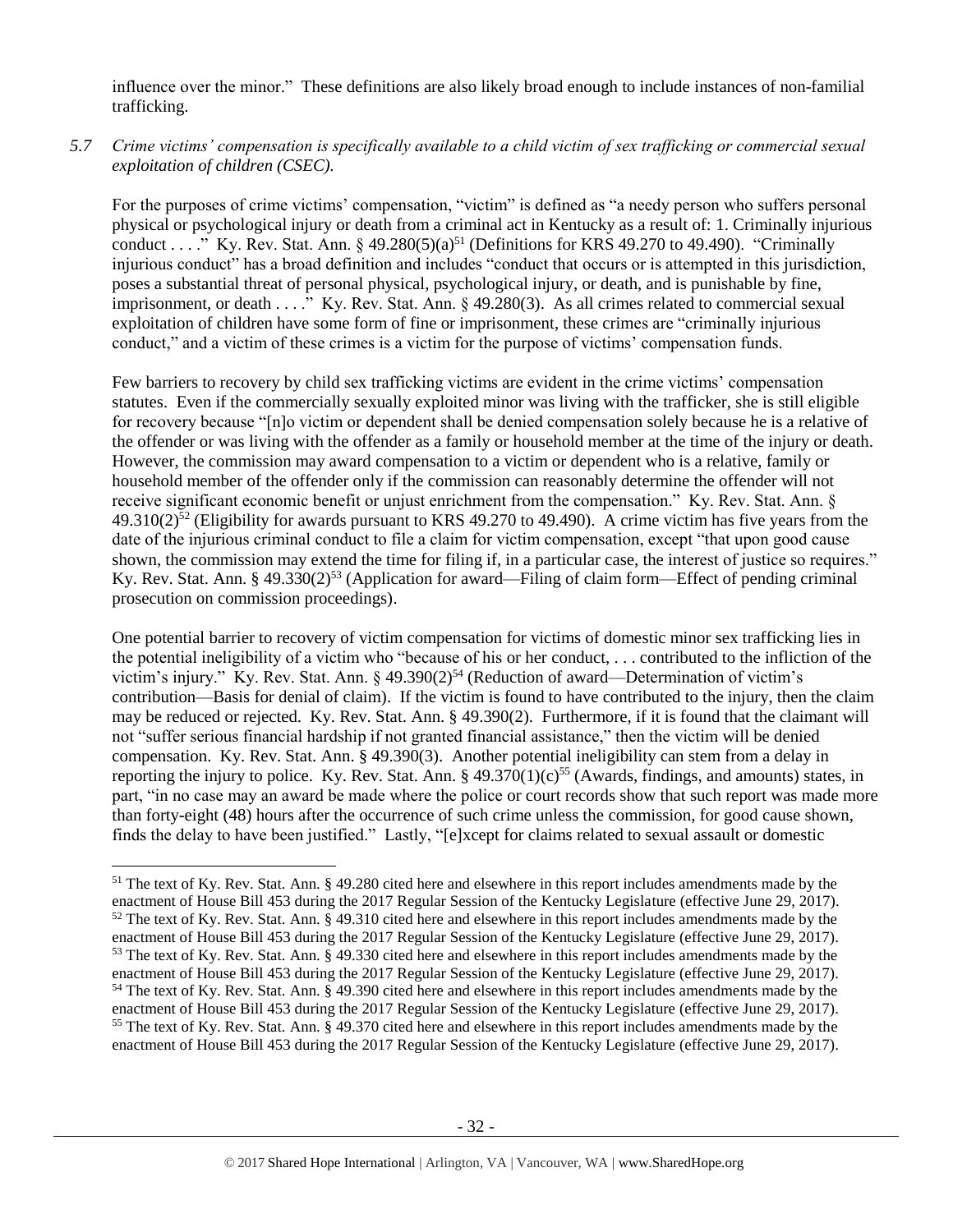violence, the commission upon finding that the claimant or victim has not fully cooperated with appropriate law enforcement agencies shall deny, reconsider, or reduce an award." Ky. Rev. Stat. Ann. § 49.370(2).

- 5.7.1 Recommendation: Amend Ky. Rev. Stat. Ann. § 49.330(2) (Application for award—Filing of claim form—Effect of pending criminal prosecution on commission proceedings) to stipulate an exception for child victims of Ky. Rev. Stat. Ann. § 529.100 (Human trafficking), § 529.110 (Promoting human trafficking), § 529.040 (Promoting prostitution), § 531.310 (Use of a minor in a sexual performance), § 531.320 (Promoting a sexual performance by a minor), and § 530.070 (Unlawful transaction with minor in the third degree) (in which prostitution is the transaction) in recognition of the challenges these victims face through trauma-bonding, denial, and delayed disclosure.
- 5.7.2 Recommendation: Amend Ky. Rev. Stat. Ann. § 49.370(2) (Awards, findings, and amounts) to explicitly include victims of human trafficking along with victims of sexual assault and domestic violence.

# *5.8 Victim-friendly procedures and protections are provided in the trial process for minors under 18.*

Kentucky Rules of Evidence (KRE) § 412 applies to "any civil or criminal proceeding involving alleged sexual misconduct." KRE § 412(a). Under this statute, in both civil and criminal proceedings generally, "Evidence offered to prove that any alleged victim engaged in other sexual behavior" and "[e]vidence offered to prove any alleged victim's sexual predisposition" is inadmissible with certain exceptions. KRE § 412. However, in the case of a prosecution of a trafficker for promoting prostitution under Ky. Rev. Stat. Ann. § 529.040 (Promoting prostitution), one may not be convicted of promoting prostitution "solely on the uncorroborated testimony of a person whose prostitution activity he is alleged to have advanced or from whose prostitution activity he is alleged to have profited," making a child victim's testimony potentially insufficient to convict her trafficker. Ky. Rev. Stat. Ann. § 529.060(2).

Pursuant to Ky. Rev. Stat. Ann. § 421.350(1) (Testimony of child allegedly victim of illegal sexual activity), certain protections are given to child victim-witnesses under the age of 13 in prosecutorial proceedings:

under KRS 510.040 [Rape in the first degree] to 510.155 [including all degrees of rape, sodomy, sexual abuse, indecent exposure, and unlawful use of electronic means], 529.030 [Promoting prostitution in the first degree] to 529.050 [Promoting prostitution],<sup>56</sup>529.070 [Permitting prostitution], 529.100 [Human trafficking], 529.110 [Promoting human trafficking], 530.020 [Incest], 530.060 [Endangering welfare of a minor], 530.064(1)(a) [Unlawful transaction with a minor in the first degree], 531.310 [Use of a minor in a sexual performance], 531.320 [Promoting a sexual performance by a minor], 531.370 [Using minors to distribute material portraying a sexual performance], or any specified in KRS 439.3401 and all dependency proceedings pursuant to KRS Chapter 620, when the act is alleged to have been committed against a child twelve (12) years of age or younger, and applies to the statements or testimony of that child or another child who is twelve (12) years of age or younger who witnesses one of the offenses included in this subsection.

<sup>56</sup> Ky. Rev. Stat. Ann. § 529.030 (Promoting prostitution in the first degree) and 529.050 (Promoting prostitution in the second and third degree) were repealed on June 26, 2007. Ky. Rev. Stat. § 529.040 (Promoting prostitution) is the one offense included in this provision range.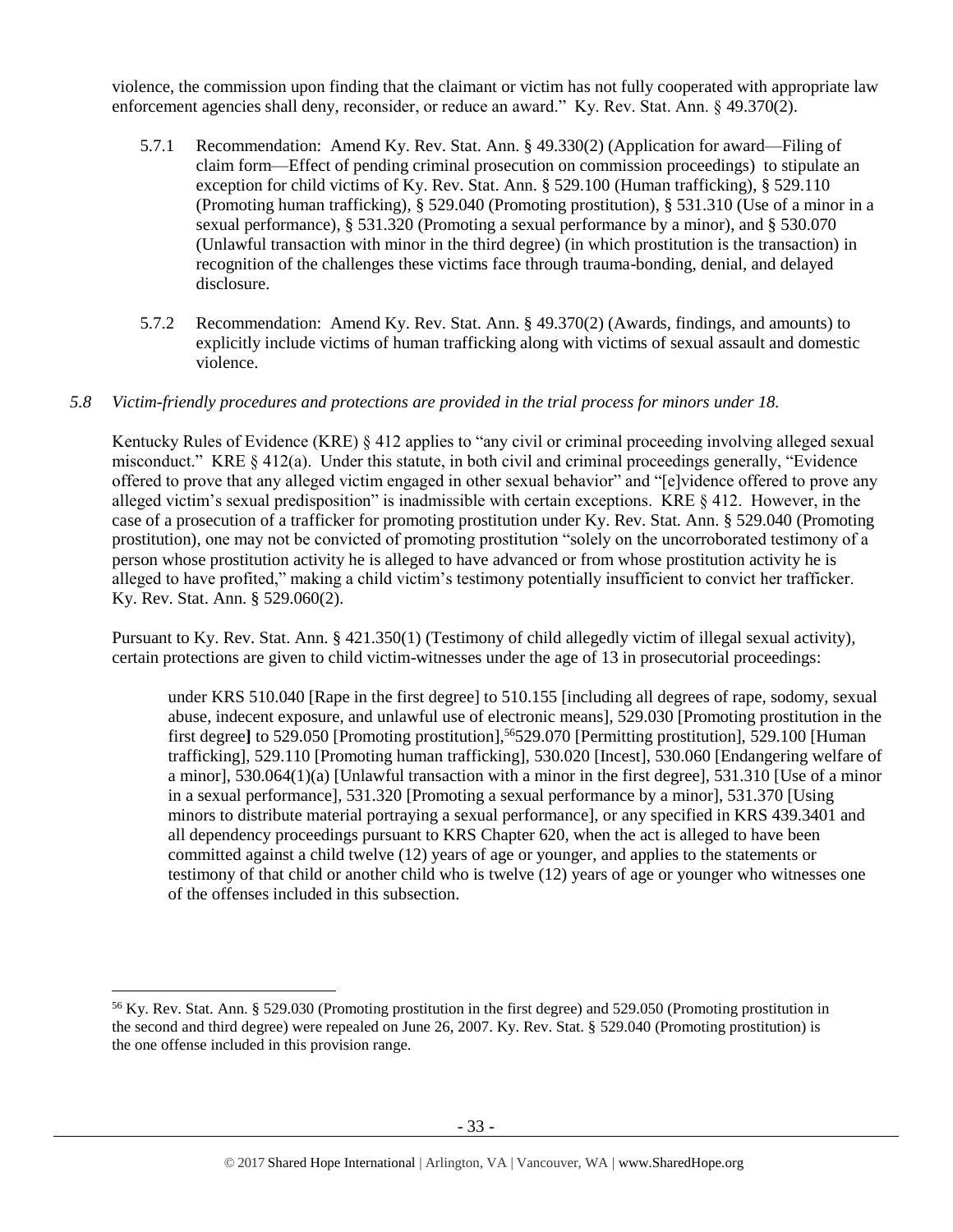These protections include, under particular circumstances and showing of compelling need,<sup>57</sup> closed circuit testimony that allows the defendant to "observe and hear the testimony of the child in person, but shall ensure that the child cannot hear or see the defendant." Ky. Rev. Stat. Ann. § 421.350(2). The court may also order that a child's testimony be recorded out of court for use in trial with the defendant able to listen and observe but not be seen or heard by the child. Ky. Rev. Stat. Ann. § 421.350(3). The recording must be "both visual and oral" and the defendant must be "afforded an opportunity to view the recording before it is shown in the courtroom." Ky. Rev. Stat. Ann. § 421.350(3)(a), (d).

*5.9 Child sex trafficking victims may vacate delinquency adjudications and expunge related records for prostitution and other offenses arising from trafficking victimization, without a waiting period.*

Kentucky law allows minors to vacate delinquency adjudications and expunge related records for prostitution and other offenses arising from trafficking victimization, but relief is not immediately available. Ky. Rev. Stat. Ann. § 610.330<sup>58</sup> (Expungement of juvenile court records) states,

- (1) (a) Any child who has been adjudicated as coming within the purview of KRS Chapters 630 [Status offenders], 635 [Public offenders], or 645 [Mental health act], but not KRS Chapters 620 [Dependency, neglect, and abuse] or 640 [Youthful offenders], may petition the court for the expungement of offenses from his or her juvenile court record.<sup>59</sup>
	- . . . .

l

- (c) Expungement shall not be granted if:
	- 1. There is any proceeding pending or being instituted against the child;
	- 2. The offense is a sex crime,  $60$  as defined in 17.500; or

(1) If, prior to an adjudicatory hearing, there is reasonable cause to believe that a child before the court has committed a felony other than those described in subsections (2) and (3) of this section, a misdemeanor, or a violation, the court shall initially proceed in accordance with the provisions of this chapter [Public offenders].

(2) If a child charged with a capital offense, Class A felony, Class B felony, had attained age fourteen (14) at this time of the alleged commission of the offense, the court shall, upon motion of the county attorney made prior adjudication, and after the county attorney has consulted with the Commonwealth's attorney, that the child be proceeded against as a youthful offender, proceed in accordance with the provisions of KRS 640.010.

(3) If a child charged with a Class C or Class D felony has on one (1) prior separate occasion been adjudicated a public offender for a felony offense and had attained the age of sixteen (16) at the time of the alleged commission of the offense, the court shall, upon motion of the county attorney made prior to adjudication, and after the county attorney has consulted with the Commonwealth's attorney, that the child be proceeded against as a youthful offender, proceed in accordance with the provisions of KRS 640.010. . . . .

"Prostitution is a Class B misdemeanor." Ky. Rev. Stat. Ann. § 529.020(b) (Prostitution). Accordingly, a child charged with prostitution would be adjudicated as a public offender, so the expungement and vacatur provisions set forth under Ky. Rev. Stat. Ann. § 610.330 would apply.

<sup>60</sup> *See supra* note [31](#page-18-0) for definition of "sex crime."

<sup>&</sup>lt;sup>57</sup> "'[Clompelling need' is defined as the substantial probability that the child would be unable to reasonably communicate because of serious emotional distress produced by the defendant's presence." Ky. Rev. Stat. Ann. § 421.350(5).

<sup>&</sup>lt;sup>58</sup> The text of Ky. Rev. Stat. Ann. § 610.330 cited here and elsewhere in this report includes amendments made by the enactment of Senate Bill 195 during the 2017 Regular Session of the Kentucky Legislature (effective June 29, 2017). <sup>59</sup> Ky. Rev. Stat. Ann. § 635.020 (Criteria for determining how child is to be tried) provides guidance on when a child is to be tried as a public offender rather than as a youthful offender, stating,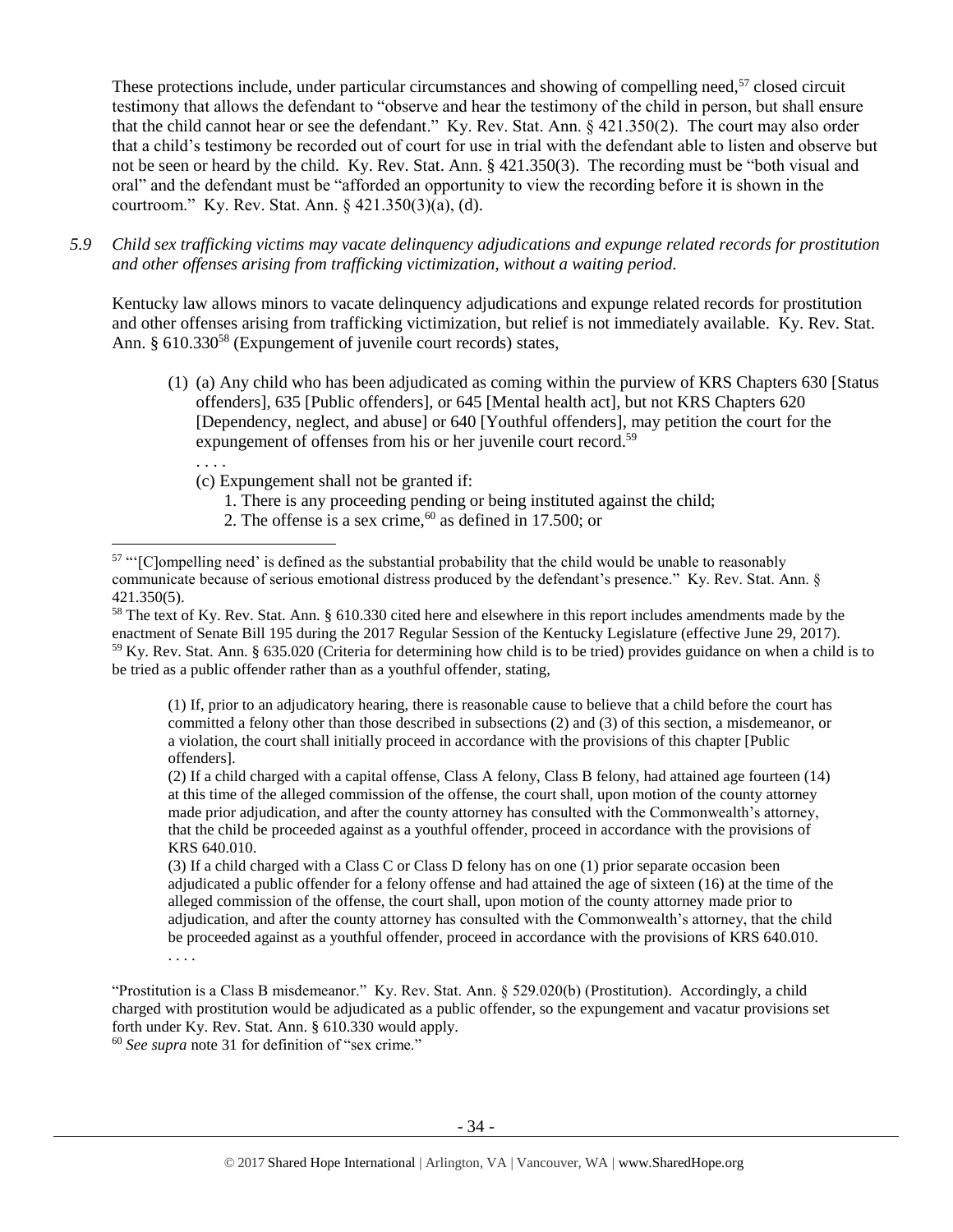- 3. The offense would classify a person as a violent offender under KRS 439.3401.
- (2) A petition may seek the expungement from the juvenile court records of:
	- (a) Misdemeanors, violations, or status offenses;
	- (b) A single felony; or
	- (c) A series of felonies arising from a single incident.

(3) The petition shall be filed or the court order entered no sooner than two (2) years after the date of termination of the court's jurisdiction over the person, or two (2) years after his or her unconditional release from commitment to the Department of Juvenile Justice or the Cabinet for Health and Family Services or a public or private agency, except that the two (2) year period may be waived if the court finds that such extraordinary circumstances exist with regard to the petitioner as to make waiver advisable.

. . . .

 $\overline{\phantom{a}}$ 

(5) The court may order the adjudication vacated and all records expunged in the petitioner's case in the custody of the court and any of these records in the custody of any other agency or official, including law enforcement and public or private elementary and secondary schools, unless at the hearing the county attorney establishes that the child or the offense is ineligible for expungement under subsections (1) to (4) of this section.

(6) Upon the entry of the order to expunge the records, the proceedings in the case shall be deemed never to have occurred and all index references shall be deleted and the person and court may properly rely that no record exists with respect to such person upon any inquiry in the matter . . . . . . . .

Because Ky. Rev. Stat. Ann. § 610.330(3) mandates a minimum 2 year waiting period, however, child sex trafficking victims may face collateral consequences associated with having a delinquency adjudication and accessible juvenile records during that time.

Ky. Rev. Stat. Ann. § 529.160 (Expungement of records relating to violation of chapter when person charged or convicted was a victim of human trafficking at time of offense – Motion – Finding – Presumption) shortens the waiting period for expunging records related to trafficking victimization, stating,

(1) When a person is charged or convicted under this chapter [Prostitution offenses], or with an offense which is not a violent crime as defined in KRS  $17.165$ , <sup>61</sup> and the person's participation in the offense is determined to be the direct result of being a victim of human trafficking, the person may make a motion in the court in which the charges were filed to expunge all records of the offense.

(2) The motion shall be filed no sooner than sixty (60) days following the date the final judgment was entered by the court in which the charges were filed.

(3) (a) A motion filed under this section, any hearing conducted on the motion, and any relief granted are governed by KRS 431.076, 431.078, and 431.079 unless otherwise provided in this section. (b) For purposes of expungement under KRS 431.076, a finding by the court that the person's participation in the offense was a direct result of being a victim of human trafficking shall deem the charges as dismissed with prejudice.

(c) No official determination or documentation is required to find that the person's participation in the offense was a direct result of being a victim of human trafficking, but documentation from a federal, state, local, or tribal government agency shall create a presumption that the defendant was a

 $61$  Ky. Rev. Stat. Ann. § 17.165(3) (Definitions – Criminal record check for job applicants at child-care centers – Restrictions on employing violent offenders or person convicted of sex crimes) defines "violent crime" as "the commission of a capital offense, Class A felony or Class B felony involving the death of the victim, or rape in the first degree or sodomy in the first degree of the victim or serious physical injury to a victim."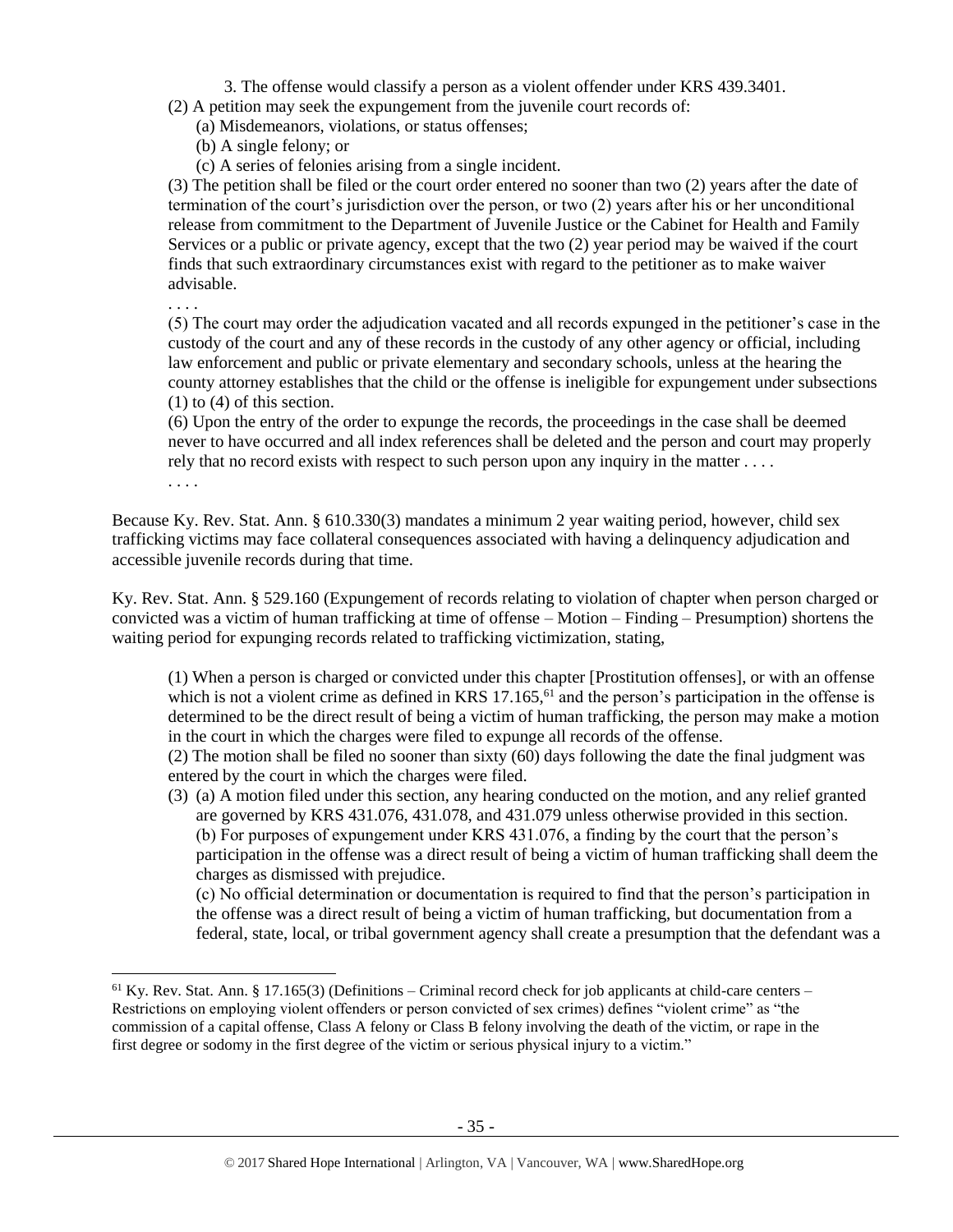victim at the time of the offense shall create a presumption that the defendant's participation in the offense was a direct result of being a victim.

Further, Ky. Rev. Stat. Ann. § 529.160(3)(b) allows for vacatur in that "a finding by the court that the person's participation in the offense was a direct result of being a victim of human trafficking shall deem charges as dismissed with prejudice."

However, Ky. Rev. Stat. Ann. § 529.160 applies only to convicted persons. Pursuant to Ky. Rev. Stat. Ann. § 635.040 (Effect of adjudication by juvenile court), "no adjudication by a juvenile session of District Court shall be deemed a conviction . . . ." Because being adjudicated is not the same as being convicted, a child sex trafficking victim would be unable to vacate a delinquency adjudication or to expunge juvenile records under Ky. Rev. Stat. Ann. § 529.160.

5.9.1 Recommendation: Amend Ky. Rev. Stat. Ann. § 529.160 (Expungement of records relating to violation of chapter when person charged or convicted was a victim of human trafficking at time of offense – Motion – Finding – Presumption) to remove the waiting period for vacating delinquency adjudications and expunging related records.

# *5.10 Victim restitution and civil remedies for victims of domestic minor sex trafficking or commercial sexual exploitation of children (CSEC) are authorized by law.*

Ky. Rev. Stat. Ann. § 532.032 (Restitution) generally allows restitution to victims by stating that "[r]estitution to a named victim, if there is a named victim, shall be ordered in a manner consistent, insofar as possible, with the provisions of this section . . . ." *Fields v. Commonwealth*, 123 S.W.3d 914, 916 (Ky. Ct. App. 2003) also confirms that "under this statute restitution must now be considered during sentencing in all appropriate cases, and therefore that the General Assembly contemplated ordinary sentencing procedures as the foundation for restitutionary sentences . . . ." Ky. Rev. Stat. Ann. § 532.356(1) (Reimbursement and restitution as additional sanctions – Ineligibility to operate motor vehicle upon conviction of certain theft, fraud, and organized crime offenses) states in part, "Upon a person's conviction and sentencing for any nonstatus juvenile offense, moving traffic violation, criminal violation, misdemeanor, or Class D felony offense, and, for the purposes of paragraph (b) of this subsection, any Class C felony offense listed in subsection  $(3)^{62}$  of this section, the court shall impose the following sanctions in addition to any imprisonment, fine, court cost, or community service . . . ." The provision goes on to list in paragraph (a) "[r]eimbursement to the state or local government" of certain incarceration and medical expenses and, in paragraph (b), "[r]estitution to the crime victim as set out in KRS 439.563, 532.032, and 532.033." Therefore, for certain crimes related to domestic minor sex trafficking that are misdemeanors or Class D felonies, including Ky. Rev. Stat. Ann. § 529.040 (Promoting prostitution), § 530.070 (Unlawful transaction with a minor in the third degree), § 531.340 (Distribution of matter portraying a sexual

<sup>62</sup> Ky. Rev. Stat. Ann. § 532.356(3) lists fraud, theft, and organized crime offenses: "1. KRS 434.650 [Fraudulent use – Presumption as to knowledge of revocation]; 2. KRS 434.655 [Fraudulent use of credit or debit card after reporting it lost, as stolen, or not received]; 3. KRS 434.660 [Fraud by authorized persons, business organization, or financial institution]; 4. KRS 434.670 [Failure to furnish goods, services, etc., represented in writing as furnished]; 5. KRS 434.690 [Receiving goods, services, etc., obtained by fraud – presumption as to possession of transportation tickets fraudulently obtained]; 6. KRS 514.030 [Theft by unlawful taking or disposition – Penalties]; 7. KRS 514.040 [Theft by deception]; 8. KRS 514.050 [Theft of property lost, mislaid, or delivered by mistake]; 9. KRS 514.060 [060 Theft of services]; 10. KRS 514.070 [070 Theft by failure to make required disposition of property]; 11. KRS 514.080 [Theft by extortion]; 12. KRS 514.090 [Theft of labor already rendered]; 13. KRS 514.110 [Receiving stolen property]; 14. KRS 514.120 [Obscuring identity of machine or other property]; or 15. KRS 506.120 [Engaging in organized crime].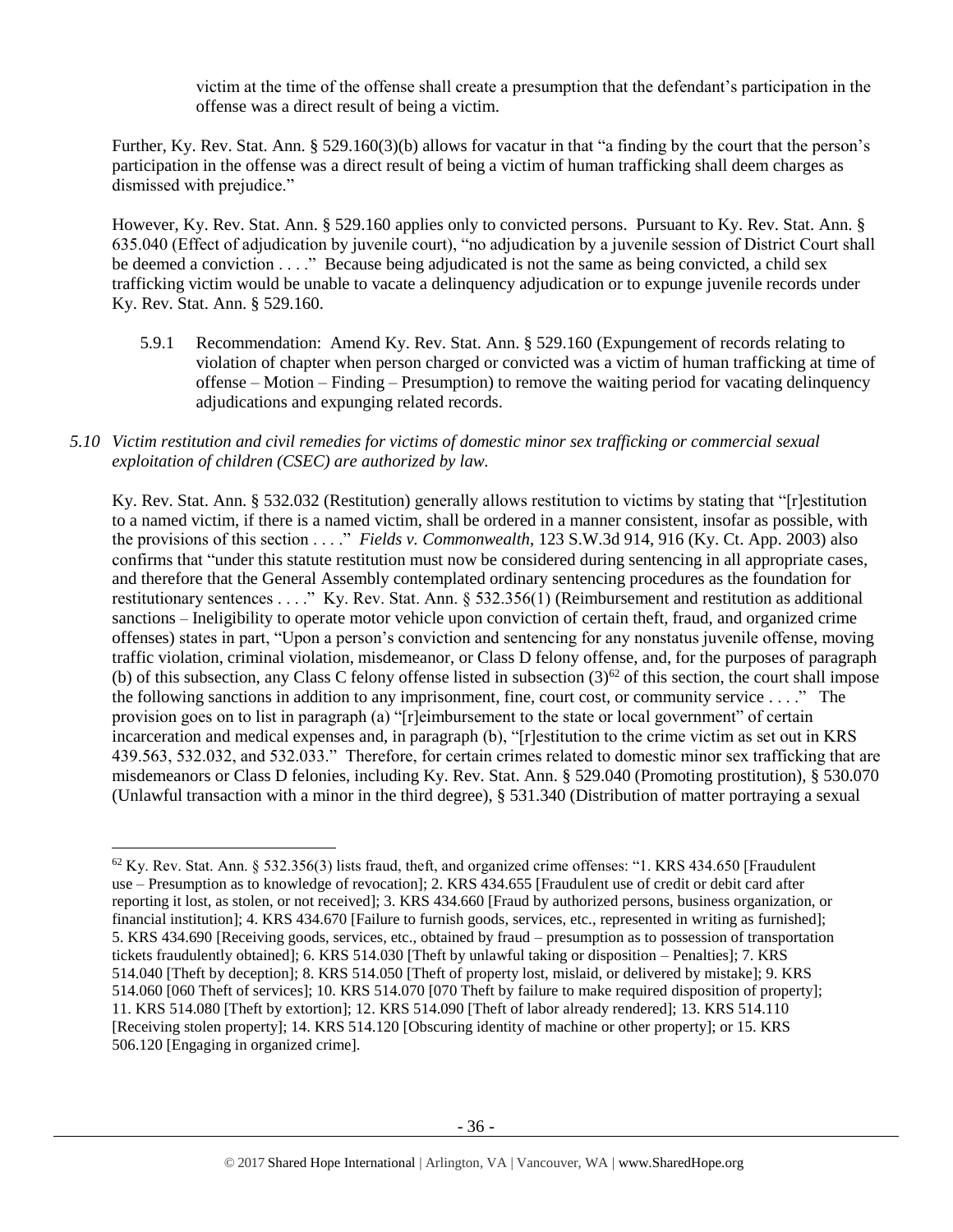performance by a minor), and § 531.350 (Promoting the sale of material portraying a sexual performance by a minor), the victim can receive restitution.

In the event a defendant is sentenced to only probation or conditional discharge, restitution is also set out pursuant to Ky. Rev. Stat. Ann.  $\S 533.030(3)^{63}$  (Conditions of probation and conditional discharge – Restitution to victim):

. . . . [W]here the victim suffered actual medical expenses, direct out-of-pocket losses, or loss of earning as a direct result of the crime, or where the victim incurred expenses in relocating for the purpose of the victim's safety or the safety of a member of the victim's household . . . the court shall order the defendant to make restitution . . . . Restitution shall be ordered in the full amount of the damages, unless the damages exceed one hundred thousand dollars (\$100,000) or twice the amount of the gain from the commission of the offense, whichever is greater, in which case the higher of these two (2) amounts shall be awarded. The court may, in lieu of ordering monetary restitution, order the defendant to make restitution by working for or on behalf of the victim . . . .

Under Ky. Rev. Stat. Ann. § 413.249(1)(a) (Action relating to childhood sexual abuse or childhood sexual assault), domestic minor sex trafficking victims may also bring civil cases for "childhood sexual assault," which includes Ky. Rev. Stat. Ann. § 529.100 (Human trafficking). Specifically, "childhood sexual assault" for which civil cases may occur means "an act or series of acts against a person less than eighteen (18) years old and which meets the criteria defining a felony in KRS 510.040 [Rape in the first degree], 510.050 [Rape in the second degree], 510.060 [Rape in the third degree], 510.070 [Sodomy in the first degree], 510.080 [Sodomy in the second degree], 510.090 [Sodomy in the third degree], 510.110 [Sexual abuse in the first degree], 529.100 [Human trafficking] where the offense involves commercial sexual activity, 529.110 [Promoting human trafficking] where the offense involved commercial sexual activity, 530.020 [Incest], 530.064 [Unlawful transaction with a minor in the first degree], 531.310 [Use of a minor in a sexual performance], or 531.320 [Promoting a sexual performance by a minor]." Ky. Rev. Stat. Ann. § 413.249(1)(a).

*5.11 Statutes of limitations for civil and criminal actions for child sex trafficking or commercial sexual exploitation of children (CSEC) offenses are eliminated or lengthened to allow prosecutors and victims a realistic opportunity to pursue criminal action and legal remedies.*

Ky. Rev. Stat. Ann. § 500.050(1) (Time limitations) states, "Except as otherwise expressly provided, the prosecution of a felony is not subject to a period of limitation and may be commenced at any time." If the crime charged is a misdemeanor, such as Ky. Rev. Stat. Ann. § 530.070 (Unlawful transaction with a minor in the third degree), § 529.040(2) (Promoting prostitution of only one victim), § 529.070 (Permitting prostitution), and a first time offense of § 531.350 (Promoting sale of material portraying a sexual performance by a minor), the case must be brought within one year of the offense. Ky. Rev. Stat. Ann. § 500.050(2).

The statute of limitations to bring a civil case under Ky. Rev. Stat. Ann. §  $413.249(2)(a)^{64}$  (Action relating to childhood sexual abuse or childhood sexual assault) expires within the longest of the following periods "(a) Within ten (10) years of the commission of the act or the last of a series of acts by the same perpetrator; (b) Within ten (10) years of the date the victim knew, or should have known, of the act; (c) Within ten (10) years after the victim attains the age of eighteen (18) years; or (d) Within ten (10) years of the

 $63$  The text of Ky. Rev. Stat. Ann. § 533.030 cited here and elsewhere in this report includes amendments made by the enactment of House Bill 453 during the 2017 Regular Session of the Kentucky Legislature (effective June 29, 2017).  $64$  The text of Ky. Rev. Stat. Ann. § 413.249 cited here and elsewhere in this report includes amendments made by the enactment of Senate Bill 224 during the 2017 Regular Session of the Kentucky Legislature (effective June 29, 2017).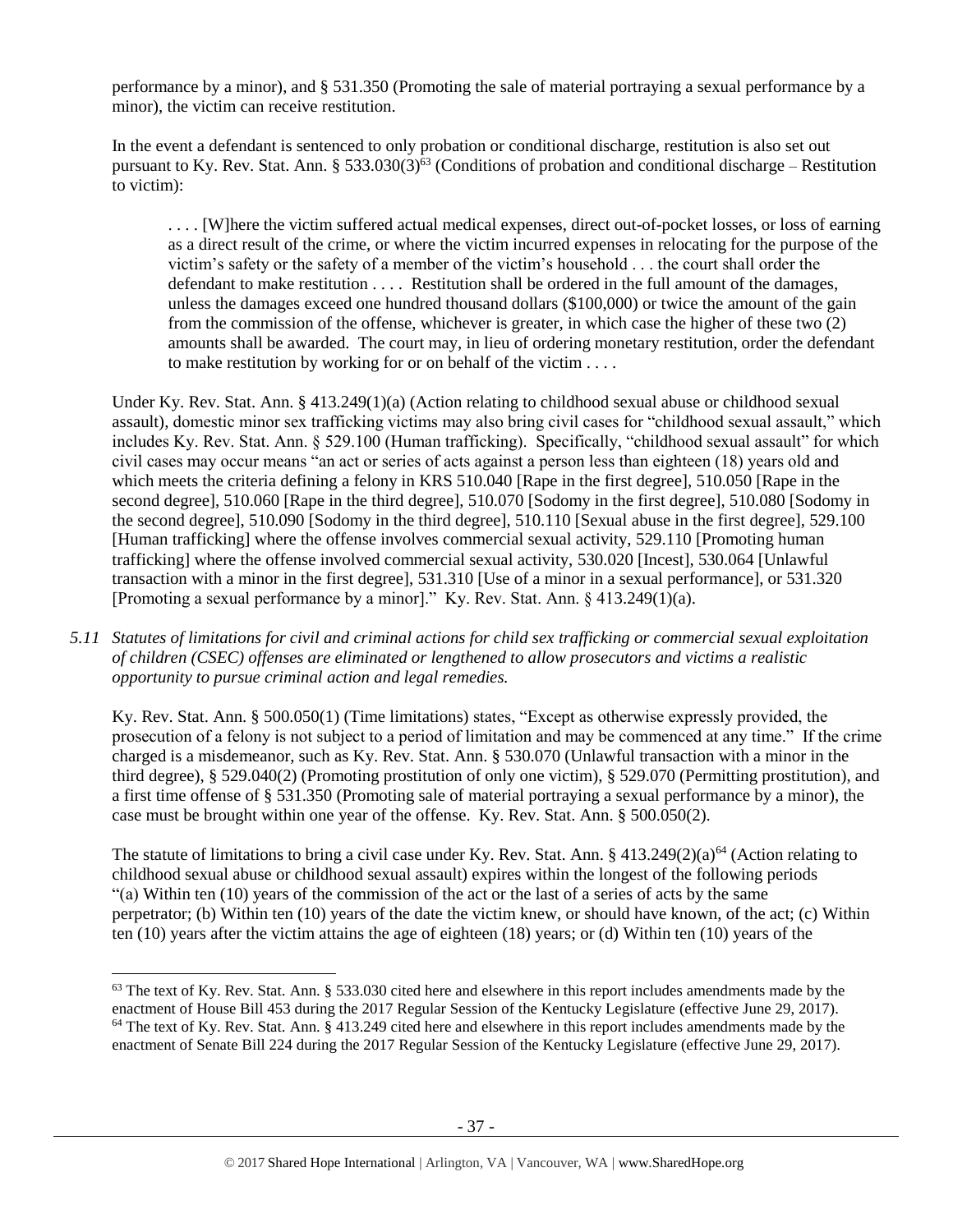conviction of a civil defendant for an offense included in the definition of childhood sexual abuse or childhood sexual assault."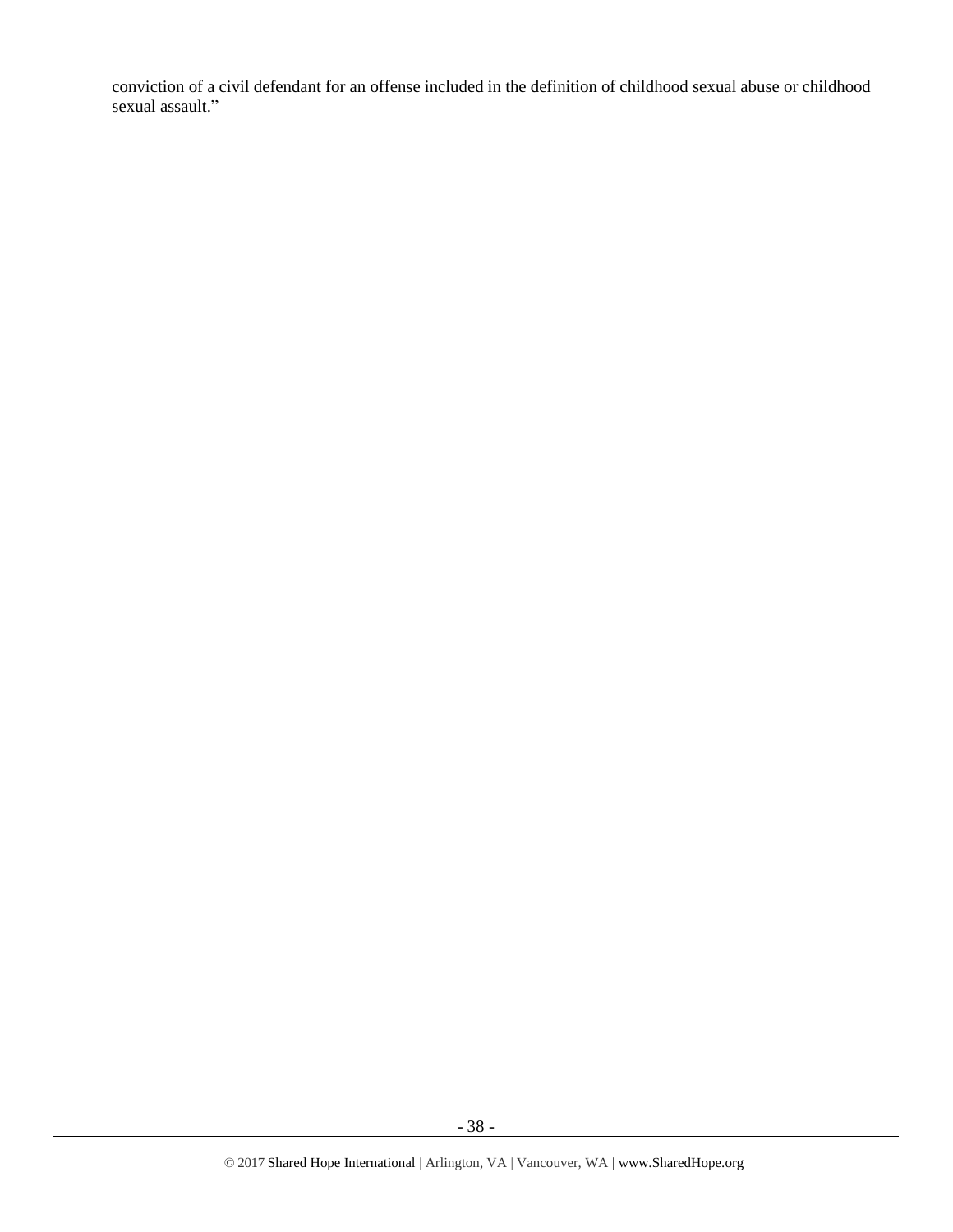#### FRAMEWORK ISSUE 6: CRIMINAL JUSTICE TOOLS FOR INVESTIGATION AND PROSECUTIONS

# *Legal Components:*

- *6.1 Training on human trafficking and domestic minor sex trafficking for law enforcement is statutorily mandated or authorized.*
- *6.2 Single party consent to audiotaping is permitted in law enforcement investigations.*
- *6.3 Wiretapping is an available tool to investigate domestic minor sex trafficking and commercial sexual exploitation of children (CSEC).*
- *6.4 Using a law enforcement decoy posing as a minor to investigate buying or selling of commercial sex acts is not a defense to soliciting, purchasing, or selling sex with a minor.*
- *6.5 Using the Internet or electronic communications to investigate buyers and traffickers is a permissible investigative technique.*
- *6.6 State law requires reporting of missing children and recovered missing children.*

# *Legal Analysis:*

*6.1 Training on human trafficking and domestic minor sex trafficking for law enforcement is statutorily mandated or authorized.*

*\_\_\_\_\_\_\_\_\_\_\_\_\_\_\_\_\_\_\_\_\_\_\_\_\_\_\_\_\_\_\_\_\_\_\_\_\_\_\_\_\_\_\_\_\_\_\_\_\_\_\_\_\_\_\_\_\_\_\_\_\_\_\_\_\_\_\_\_\_\_\_\_\_\_\_\_\_\_\_\_\_\_\_\_\_\_\_\_\_\_\_\_\_\_*

Under KRS 15.334, the Kentucky Law Enforcement Council "shall approve mandatory training subjects to be taught to all students attending a law enforcement basic training course that include but are not limited to:

- (a) Abuse, neglect, and exploitation;
- (b) Dynamics of domestic violence, pediatric abusive head trauma, child physical and sexual abuse, and rape . . . .
- . . . .

(e) Characteristics and dynamics of human trafficking, state and federal laws relating to human trafficking, the investigation of cases involving human trafficking, including but not limited to screening for human trafficking, and resources for assistance to the victims of human trafficking. . . . .

In addition to this human trafficking specific training, under Ky. Rev. Stat. Ann. § 15.946 (In-service training for peace officers on child sexual abuse), "The Kentucky Law Enforcement Council shall provide an in-service training program for peace officers in child development, the dynamics of physical and sexual abuse, the impact of violence on child development, the treatment of offenders, and related issues. Each peace officer desiring to participate in the Kentucky Law Enforcement Foundation Fund program, if eligible to participate, shall successfully complete the in-service training."

Further, certain other training related to child sexual abuse and victim protections is provided for law enforcement. Ky. Rev. Stat. Ann. § 15.942 (Training plan for investigation of child sexual abuse and protection of victims) states, "The Justice and Public Safety Cabinet, the Attorney General, the Administrative Office of the Courts, and the Cabinet for Health and Family Services shall develop a training plan for investigation of child sexual abuse cases and protection of child sexual abuse victims within the Commonwealth. They may seek assistance from any educational, legal, and mental and physical health-care professionals needed for implementation of training programs."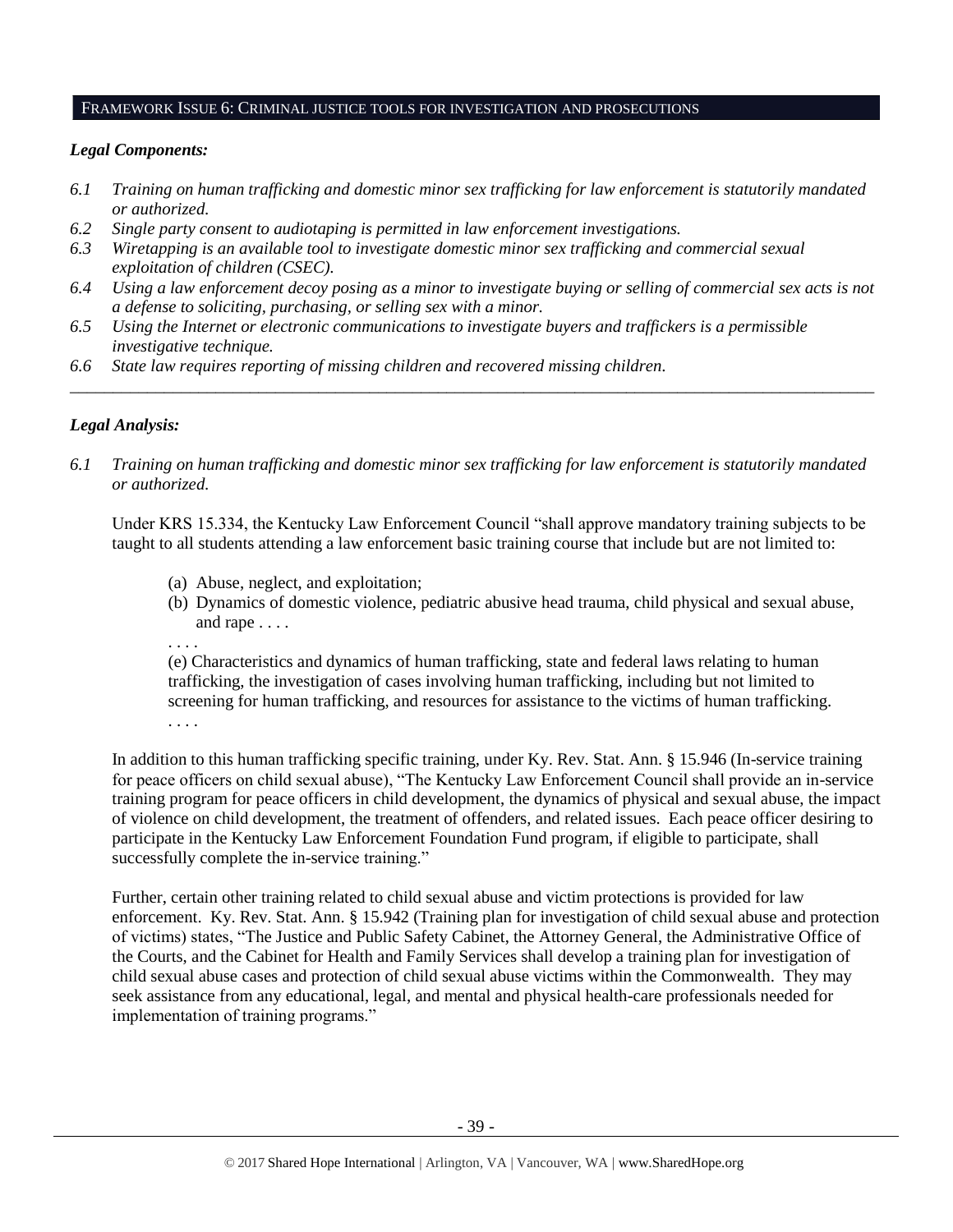*6.2 Single party consent to audiotaping is permitted in law enforcement investigations.*

Kentucky allows for single party consent to audiotaping. Eavesdropping is a crime defined as "to overhear, record, amplify or transmit any part of a wire or oral communication of others without the consent of at least one (1) party thereto by means of any electronic, mechanical or other device." Ky. Rev. Stat. Ann. §§ 526.010, 526.020.

*6.3 Wiretapping is an available tool to investigate domestic minor sex trafficking and commercial sexual exploitation of children (CSEC).* 

Kentucky law prohibits wiretaps without exception. *Basham v. Commonwealth*, 675 S.W.2d 376, 379 (Ky. 1984), reemphasizes, "Kentucky has not enacted legislation authorizing electronic surveillance by state law enforcement officials. Such an operation by the Kentucky State Police, just as with any other person, is unlawful under the Kentucky statute prohibiting eavesdropping." *Id. Basham* notes that the legislature has the prerogative "to exclude all use of evidence obtained by electronic surveillance or eavesdropping, wheresoever and however obtained. But we must resist the impulse to legislate an evidentiary exclusion that the legislation does not itself provide." *Id.* at 381. The only way information from a wiretap may enter a state prosecution is if the prosecution uses information "obtained by federal officers conducting electronic surveillance in Kentucky pursuant to a federal wiretap order."<sup>65</sup> *Id.*

- 6.3.1 Recommendation: Introduce an exception to the state wiretap prohibition to allow wiretaps and make resulting evidence admissible in investigations of domestic minor sex trafficking as a lifesaving and harm prevention tool for law enforcement investigating these dangerous crimes.
- *6.4 Using a law enforcement decoy posing as a minor to investigate buying or selling of commercial sex acts is not a defense to soliciting, purchasing, or selling sex with a minor.*

Ky. Rev. Stat. Ann. § 510.155(1) (Unlawful use of electronic means originating or received within the Commonwealth to induce a minor to engage in sexual or other prohibited activities) specifically allows for the use of a law enforcement decoy when the defendant uses a computer to commit various sex offenses, sex trafficking and CSEC offenses. It states,

It shall be unlawful for any person to knowingly use a communications system, including computers, computer networks, computer bulletin boards, cellular telephones, or any other electronic means, for the purpose of procuring or promoting the use of a minor, or a peace officer posing as a minor if the person believes that the peace officer is a minor or is wanton or reckless in that belief, for any activity in violation of KRS 510.040 [Rape in the first degree], 510.050 [Rape in the second degree], 510.060 [Rape in the third degree], 510.070 [Sodomy in the first degree], 510.080 [Sodomy in the second degree], 510.090 [Sodomy in the third degree], 510.110 [Sexual abuse in the first degree], 529.100 [Human trafficking] where that offense involves commercial sexual activity, or 530.064(1)(a) [Unlawful transaction with a minor in the first degree], or KRS Chapter 531 [Pornography].

<sup>65</sup> *See also Howard v. Commonwealth,* 787 S.W.2d 264, 265 (Ky. App. Ct. 1989), which states, "In *Basham v. Commonwealth*, Ky., 675 S.W.2d 376 (1984), the Supreme Court ruled evidence obtained in a wiretap operation conducted by federal law enforcement officers in accordance with federal law and pursuant to a federal court order is admissible in state court proceedings absent collusion between the state and federal authorities to circumvent the state statute prohibiting wiretaps."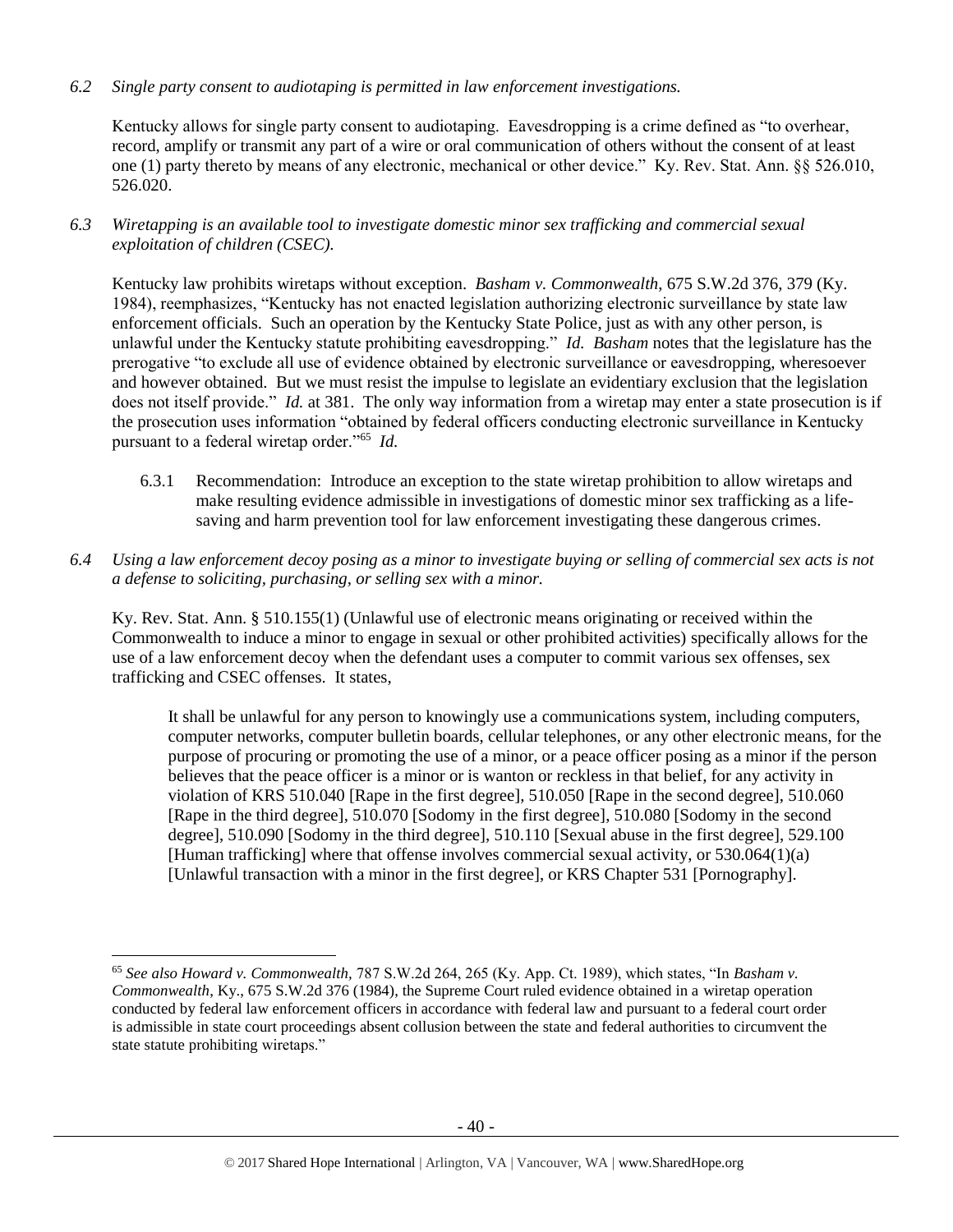# *6.5 Using the Internet or electronic communications to investigate buyers and traffickers is a permissible investigative technique.*

Law enforcement officers may use the Internet or electronic communications to investigate buyers and traffickers of domestic minor sex trafficking. Ky. Rev. Stat. Ann. § 510.155(1) (Unlawful use of electronic means originating or received within the Commonwealth to induce a minor to engage in sexual or other prohibited activities) states,

It shall be unlawful for any person to knowingly use a communications system, including computers, computer networks, computer bulletin boards, cellular telephones, or any other electronic means, for the purpose of procuring or promoting the use of a minor, or a peace officer posing as a minor if the person believes that the peace officer is a minor or is wanton or reckless in that belief, for any activity in violation of KRS 510.040 [Rape in the first degree], 510.050 [Rape in the second degree], 510.060 [Rape in the third degree], 510.070 [Sodomy in the first degree], 510.080 [Sodomy in the second degree], 510.090 [Sodomy in the third degree], 510.110 [Sexual abuse in the first degree], 529.100 [Human trafficking] where that offense involves commercial sexual activity, or 530.064(1)(a) [Unlawful transaction with a minor in the first degree], or KRS Chapter 531 [Pornography].

# *6.6 State law requires reporting of missing children and recovered missing children.*

Ky. Rev. Stat. Ann. § 17.450(1) (Kentucky Missing Child Information Center) establishes the "Kentucky Missing Child Information Center" in order to create a "central repository of and clearinghouse for information about Kentucky children believed to be missing and children from other states believed to be missing in Kentucky." When law enforcement receives a report of a missing child, Ky. Rev. Stat. Ann. § 17.460 (Procedure by law enforcement agency upon receipt of report of missing child – Transportation and return of child once located) requires the following:

1. Upon notification by a parent, guardian, person exercising custodial control or supervision, or the authorized representative of the Department for Community Based Services of the Cabinet for Health and Family Services if the child is a ward of the state, that a child is missing, the law enforcement agency receiving notification shall immediately complete a missing person's report in a form prescribed by the Justice and Public Safety Cabinet which shall include information the Justice and Public Safety Cabinet deems necessary for the identification of the missing child, including the child's physical description, last known location, and known associates.

2. Within twenty-four (24) hours after completion of the missing person's report form, the law enforcement agency shall transmit the report for inclusion within the Kentucky Missing Child Information Center computer and shall cause the report to be entered into the National Crime Information Center computer.

3. Within twenty-four (24) hours thereafter, the law enforcement agency shall investigate the report, shall inform all appropriate law enforcement officers of the existence of the missing child report, and shall communicate the report to every other law enforcement agency having jurisdiction in the area. . . . .

5. Within twenty-four (24) hours after a missing child is located and returned to the appropriate caretaker pursuant to subsection (4) of this section, the law enforcement agency which transported, found, or returned the missing child shall notify both the Missing Child Information Center and the National Crime Information Center of that fact.